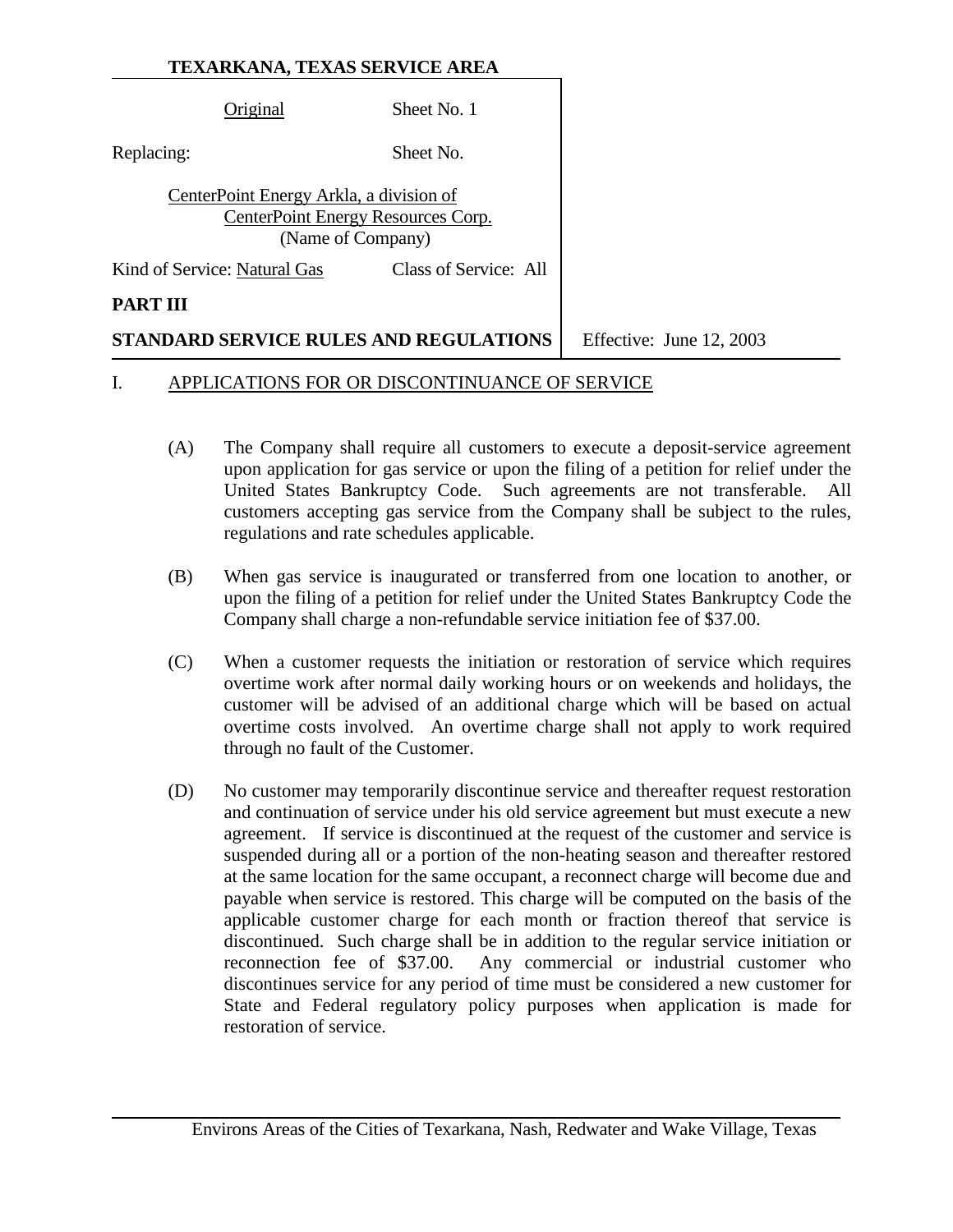|                                                                                                    | Original                     | Sheet No. 2                            |                          |
|----------------------------------------------------------------------------------------------------|------------------------------|----------------------------------------|--------------------------|
| Replacing:                                                                                         |                              | Sheet No.                              |                          |
| CenterPoint Energy Arkla, a division of<br>CenterPoint Energy Resources Corp.<br>(Name of Company) |                              |                                        |                          |
|                                                                                                    | Kind of Service: Natural Gas | Class of Service: All                  |                          |
| PART III                                                                                           |                              |                                        |                          |
|                                                                                                    |                              | STANDARD SERVICE RULES AND REGULATIONS | Effective: June 12, 2003 |

(E) The company will not accept orders to discontinue service other than from the person in whose name the account is billed.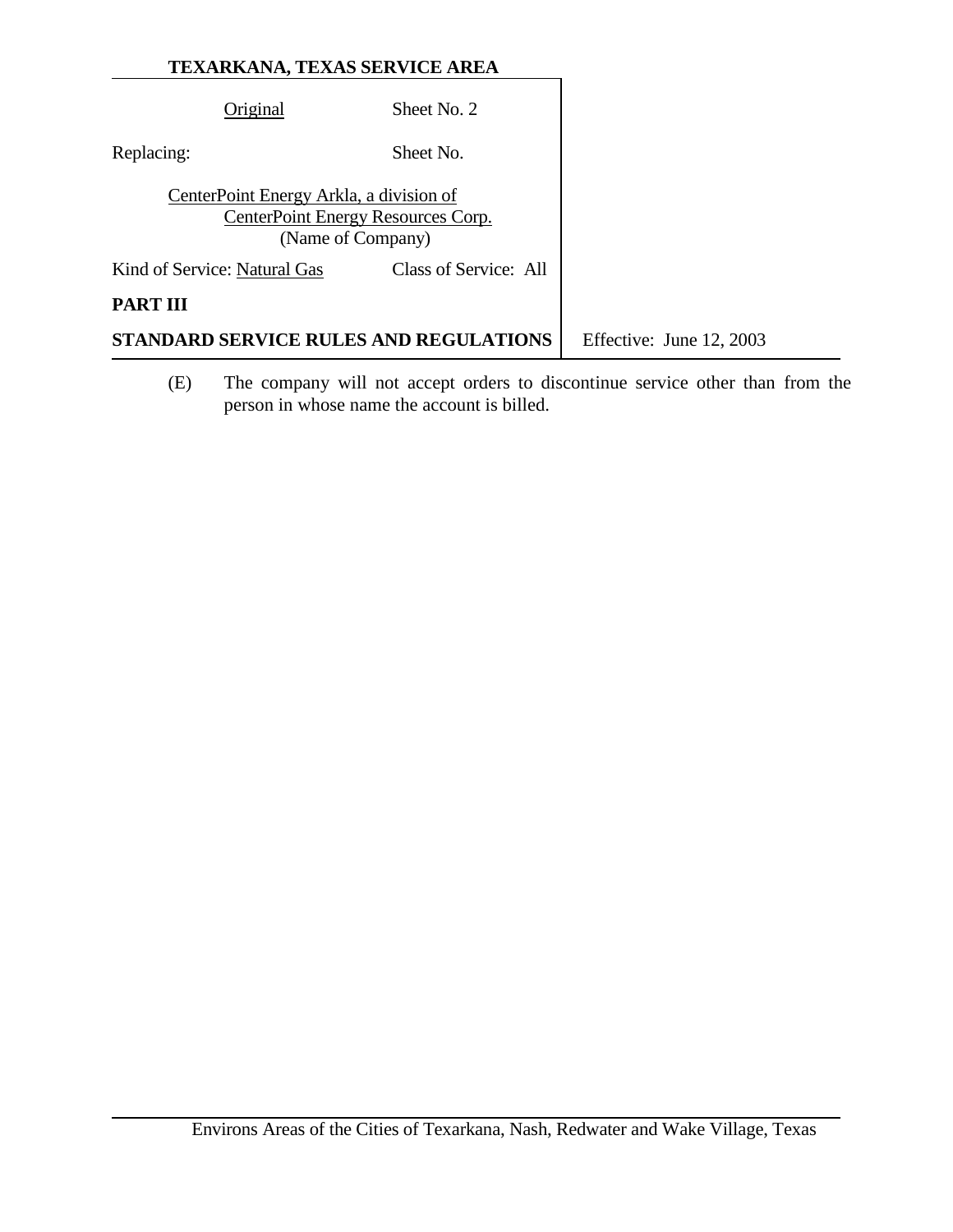|                                                                                                    | Original                     | Sheet No. 3              |  |
|----------------------------------------------------------------------------------------------------|------------------------------|--------------------------|--|
| Replacing:                                                                                         |                              | Sheet No.                |  |
| CenterPoint Energy Arkla, a division of<br>CenterPoint Energy Resources Corp.<br>(Name of Company) |                              |                          |  |
|                                                                                                    | Kind of Service: Natural Gas | Class of Service: All    |  |
| PART III                                                                                           |                              |                          |  |
| STANDARD SERVICE RULES AND REGULATIONS                                                             |                              | Effective: June 12, 2003 |  |

#### II. CUSTOMERS FACILITIES AND EQUIPMENT

- (A) Gas should be used only in appliances designed for use with natural gas, in compliance with all applicable manufacturing specifications. Vent pipes must be used on water heaters, cook stoves, enclosed type space heaters, or other appliances designed to be vented.
- (B) The consumer shall provide a system of piping within his premises for connection to gas appliances. Customer's piping system will be installed and maintained in compliance with all federal, state and local laws, codes and regulations. Consumer shall provide an above-ground delivery point in a suitable location, unless otherwise specified by the Company. The normal gauge pressure**,** at which gas will be supplied through the Company's meter to the customer's piping, will be approximately 5.3 ounces PSIG.
- (C) The Company under previously existing regulations has provided service through one master meter to private distribution lines for multiple federal, municipal, or private housing projects and mobile home parks, and has in some cases provided individual meters for such facilities. Bills will be rendered on an individual basis to the individual metered customers, but the customer(s) owning the private distribution line or being served by the private distribution line will be responsible for payment of any differences between gas delivered through the master meter and gas delivered through the sum total of individual meters. All such construction within the above mentioned projects and mobile home parks must meet the requirements of all federal, state and local piping laws before the Company will connect the customer.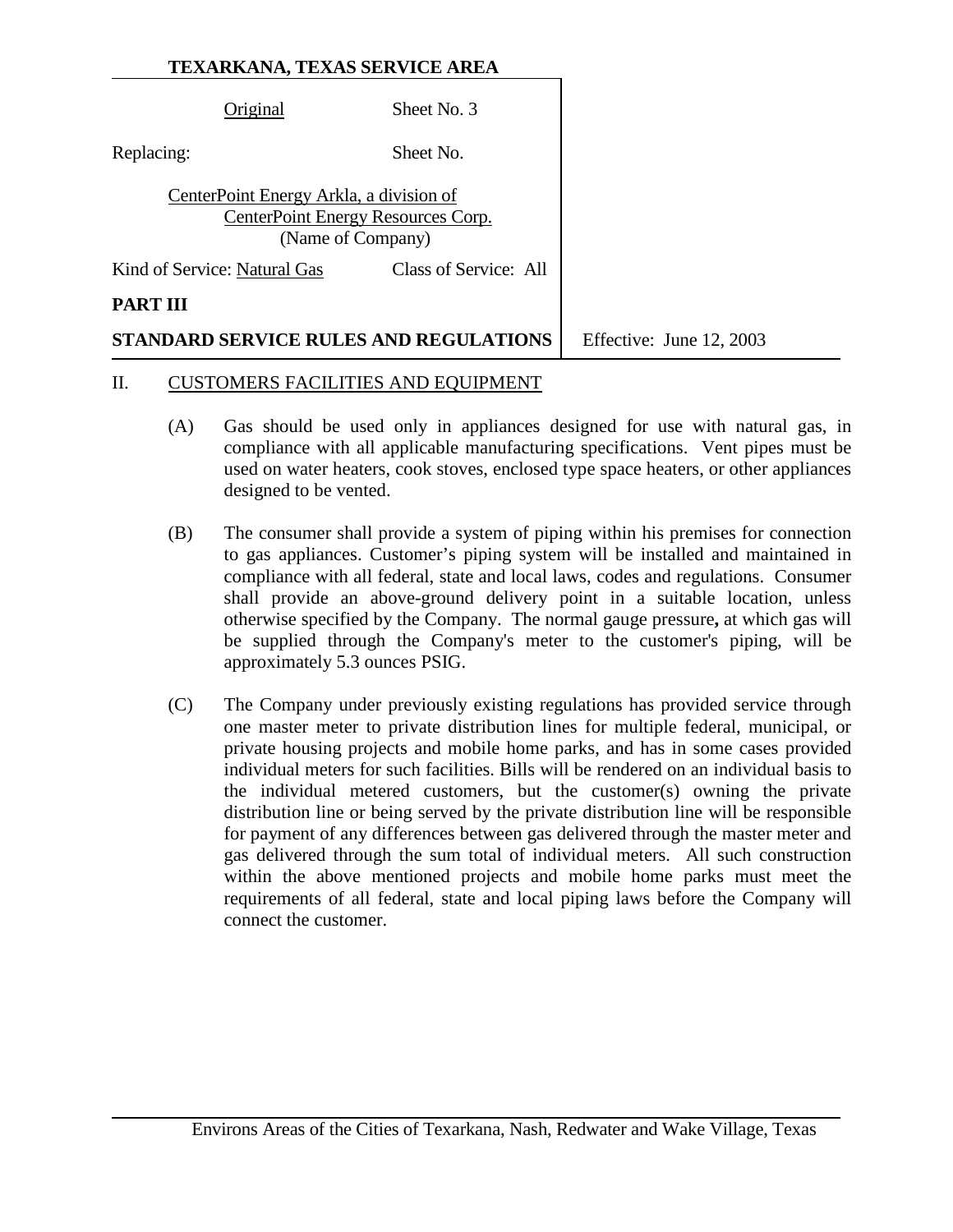|                                                                                                    | Original                     | Sheet No. 4              |  |
|----------------------------------------------------------------------------------------------------|------------------------------|--------------------------|--|
| Replacing:                                                                                         |                              | Sheet No.                |  |
| CenterPoint Energy Arkla, a division of<br>CenterPoint Energy Resources Corp.<br>(Name of Company) |                              |                          |  |
|                                                                                                    | Kind of Service: Natural Gas | Class of Service: All    |  |
| PART III                                                                                           |                              |                          |  |
| STANDARD SERVICE RULES AND REGULATIONS                                                             |                              | Effective: June 12, 2003 |  |

#### III. REFUSAL TO SERVE CUSTOMERS

- (A) The Company may decline to serve a customer or prospective customer until he has complied with the state and municipal regulations governing the service applied for and the reasonable rules and regulations of the utility.
- (B) Until adequate facilities can be provided, the Company may decline to serve an applicant for service or to change materially the service of any customer, if, in its judgement, it does not have adequate facilities to render the service applied for or if the desired service is of a character that is likely to affect unfavorably the service to other customers.
- (C) The Company may refuse to serve a customer if, in its best judgment, the customer's installation or equipment is regarded as hazardous or of such character that satisfactory service cannot be given.
- (D) The Company may refuse to serve individual mobile homes and house trailers if the trailer does not have a firm foundation which will not permit it to rock or move thereby cracking or parting the connecting pipe or facilities. None of the weight of the trailer may be carried on the wheels or springs. All piping and appliance installations in trailers must be made in compliance with applicable laws, codes, and ordinances governing such installations.
- (E) The Company may decline to serve any applicant who is indebted to the Company for gas utility service; provided, however, that in the event the indebtedness of the applicant for service is in dispute, applicant shall be served upon complying with the deposit requirement, and, in addition thereto, making a special deposit in an amount equal to the net balance in dispute. Upon settlement of a disputed account, the balance, if any, due the applicant shall be promptly repaid, together with interest thereon from the date of the deposit until repaid at the rate prescribed by law or order of the Commission.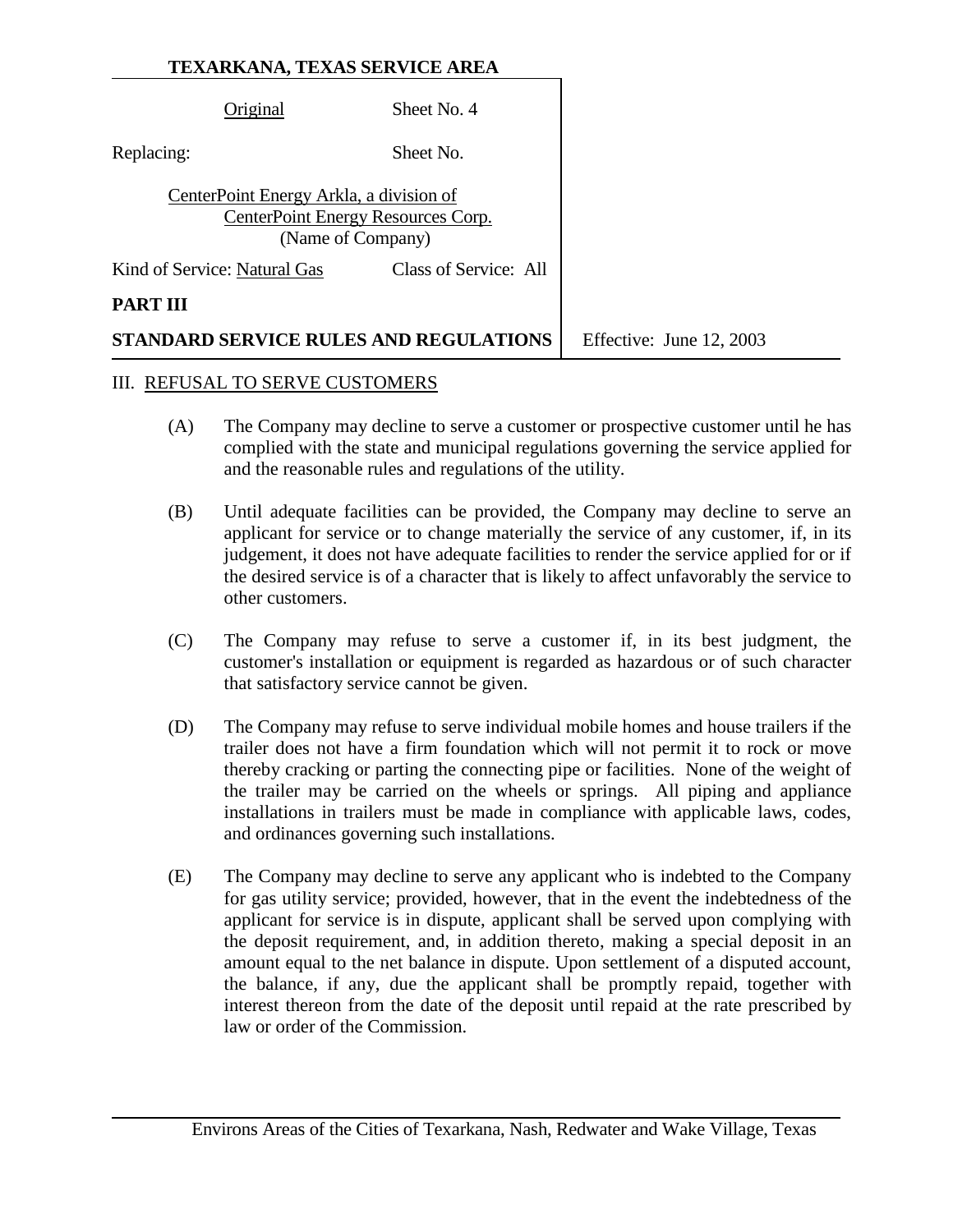|                                                                                                    | Original                     | Sheet No. 5           |                          |
|----------------------------------------------------------------------------------------------------|------------------------------|-----------------------|--------------------------|
| Replacing:                                                                                         |                              | Sheet No.             |                          |
| CenterPoint Energy Arkla, a division of<br>CenterPoint Energy Resources Corp.<br>(Name of Company) |                              |                       |                          |
|                                                                                                    | Kind of Service: Natural Gas | Class of Service: All |                          |
| PART III                                                                                           |                              |                       |                          |
| STANDARD SERVICE RULES AND REGULATIONS                                                             |                              |                       | Effective: June 12, 2003 |

(F) The Company shall also have the right to refuse service or to discontinue the supply of gas to a customer at a location until payment shall be made of delinquent bills for gas utility service for the customer at other premises.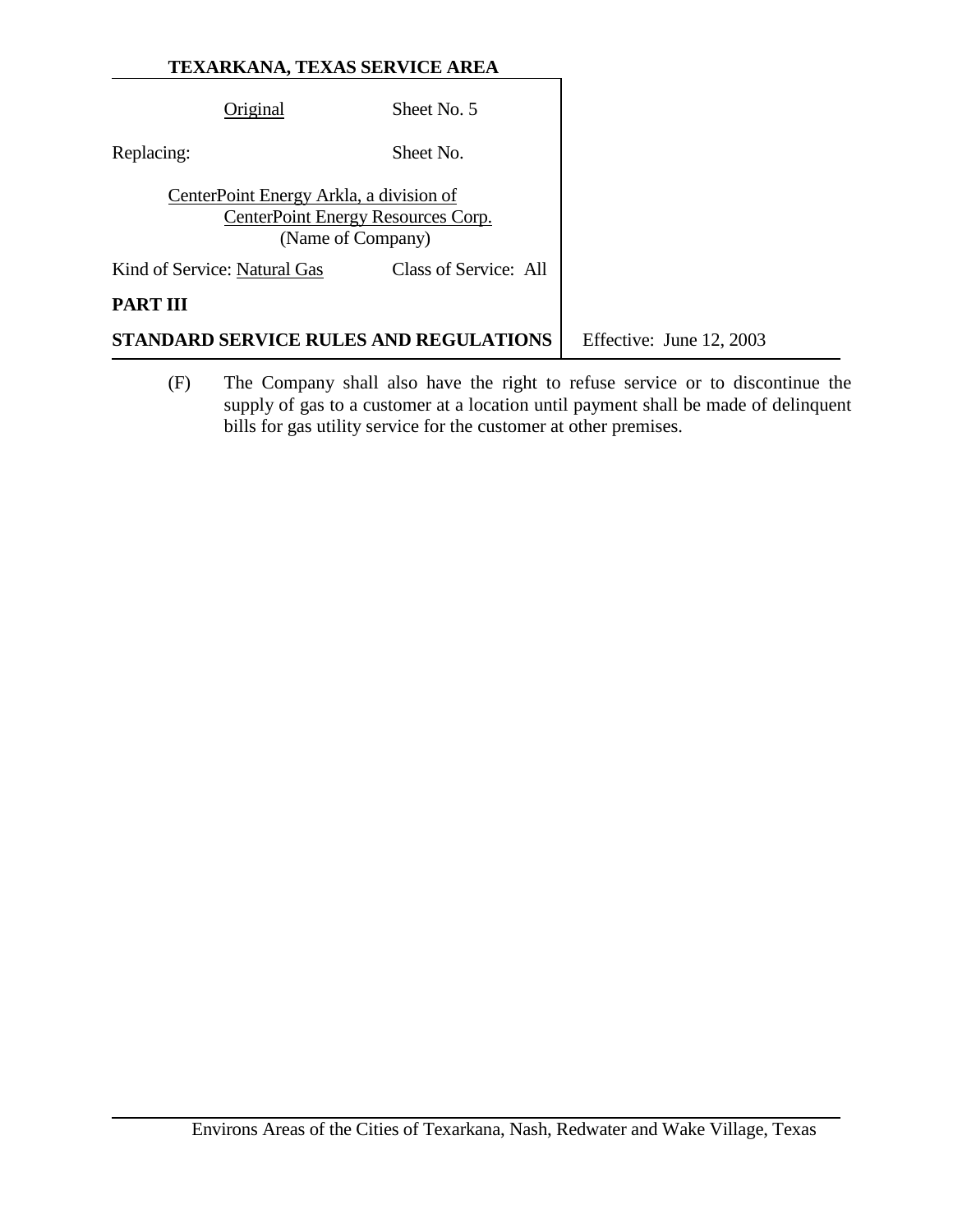|                                                                                                    | Original | Sheet No. 6                            |                          |
|----------------------------------------------------------------------------------------------------|----------|----------------------------------------|--------------------------|
| Replacing:                                                                                         |          | Sheet No.                              |                          |
| CenterPoint Energy Arkla, a division of<br>CenterPoint Energy Resources Corp.<br>(Name of Company) |          |                                        |                          |
| Kind of Service: Natural Gas                                                                       |          | Class of Service: All                  |                          |
| PART III                                                                                           |          |                                        |                          |
|                                                                                                    |          | STANDARD SERVICE RULES AND REGULATIONS | Effective: June 12, 2003 |

#### IV. DISCONTINUANCE OF SERVICE

- (A) The Company reserves the right to shut off the gas at any time and to remove its property from the premises for any of the following reasons: (a) for tests or repairs; (b) for non-payment of bills for gas utility service when due, after required notice has been given; (c) for incorrect representation of facts in application for service, after required notice has been given; (d) for failure to make or increase the cash deposit when required by the Company, after required notice has been given; (e) for reselling gas in violation of the Company's Standard Rules and Regulations, after required notice has been given; (f) for placing or permitting the placing of any bypass around any meter or service line; or for tampering; or permitting tampering with same; (g) for permitting pipes, or appliances owned or used by the customer to leak or otherwise permit the escape or waste of gas, after required notice has been given; (h) for failure to comply with the Rules and Regulations of the Company, after required notice has been given; (i) failure to pay the applicable connect charge, after required notice has been given; (j) on order of municipal authorities having jurisdiction; or (k) when checks received from customer for amounts past due or for the required deposit are repeatedly not honored when presented to the bank for payment, then service may be discontinued without advance notice.
- (B) The Company shall not discontinue service to any customer for violation of its rules or regulations nor for non-payment of bills, without first having diligently tried to induce the customer to comply with its rules and regulations, or to pay amounts due the Company. Service may be discontinued after five (5) days' written notice shall have been given to the customer by the Company in the manner provided for in Paragraph IV (D). Prior notice of disconnection shall not be required for fraudulent, negligent, or unlawful use of the commodity or service detected, or where a dangerous condition is found to exist on a customer's premises.
- (C) The customer shall have the privilege of paying any delinquent account at any time prior to the actual disconnection or turning off of service; provided, however, that payment at Company's office within four hours of the time of actual disconnection or turning off of service shall not affect the right to disconnect or turn off service for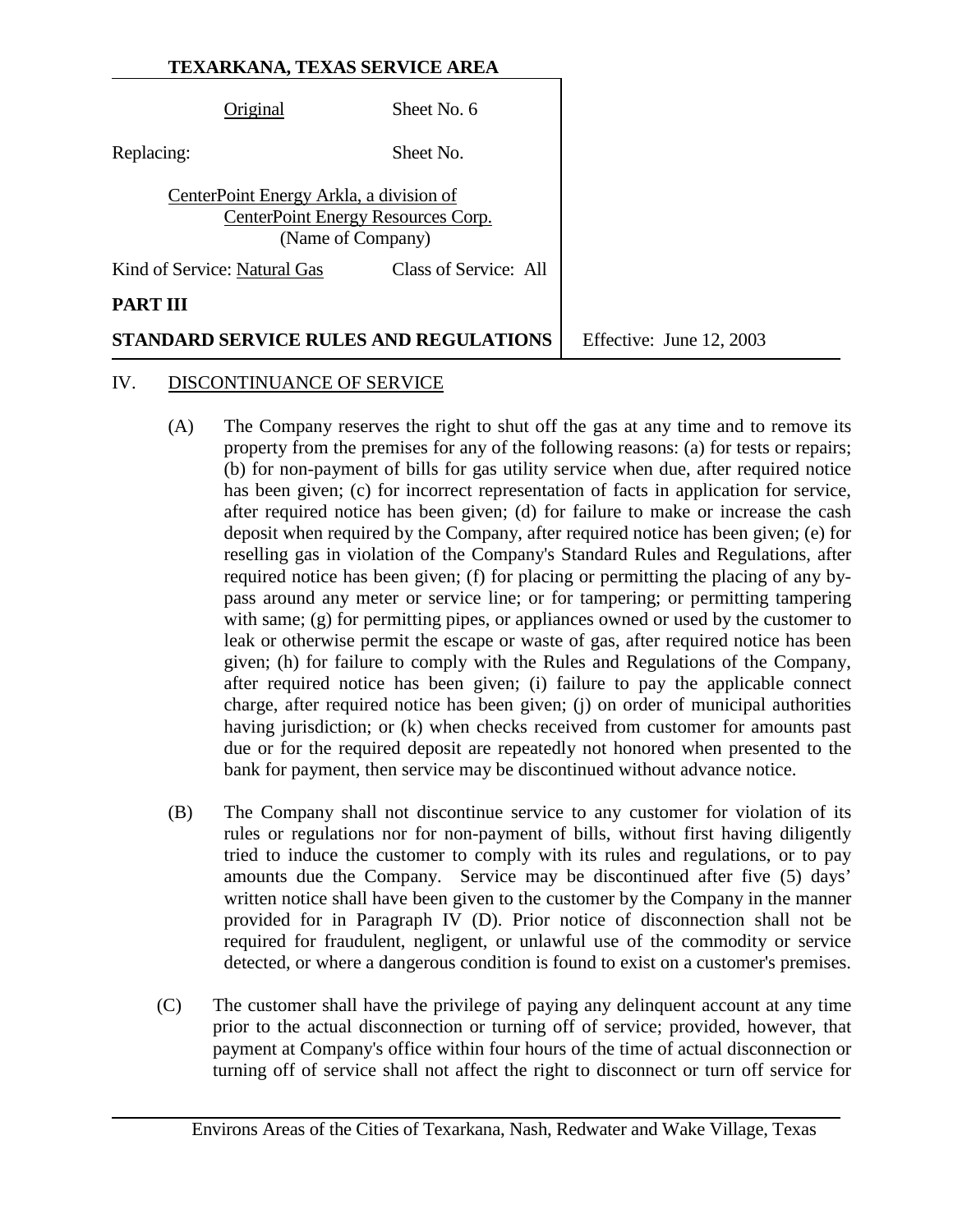Original Sheet No. 7

Replacing: Sheet No.

CenterPoint Energy Arkla, a division of CenterPoint Energy Resources Corp. (Name of Company)

Kind of Service: Natural Gas Class of Service: All

### **PART III**

# **STANDARD SERVICE RULES AND REGULATIONS** Effective: June 12, 2003

non-payment. Whenever the Company dispatches an employee to the premises of any customer for the purpose of discontinuing service for non-payment, and such payment arrangements are made that do not result in actually disconnecting or turning off of service, a fee of \$16.00 shall be added to and collected as a part of such delinquent account to cover, in part, the cost to the Company of dispatching such employee to the customer's premises. A \$15.00 charge may also be added to an account and collected to recover cost for reprocessing any check that has been returned to the Company by the bank by reason of insufficient funds on deposit. Whenever service has actually been disconnected on account of the failure of the customer to pay such delinquent account, or for any other reason without fault of the utility if the customer desires the service to be reconnected, the Company shall require the customer to pay a reconnection charge of \$37.00.

- (D) Notice of delinquency shall be construed to be given to the customer when a copy of such notice is left with such customer, or left at the premises where service is required, or posted in the United States mail addressed to the customer's last known post office address except as specified in (H) and (I) below.
- (E) The Company shall not be liable for any damage to persons or property resulting from the discontinuance of gas service after having given the required notice. Arrangement satisfactory to the Company for the continuance of service on account of serious illness or other causes shall be made by the customer prior to the expiration of the notice period.
- (F) When, at the customer's request, the Company changes the location at which service is rendered the gas consumed at the new and old locations, for the purposes of billing, shall be combined. The change of the location to which service is rendered shall not be deemed to affect the rights of the Company with regard to the application of deposit or discontinuance of service for non-payment of the account.
- (G) The fact that the Company has a cash deposit from a customer shall not in any manner affect the right of the Company to discontinue service to that customer for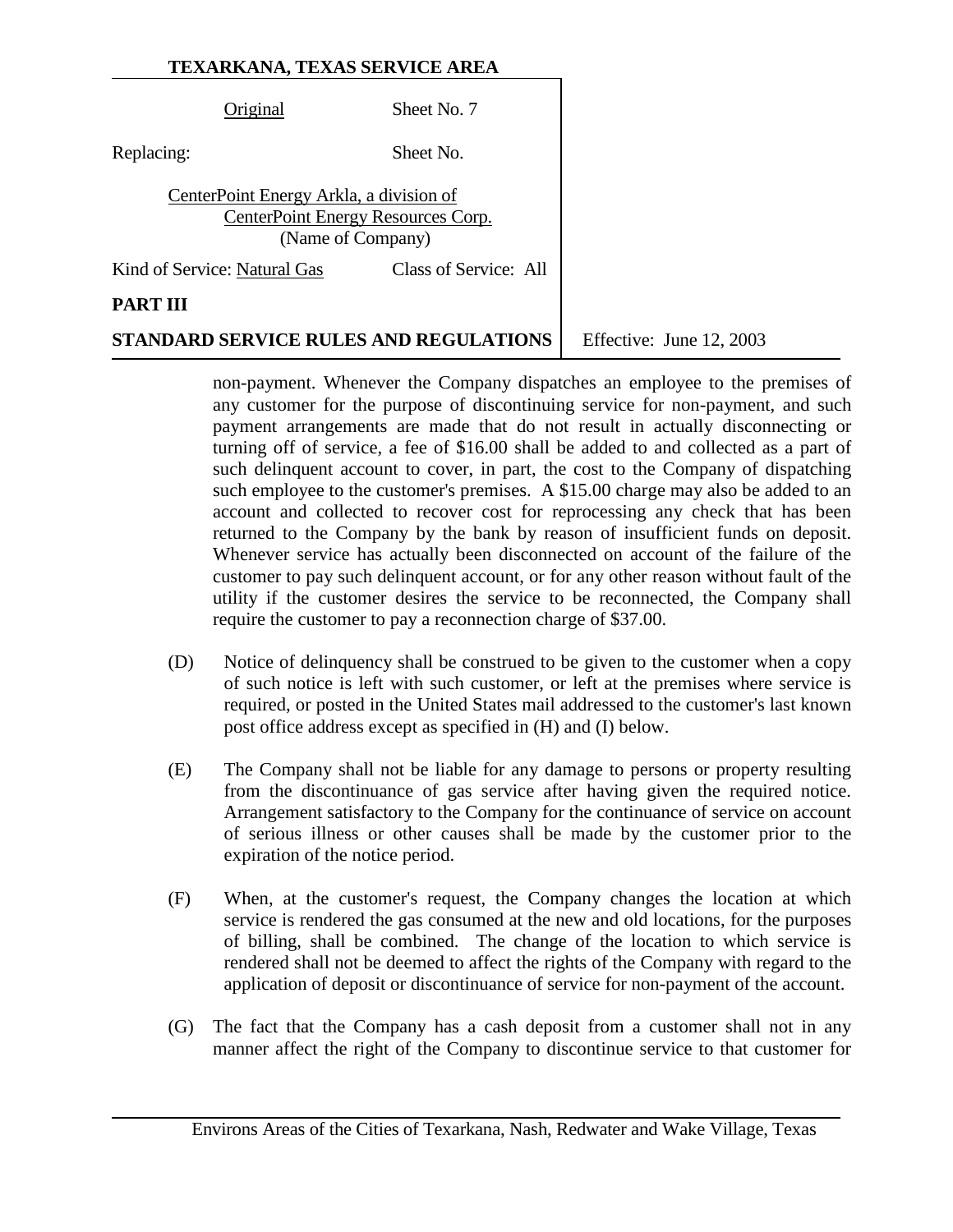|                                                                                                    | Original                     | Sheet No. 8           |                          |
|----------------------------------------------------------------------------------------------------|------------------------------|-----------------------|--------------------------|
| Replacing:                                                                                         |                              | Sheet No.             |                          |
| CenterPoint Energy Arkla, a division of<br>CenterPoint Energy Resources Corp.<br>(Name of Company) |                              |                       |                          |
|                                                                                                    | Kind of Service: Natural Gas | Class of Service: All |                          |
| <b>PART III</b>                                                                                    |                              |                       |                          |
| STANDARD SERVICE RULES AND REGULATIONS                                                             |                              |                       | Effective: June 12, 2003 |

the non-payment of amounts past due regardless of the fact that the deposit is in excess of the amount past due.

- (H) Termination of service to Elderly Persons, Handicapped Persons, and Persons with Serious Illnesses
	- (1) Definitions
		- (a) "Elderly person." A person who is 60 years of age or older.
		- (b) "Handicapped." A handicapped person is any residential customer:
			- (i) who has any permanent severe physical or mental impairment which substantially limits his ability to pay for utility service; and
			- (ii) who is certified as being physically or mentally disabled by a physician, licensed psychologist, by the United States Veterans Administration, the Social Security Administration, the appropriate governmental agency, or a local regional mental health center.
			- (c) "Serious illness" includes serious injury not amounting to a handicap.

# (2) Special Provision for the Elderly and Handicapped

Each utility shall file with the Commission, for its approval, procedures the utility will follow to insure the protection of elderly and handicapped customers. In addition, each utility shall keep records of all delinquent accounts of elderly or handicapped customers and the disposition of these accounts. Protection procedures shall include: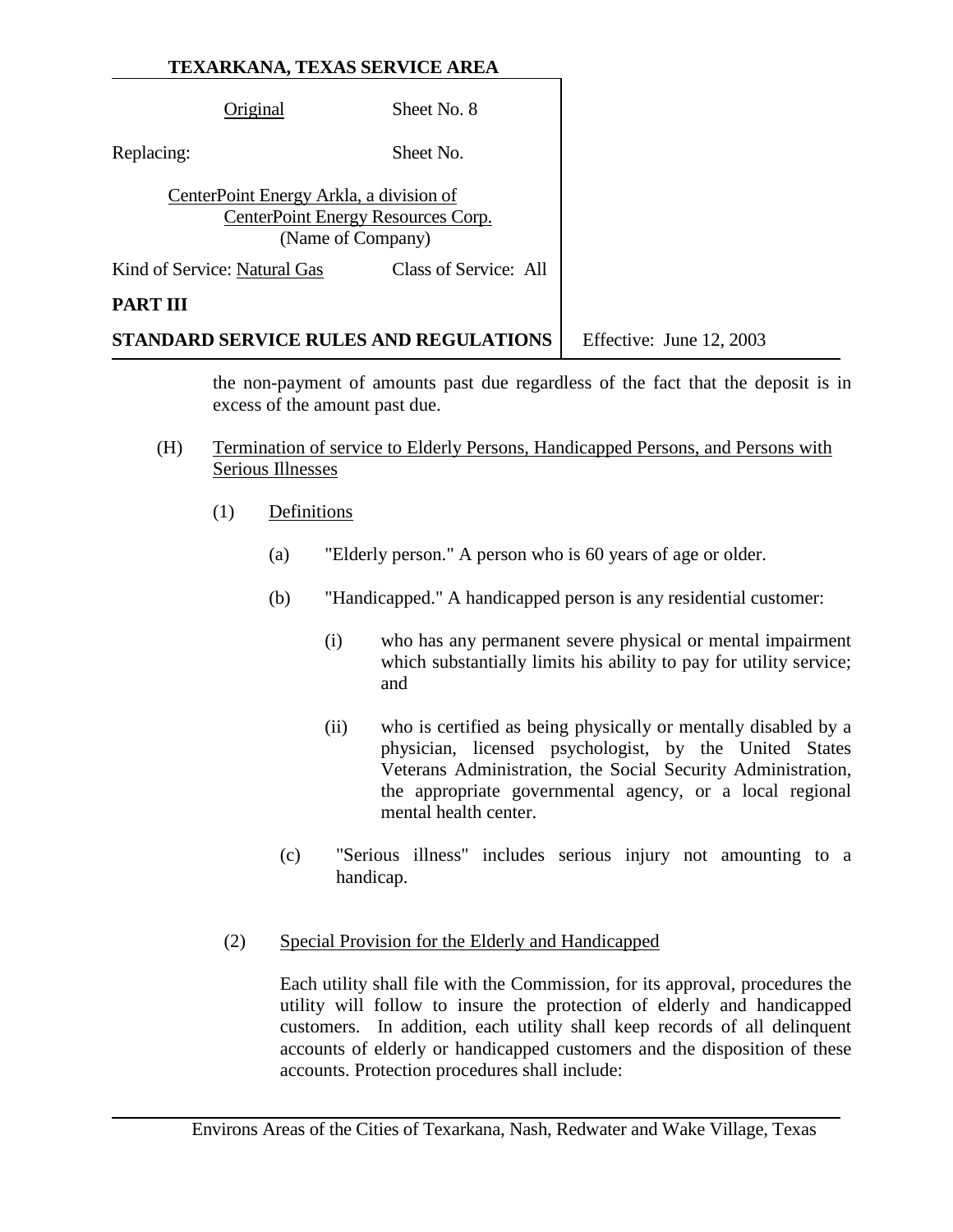| Original                                                                                           | Sheet No. 9           |                          |
|----------------------------------------------------------------------------------------------------|-----------------------|--------------------------|
| Replacing:                                                                                         | Sheet No.             |                          |
| CenterPoint Energy Arkla, a division of<br>CenterPoint Energy Resources Corp.<br>(Name of Company) |                       |                          |
| Kind of Service: Natural Gas                                                                       | Class of Service: All |                          |
| PART III                                                                                           |                       |                          |
| STANDARD SERVICE RULES AND REGULATIONS                                                             |                       | Effective: June 12, 2003 |

- (a) Identification of eligible households.
- (b) Personal contact by telephone or in person by utility personnel to arrange installment of deferred payment of any delinquency.
- (c) Notification of right to third-party notice before termination of service.
- (d) Assistance to customers wishing to make arrangements with state or local social service agencies for payment for service**.**

The procedures may require elderly and handicapped persons to disclose information and furnish documents in connection with the status claimed on an annual basis. If a customer provides false information to the utility in order to claim an exemption under this Rule, it shall be grounds for termination. Customers establishing eligibility to claim an exemption as elderly or handicapped shall be presumed to retain this status for one (1) year after the date eligibility is established. Eligibility related to income level and ability to pay for utility service shall be reestablished annually.

- (3) Delay of Termination on Grounds of Serious Illness
	- (a) A utility shall postpone termination of service to a residential customer, or reconnect previously terminated service**,** for a reasonable time up to thirty (30) days if the customer presents a certificate from a physician stating it is likely that termination of service will either aggravate a serious illness or give rise to a substantial risk of death or a grave impairment of the health of the customer, of a member of the customer's family, or of another permanent resident of the premises where service is rendered. The certificate shall identify the medical emergency, specify the effect of termination of service, and specify the time during which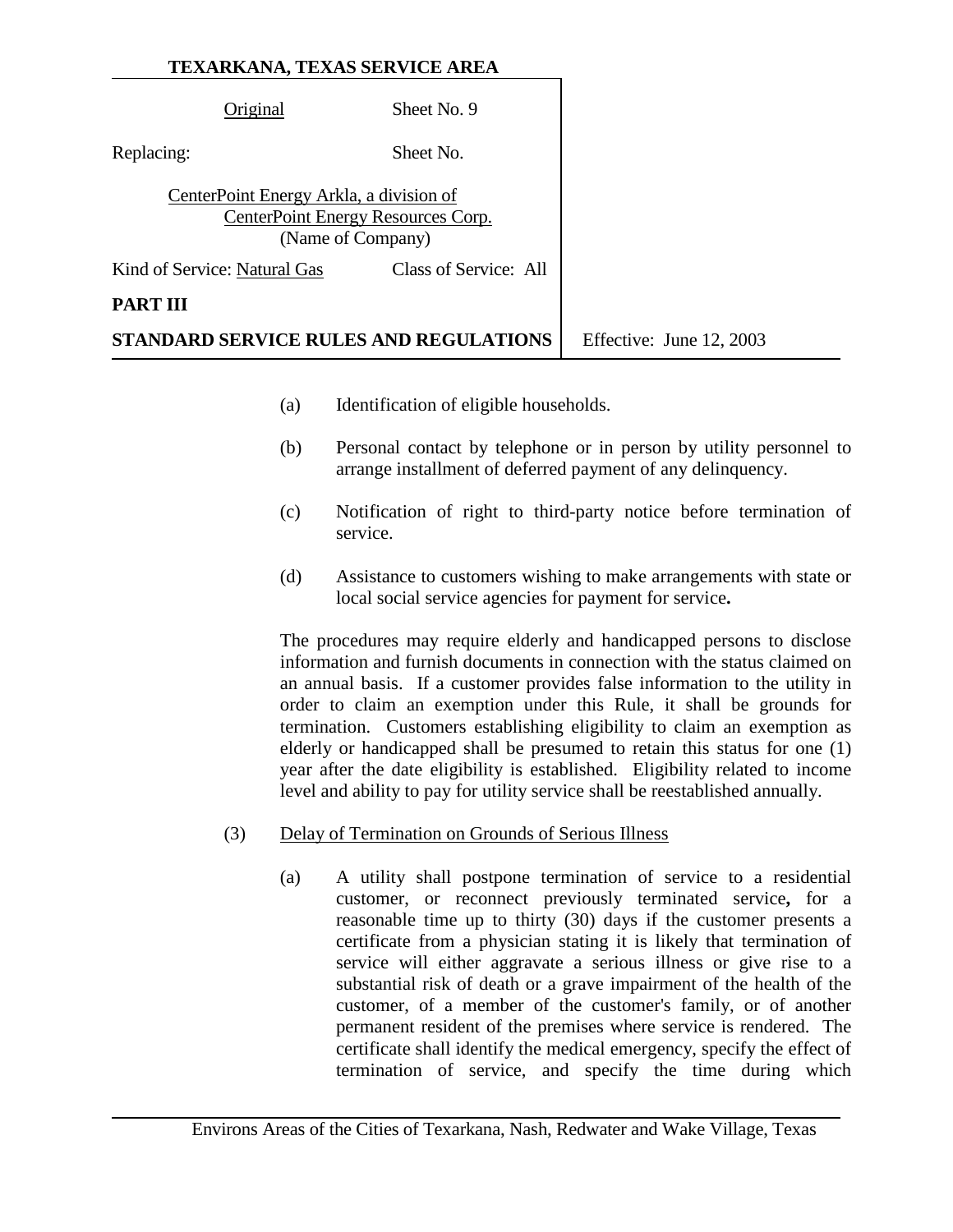| Original                                                                                           | Sheet No. 10          |  |  |
|----------------------------------------------------------------------------------------------------|-----------------------|--|--|
| Replacing:                                                                                         | Sheet No.             |  |  |
| CenterPoint Energy Arkla, a division of<br>CenterPoint Energy Resources Corp.<br>(Name of Company) |                       |  |  |
| Kind of Service: Natural Gas                                                                       | Class of Service: All |  |  |
| <b>PART</b>                                                                                        |                       |  |  |

**STANDARD SERVICE RULES AND REGULATIONS** Feffective: June 12, 2003

termination of service will aggravate the illness. The utility may**,** at its expense, obtain an additional medical report or certificate from a physician of its choice and may rely on that opinion and in reliance on that opinion terminate service five days after mailing an additional notice of termination to the customer. Failure of customer without good cause to attend the company-scheduled medical appointment shall be sufficient reason for termination of service by the utility.

A customer, his physician, or a nurse, nurse practitioner, physician's assistant, or a public or private agency providing physical or mental health care services may notify the utility of a serious illness in person, by telephone, or by letter. The customer shall have seven (7) days from the date of notification to present the certificate. Notice by telephone shall be subject to verification by the utility.

- (b) The thirty-day postponement may be extended one time by renewal by notice as above and renewal of the certificate by a physician as above.
- (c) Continuation or reconnection of service under this rule shall not in any way relieve the customer of liability incurred for utility services.

### (4) Delay of Termination for Elderly and Handicapped Persons

(a) Residential utility service shall not be terminated and, if previously terminated shall be reconnected, during the months of November through March for elderly and handicapped customers of the utility, provided that service may be terminated if such customers fail to pay at least one-half of the amount billed for service either as they fall due or pursuant to delayed payment agreement. Any balance due for service during these months shall be made in the months of April through October in installments agreed upon by the customer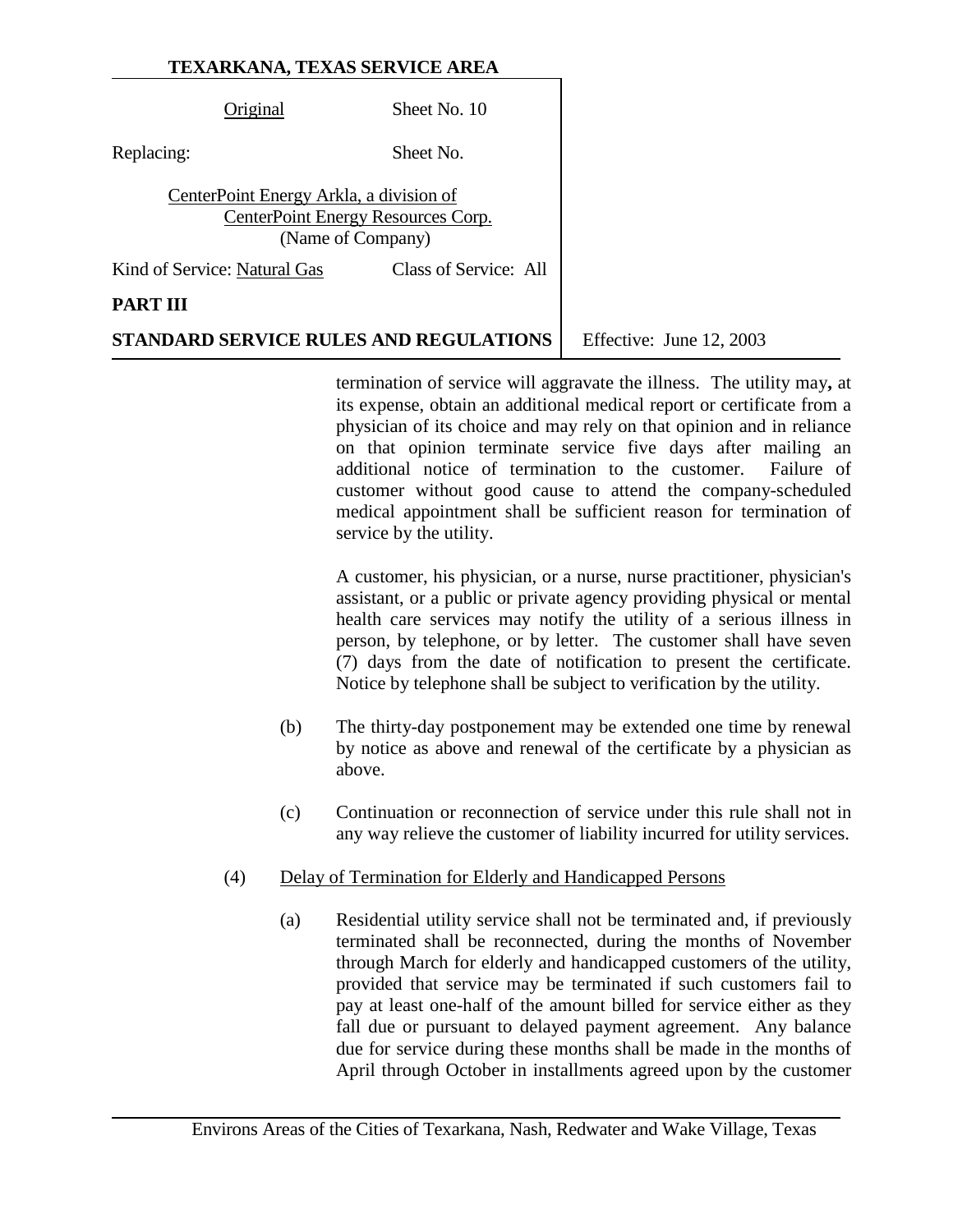| Original                                                                                           | Sheet No. 11          |  |  |
|----------------------------------------------------------------------------------------------------|-----------------------|--|--|
| Replacing:                                                                                         | Sheet No.             |  |  |
| CenterPoint Energy Arkla, a division of<br>CenterPoint Energy Resources Corp.<br>(Name of Company) |                       |  |  |
| Kind of Service: Natural Gas                                                                       | Class of Service: All |  |  |
| PAR'                                                                                               |                       |  |  |

**STANDARD SERVICE RULES AND REGULATIONS** Fffective: June 12, 2003

and the utility. If, during the months of April through October**,** a customer fails to pay the deferred balance due for service from November to March, the utility shall not be obligated to refrain from terminating or to reconnect service during the next November through March time period**.** Residential gas air condition service to such customers shall not be terminated on a day when the National Weather Service forecasts between 5:00 a.m. and 8:00 a.m**.** a maximum temperature for that day of 95 degrees Fahrenheit, or higher.

- (b) At least 72 hours prior to the proposed termination of residential service to an elderly or handicapped person, a utility shall personally contact the customer, a person living in this household, or any other person or agency designated by the elderly or handicapped person to receive notice in person or by telephone during the utility's normal, working hours or between 9:00 a.m. and 4:00 p.m. on Saturdays and holidays that termination of service is imminent and that steps can be taken to avoid termination. This notice shall include an explanation of the procedures available under this or other applicable rules. If none of these parties is contacted on the first attempt, a second attempt shall be made and may take place between 6:00 a.m. and 10:00 P.M.
- (c) Continuation or reconnection of service under this rule shall not in any way relieve the customer of liability incurred for utility services.

### (I) Notice of Termination to Tenants

(1) For the purposes of this rule, **"**landlord**"** means the owner, agent, manager, or lessor of premises intended primarily for residential use for which he receives lease or rent payments which include amounts for utility service**.**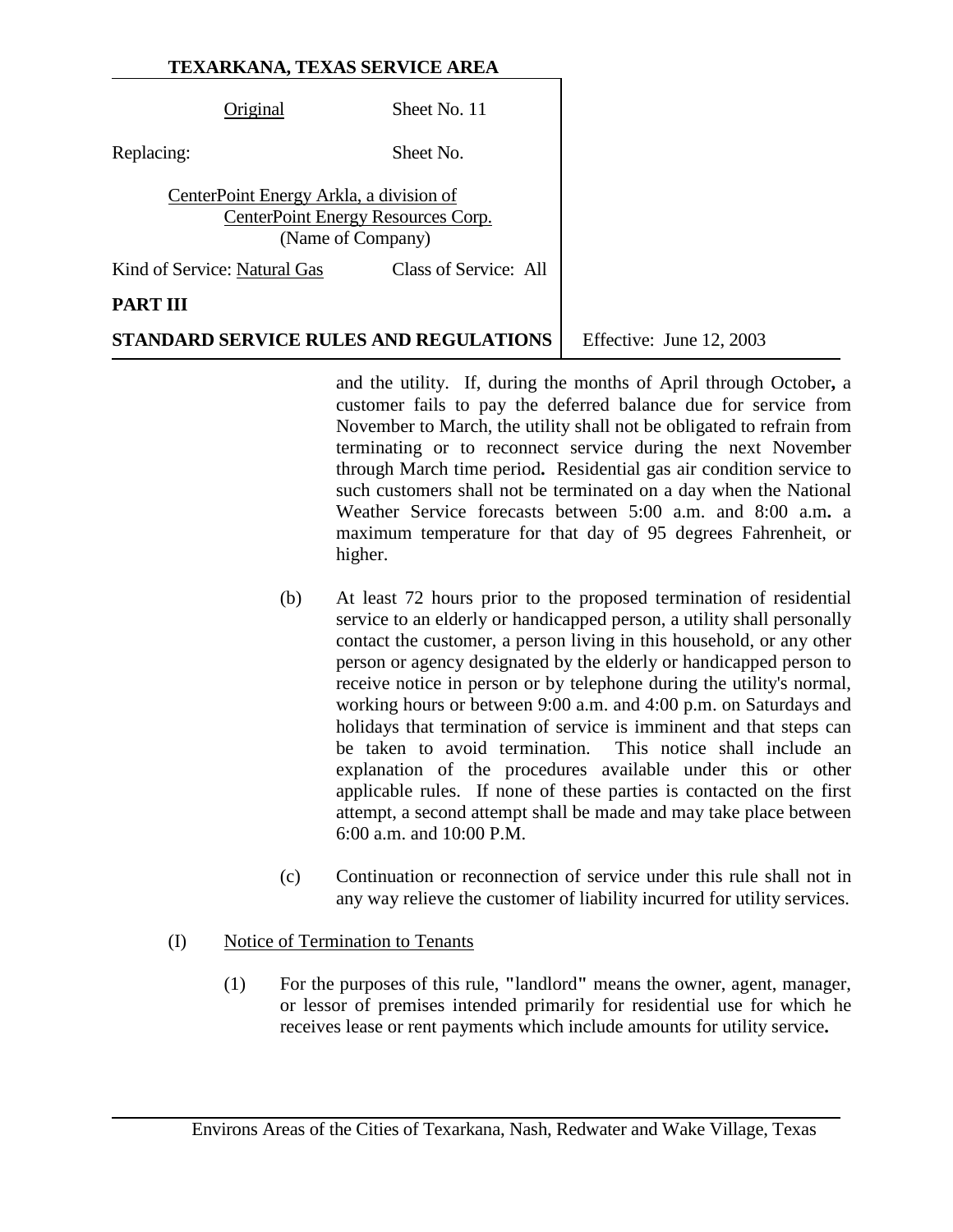Original Sheet No. 12 Replacing: Sheet No. CenterPoint Energy Arkla, a division of CenterPoint Energy Resources Corp. (Name of Company) Kind of Service: Natural Gas Class of Service: All

#### **PART III**

### **STANDARD SERVICE RULES AND REGULATIONS** Effective: June 12, 2003

- (2) Each utility shall file with the Commission procedures for identifying accounts where service is rendered at an address different from the mailing address of the bill. Such procedures may include requiring landlords to identifying themselves as such and to identify their tenants by name, address, and account number. Absent such identification, the utility shall not be required to treat a customer as a tenant unless it has actual knowledge or information that reliably indicates that the person to whom service is rendered is a tenant.
- (3) The utility shall not disconnect service to such an account for nonpayment of the bill until the following actions have been taken:
	- (a) When a termination notice has been sent to the landlord, if no response is received by the utility within seven (7) days, notice shall also be sent to the affected tenants or shall be posted in conspicuous locations such as near mail boxes, building entrances and exits, and other areas of common usage.
	- (b) If a landlord fails to pay for service to a tenant a utility shall not terminate service to the tenant until at least thirty (30) days have elapsed from the date of the delinquency, and, after being notified of the delinquency the tenant has not paid for service provided after the date of notification or made arrangements with the utility to do so.
	- (c) Where feasible the utility shall offer the tenant the opportunity to apply for service in his own name. If such service is not feasible or if the tenant declines to apply for such service**,** the utility may terminate service as provided in Paragraph IV (B). If the tenant chooses to take service in his own name**,** termination shall thereafter be governed by other appropriate provisions of this rule.
	- (d) Where premises are master-metered and a tenant and the utility are unable to agree upon payments to be made by the tenant for service,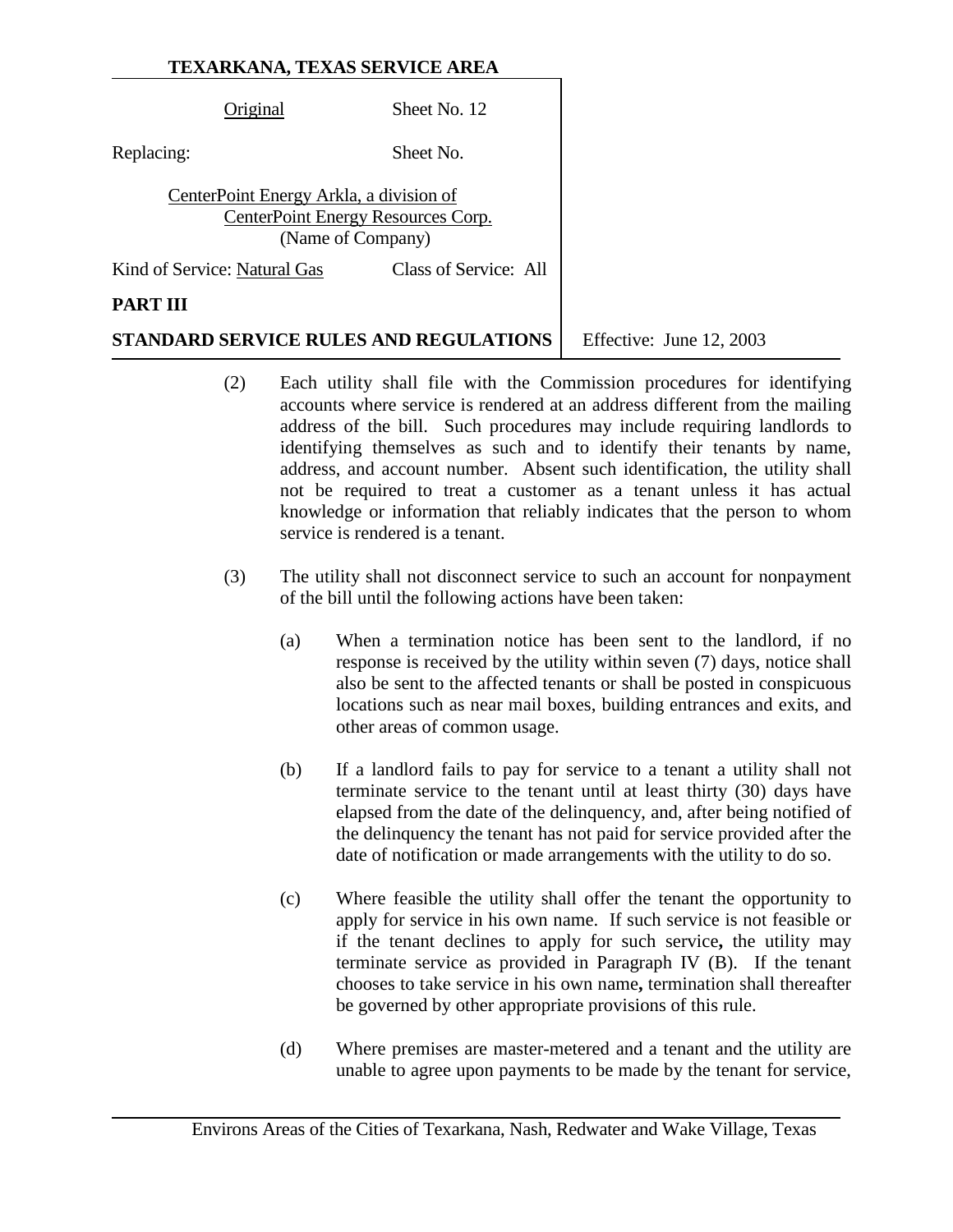| TEXARKANA, TEXAS SERVICE AREA                                |                                    |                                                                   |
|--------------------------------------------------------------|------------------------------------|-------------------------------------------------------------------|
| Original                                                     | Sheet No. 13                       |                                                                   |
| Replacing:                                                   | Sheet No.                          |                                                                   |
| CenterPoint Energy Arkla, a division of<br>(Name of Company) | CenterPoint Energy Resources Corp. |                                                                   |
| Kind of Service: Natural Gas                                 | Class of Service: All              |                                                                   |
| <b>PART III</b>                                              |                                    |                                                                   |
| <b>STANDARD SERVICE RULES AND REGULATIONS</b>                |                                    | Effective: June 12, 2003                                          |
|                                                              |                                    | the utility shell petition the Commission for an immediate inform |

the utility shall petition the Commission for an immediate informal resolution or formal hearing to resolve the dispute.

(4) A utility shall not attempt to recover from a tenant or condition service to a tenant on the payment of any amounts owed by the landlord to the utility.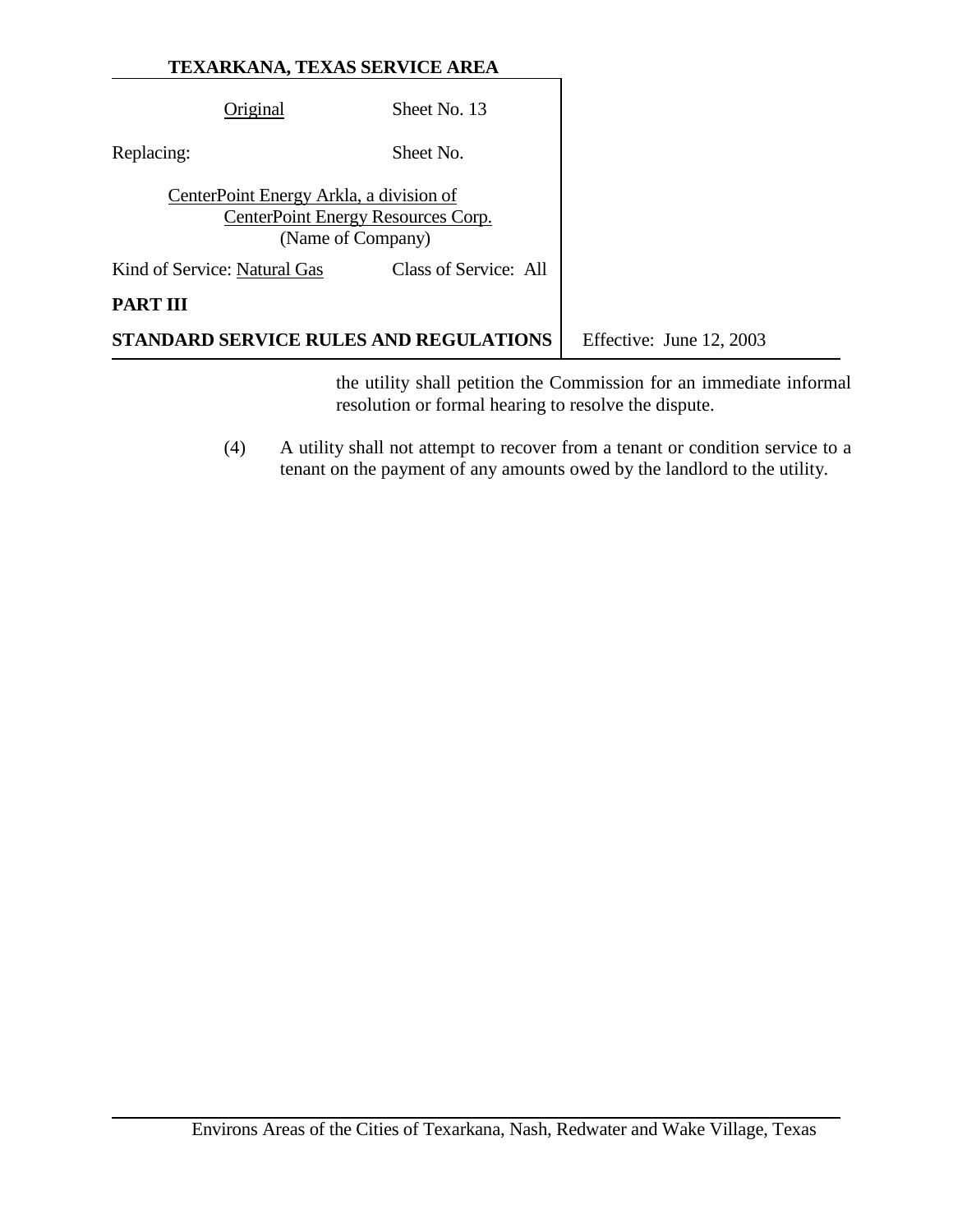|            | Original                                | Sheet No. 14                                            |                          |
|------------|-----------------------------------------|---------------------------------------------------------|--------------------------|
| Replacing: |                                         | Sheet No.                                               |                          |
|            | CenterPoint Energy Arkla, a division of | CenterPoint Energy Resources Corp.<br>(Name of Company) |                          |
|            | Kind of Service: Natural Gas            | Class of Service: All                                   |                          |
| PART III   |                                         |                                                         |                          |
|            |                                         | STANDARD SERVICE RULES AND REGULATIONS                  | Effective: June 12, 2003 |

#### V. CUSTOMER DEPOSITS

- (A) The Company may require, with each service application from any customer or any prospective customer, a cash deposit to guarantee payment of bill. This required deposit shall not exceed an amount equivalent to two estimated average bills when payment is due after the service is rendered. The Company shall pay interest on the deposit at the rate prescribed by law or order of the Commission. When service is discontinued by the Company for any reason other than for repairs, the Company may apply such deposit to the payment of all charges authorized under these Rules and Regulations. Interest will not accrue on deposits when they become Inactive. The Company shall pay interest on deposits annually in January of each year and upon return of the deposit to the customer.
- (B) Interest shall not accrue on any cash deposit after the date the Company has made a bona fide effort to return such deposit to the depositor. The Company shall keep in its records evidence of its efforts to return such deposit.
- (C) A new or additional deposit may be required upon reasonable written notice of the need of such a requirement in any case where a deposit has been refunded or is found to be inadequate as above provided for, or as provided by the applicable provisions of the Commission's Rules, as they may be in effect from time to time. The service of any customer who fails to comply with these requirements may be disconnected upon five (5) days' written notice.
- (D) All charges authorized under these Rules and Regulations shall be due and payable on the same terms and conditions as charges made for gas service and the same procedure for discontinuance of service for such charges may be applied against refunds, if any, due on the customer's deposits.
- (E) Upon the filing of a petition for relief under the United States Bankruptcy Code, the customer will be required to provide a cash deposit in an amount not to exceed two times the maximum estimated bill for the service location.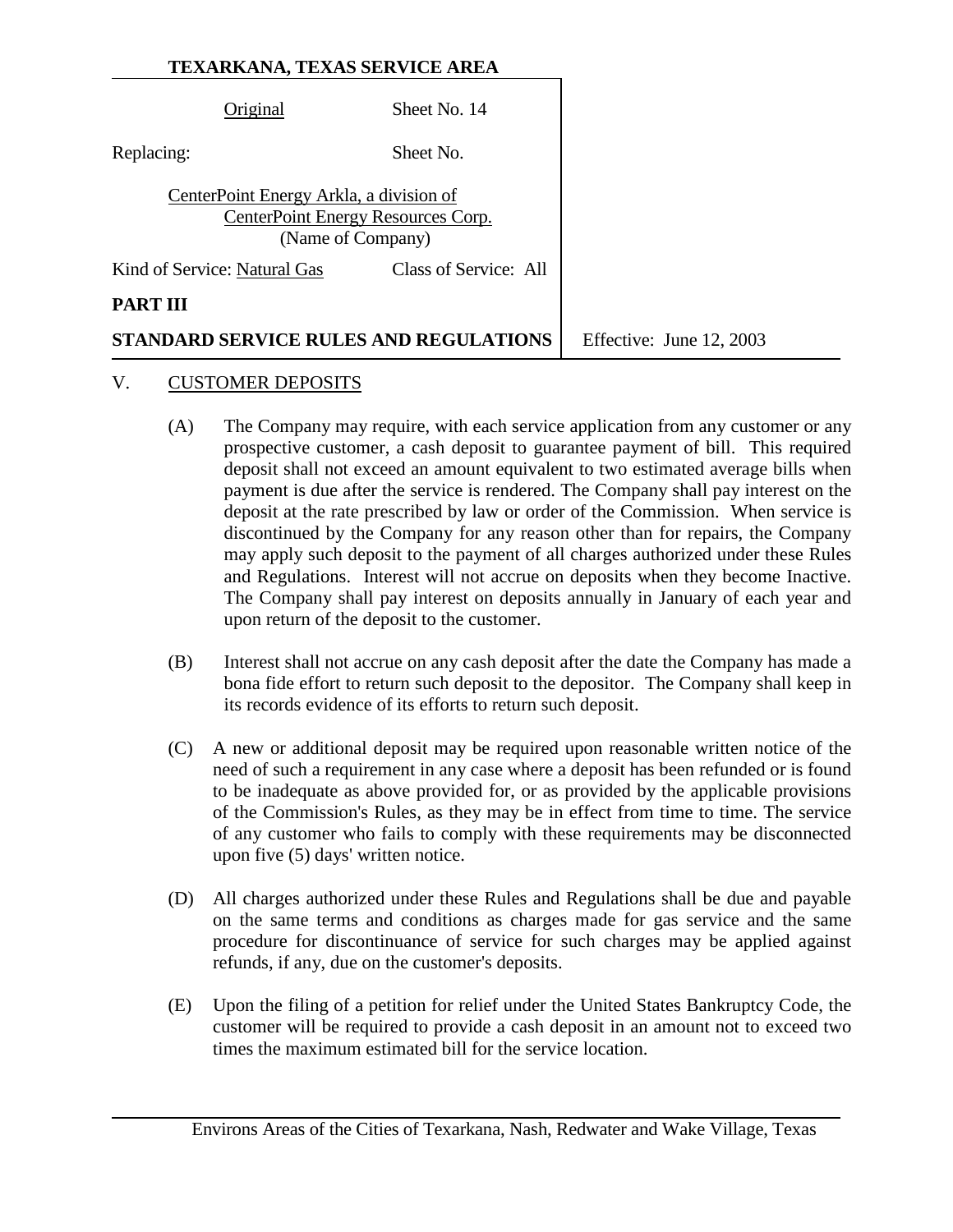|            | Original                                | Sheet No. 15                                            |                          |
|------------|-----------------------------------------|---------------------------------------------------------|--------------------------|
| Replacing: |                                         | Sheet No.                                               |                          |
|            | CenterPoint Energy Arkla, a division of | CenterPoint Energy Resources Corp.<br>(Name of Company) |                          |
|            | Kind of Service: Natural Gas            | Class of Service: All                                   |                          |
| PART III   |                                         |                                                         |                          |
|            |                                         | STANDARD SERVICE RULES AND REGULATIONS                  | Effective: June 12, 2003 |

#### VI. BILLING

- (A) Gas supplies will be charged for from the time of turn on until the Company discontinues the supply. Failure on the part of the customer to properly notify the Company when their responsibility for the payment for gas at a premises ceases, shall not relieve the customer from the obligation of paying all bills accruing up to the time proper notification is received by the Company. The customer shall pay for all gas passing through the meter, whether the same be used or wasted through leaks in pipes, apparatus, or otherwise and shall be bound by the true reading of the meter, provided it is in good repair and working order.
- (B) Bills rendered for service for less than the standard monthly billing period shall be calculated as follows:
	- (1) Where meter reading indicates no consumption and the period involved is less than fifteen (15) days, no charge will be made. If the period involved is fifteen (15) days or more**,** applicable monthly minimum will be charged**.**
	- (2) Where meter reading indicates any consumption, regular rate schedules will apply, regardless of period involved. Meter will be read to the nearest hundred cubic feet and bills computed on this basis.
	- (3) Where consumer changes location within the same distribution plant, the consumption at both locations will be combined for the monthly billing.
	- (C) All customers of Company which are either, (1) sixty (60) years of age or older and depend upon a pension or Social Security check as their primary source of income, or (2) are dependent solely upon a disability income, regardless of age, are eligible to participate in the Company's FLEX-DATE Payment Plan. Such Plan will extend the due date for payment to the earlier of: (1) twenty-five (25) days after the current month's bill date, or (2) three (3) work days before the next month's bill date. Only the extended due date provided by FLEX-DATE will appear on eligible customers' bills. In addition, the Company will waive any otherwise applicable late penalty.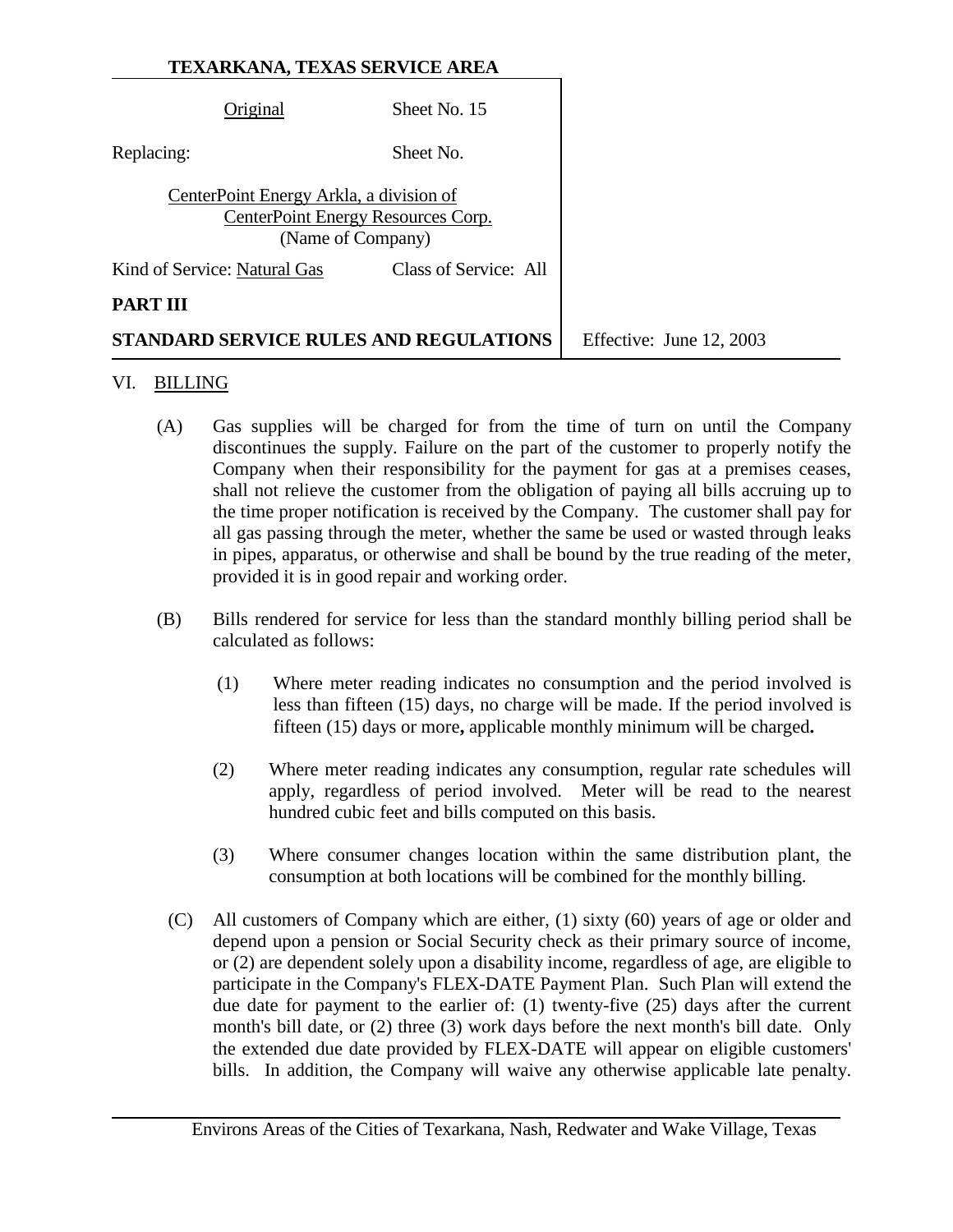|                              | Original                                                                                           | Sheet No. 16                           |                          |
|------------------------------|----------------------------------------------------------------------------------------------------|----------------------------------------|--------------------------|
| Replacing:                   |                                                                                                    | Sheet No.                              |                          |
|                              | CenterPoint Energy Arkla, a division of<br>CenterPoint Energy Resources Corp.<br>(Name of Company) |                                        |                          |
| Kind of Service: Natural Gas |                                                                                                    | Class of Service: All                  |                          |
| <b>PART III</b>              |                                                                                                    |                                        |                          |
|                              |                                                                                                    | STANDARD SERVICE RULES AND REGULATIONS | Effective: June 12, 2003 |

Customers shall become Plan participants either upon telephone or form notification to Company, and their participation will be effective for each month of each calendar year thereafter.

- (D) Monthly statements will be delivered to the location at which gas is supplied, by an employee of the Company, or posted in the United States mail, unless the customer has directed the Company in writing to send statements to another address. The terms "Delivered" or "Rendered" shall not be construed as an obligation on the part of the Company to deliver or render statements to the customer in person, or to other occupants of the premises**.** Duplicate copies of statements will be furnished upon request, and failure to receive statements for any reason whatsoever, will not entitle customer to further time to pay account, or to a continuation of gas supply if account is over due.
- (E) Customers whose facilities are located on pipeline taps which are not centrally odorized will receive monthly statements based on the customer's reading of the meter. If the meter is not read by the customer, bills will be estimated. The Company will read these meters at least every six (6) months and the difference between the customer readings or the estimated consumption will be billed or credited to the customer's account.
- (F) A residential apartment shall be defined as a room or group of rooms which contain a sink and/or cooking facilities and shall be considered a separate apartment for metering and billing purposes. House trailers shall also be considered separate apartments for metering and billing purposes.
- (G) Individual residential customer premises shall be metered and billed separately even if under common ownership, and combined metering or billing shall not be permitted. Commercial and industrial premises shall be considered separate when not on the same tract or contiguous tracts of land, or when each is a complete unit not physically integrated with, or essentially a part of, the other or others, and each renders a complete service or produces a finished product. Tracts of land separated by public streets, roads or alleys shall be considered non-contiguous tracts.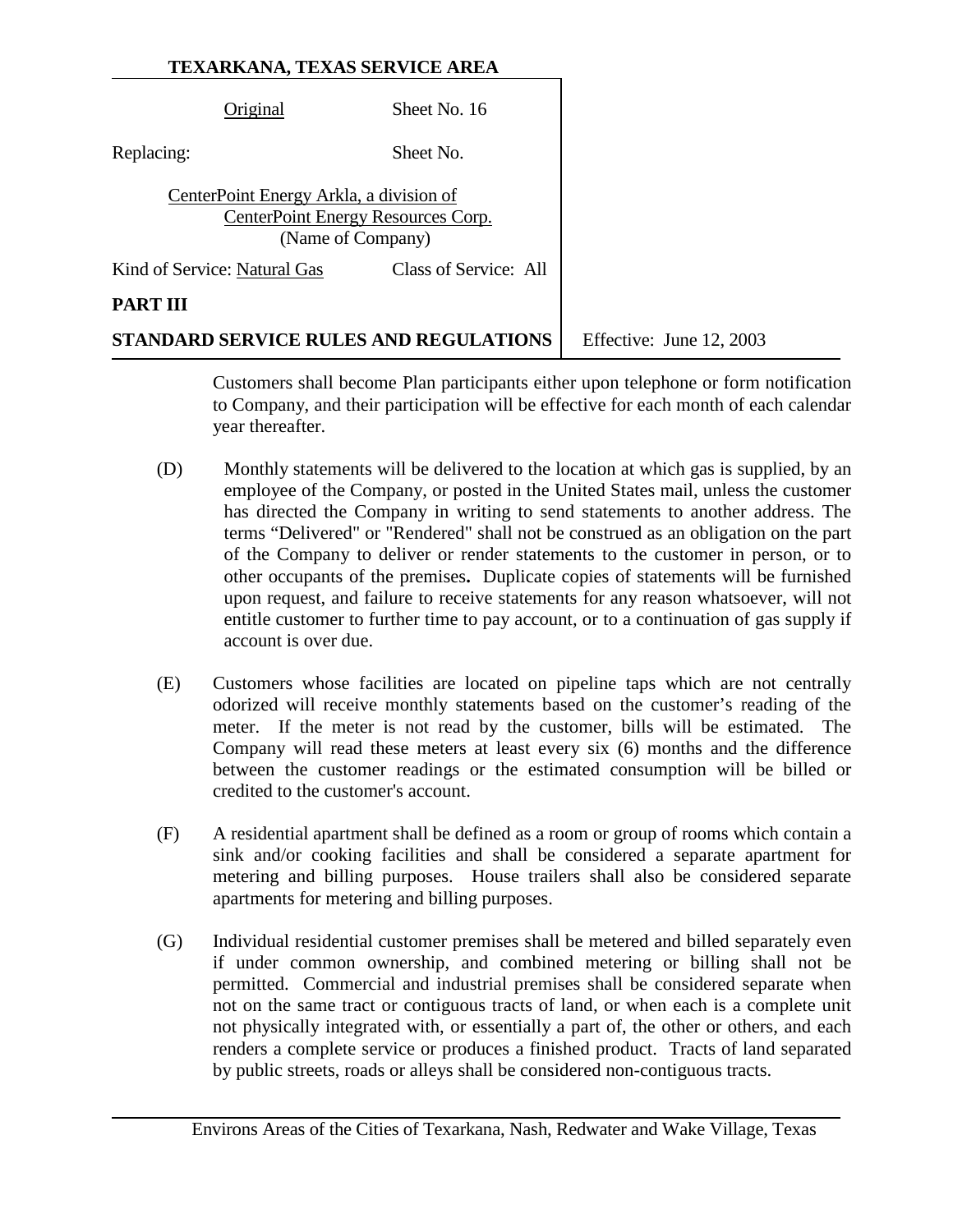|                              | Original                                                     | Sheet No. 17                           |                          |
|------------------------------|--------------------------------------------------------------|----------------------------------------|--------------------------|
| Replacing:                   |                                                              | Sheet No.                              |                          |
|                              | CenterPoint Energy Arkla, a division of<br>(Name of Company) | CenterPoint Energy Resources Corp.     |                          |
| Kind of Service: Natural Gas |                                                              | Class of Service: All                  |                          |
| PART III                     |                                                              |                                        |                          |
|                              |                                                              | STANDARD SERVICE RULES AND REGULATIONS | Effective: June 12, 2003 |

- (H) The commercial rate schedule of the Company will be applied to the gas used in two or more individual flats or apartments in a dwelling which was originally constructed as, or which has been converted into, a multiple-family building and where the owner has not elected to separately meter the gas used in each individual flat or apartment. Rooming houses without cooking facilities, tourist homes for transients and hotels will be metered and billed as single unit on the commercial rate.
- (I) The Company may make a charge of \$5.00 for any special meter reading which it is called upon to make other than on the regular reading date. Where interim meter readings are furnished the owner of premises the Company accepts no responsibility as to the distribution of the monthly bill as between tenants.
- (J) Claims for error in statements rendered should be made by the customer as soon as discovered; if the claim is found to be meritorious, the Company will make proper adjustment on the Customer's subsequent bills, or make refund to the customer within a reasonable time.
- (K) The Company shall make a test of the accuracy of registration of a meter upon request of a customer. Except as otherwise provided in these rate schedules, if such test shows the meter to be slow or within the tolerance limit as to accuracy of registration, the customer may be required to pay a charge of ten dollars (\$10.00) for each test so made. If the test shows the meter to be fast and in excess of the tolerance limit of accuracy, such test shall be made at the expense of the Company and an adjustment shall be made with the customer. If no such test has been performed within the previous four years for the same customer at the same location, the test is to be performed without charge.
- (L) In case a meter ceases to register, the quantity consumed will be estimated from the amount consumed during the corresponding period for the previous year, giving due consideration to weather and other pertinent factors**,** or by such other method that will be equitable.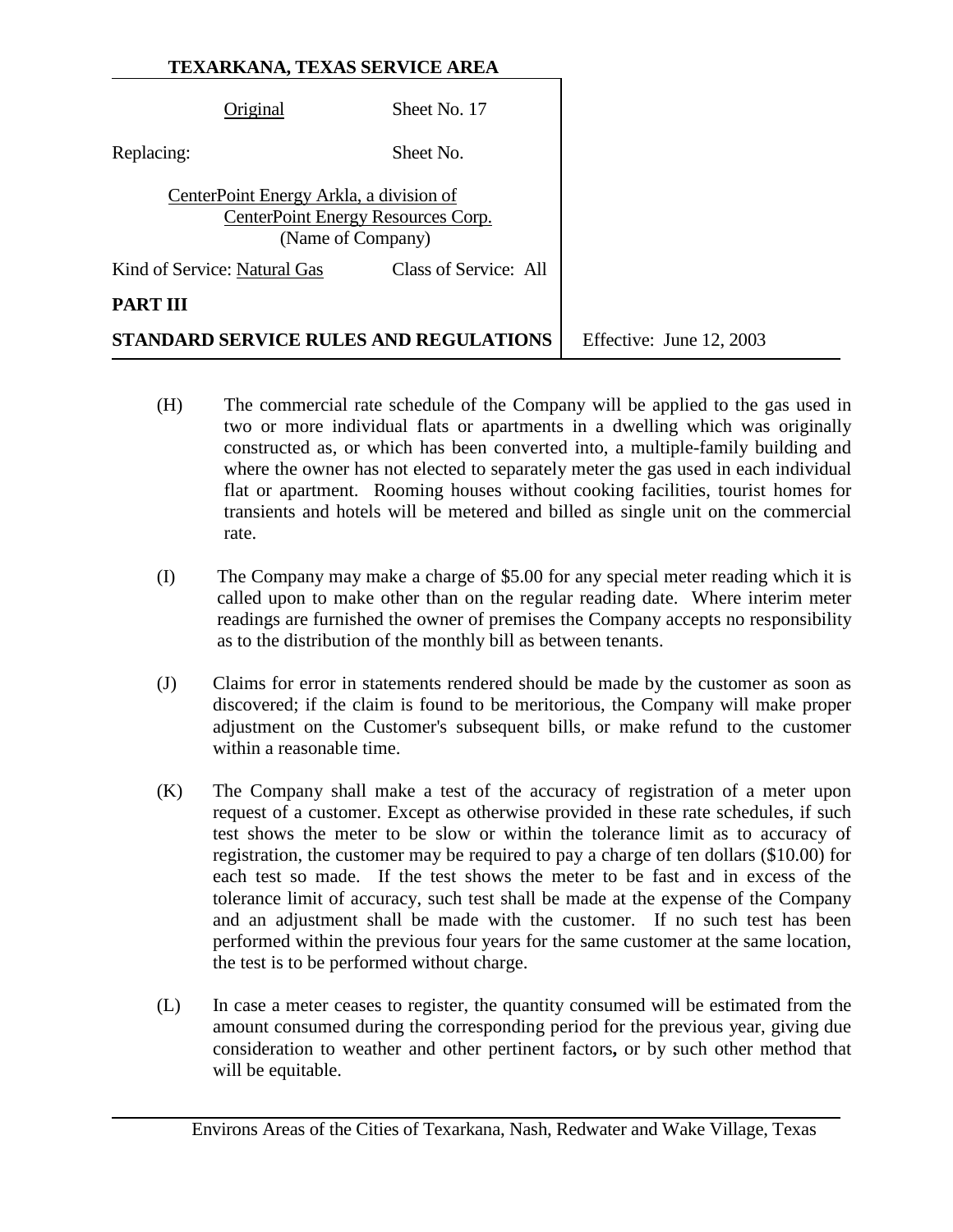Original Sheet No. 18 Replacing: Sheet No. CenterPoint Energy Arkla, a division of CenterPoint Energy Resources Corp. (Name of Company) Kind of Service: Natural Gas Class of Service: All **PART III STANDARD SERVICE RULES AND REGULATIONS** Effective: June 12, 2003

#### VII. EXTENSION OF FACILITIES

#### (A) SERVICE LINES AND CONNECTIONS

(1) The Company will make, own and maintain all necessary connections with its street mains. Under normal construction conditions, the Company will install up to 100 feet of service line (up to one inch in diameter and capable of a delivery pressure of up to 60 psig) at no cost to the customer. In the event a service line exceeding the diameter and pressure requirements set forth above is needed, or in the event of abnormal construction conditions, such as solid rock, road crossings that require a bore, the need to bore under landscaping, etc., or in regard to the installation of excess flow valves, any additional costs incurred by the Company will be charged to the customer. The Company may waive these charges when it determines that it is economically justifiable to do so. The Company will own, maintain and specify the route of the piping. Access must be granted on customer's property for replacement or repairs of these facilities. The Company may at its option install a service cock and box. The meter location will be determined by the Company. The Company will also set and own the meter and regulator, but all other piping, connections, and appliances for the purpose of utilizing gas shall be furnished and installed by the customer at the customer's risk and expense. Customer will pay the cost of any relocation of the Company's facilities that the Company may perform at customer's request.

### (B) MAIN EXTENSIONS

- (1) Extensions from the Company's distribution lines, will be made under the following conditions and circumstances:
	- (a) Subject to the availability of capital funds, the Company shall construct main extensions from its existing facilities to serve new customers where the cost of the Company's capital investment is economically feasible. Determination of whether a proposed extension is economically feasible shall be made through the use of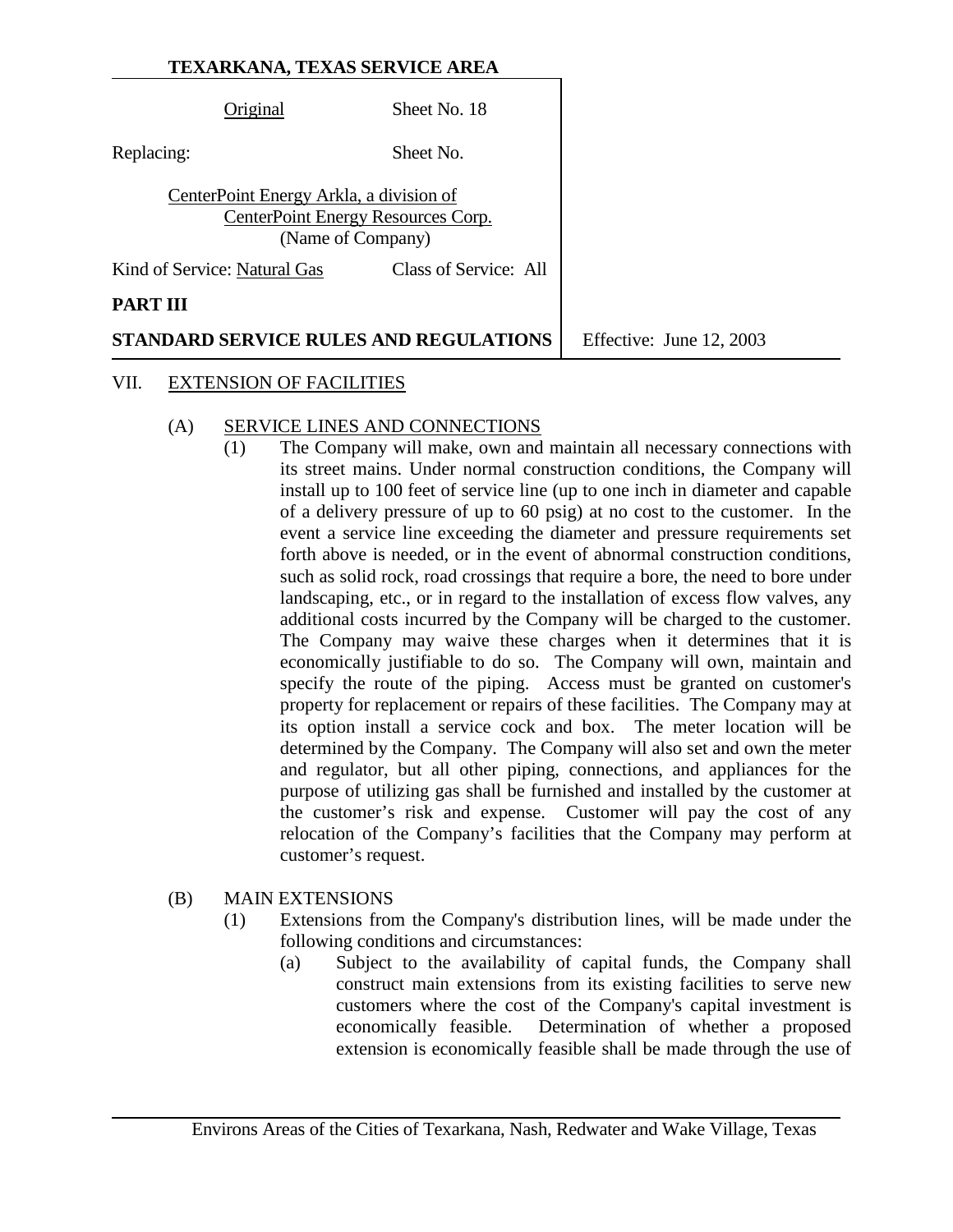Original Sheet No. 19 Replacing: Sheet No. CenterPoint Energy Arkla, a division of CenterPoint Energy Resources Corp. (Name of Company) Kind of Service: Natural Gas Class of Service: All **PART III**

**STANDARD SERVICE RULES AND REGULATIONS** Effective: June 12, 2003

an economic model that will take into consideration the following factors:

- (1) construction cost estimate;
- (2) non-gas revenue;
- (3) depreciation;
- (4) incremental operating costs; and,
- (5) any other factors relevant to economic feasibility of the project.
- (b) If it is determined that the Company's return on investment (ROI) on the proposed main extension will equal or exceed the Company's cost of funding capital projects, the extension will be made at no cost to the customer. If it is determined that the Company's ROI will be less than the Company's cost of funding capital projects, the customer shall be required to pay an amount sufficient to ensure that the Company is able to earn an ROI equal to its cost of funding capital projects. On such an advance, the Company may enter into an agreement with the customer to refund the customer contribution. Refunds will be based only on changes in the factors considered in the economic model under which the investment was originally made. The Company shall establish, when capital funds are available, such new distribution service where the Company will be reasonably assured of a sufficient number of customers and an annual revenue to justify the capital expenditure. The Company may, however, refuse to extend facilities in the event system design and/or operational considerations so dictate.
- (c) When the Company is requested to extend its distribution facilities to an area with existing potential users where no contributory capital is available, the Company has the option to provide the necessary capital in the amount equal to the necessary customer contribution to be recovered by a fixed daily surcharge rate applied to each customer account within the boundaries of the project for up to five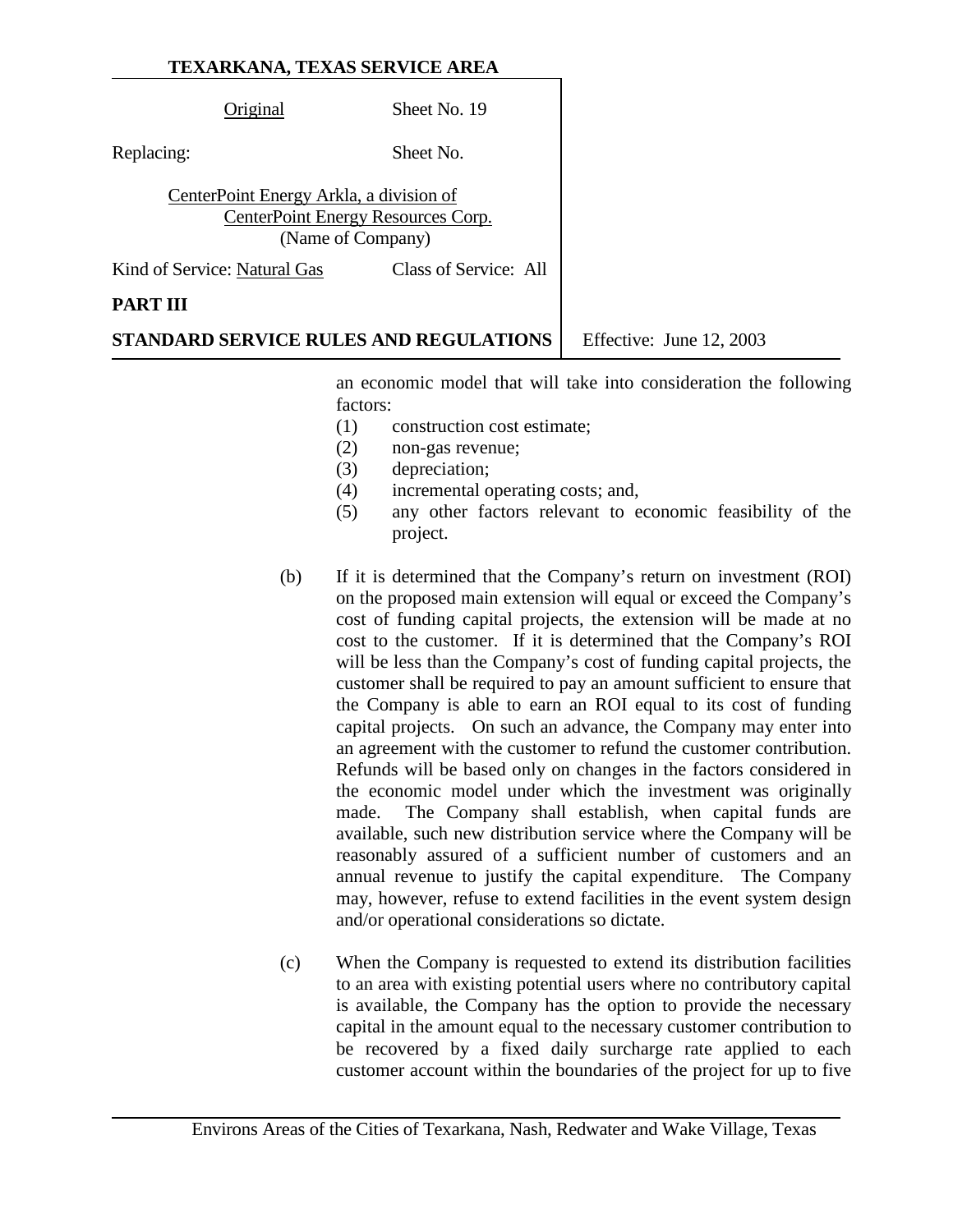Original Sheet No. 20

Replacing: Sheet No.

CenterPoint Energy Arkla, a division of CenterPoint Energy Resources Corp. (Name of Company)

Kind of Service: Natural Gas Class of Service: All

### **PART III**

**STANDARD SERVICE RULES AND REGULATIONS** Effective: June 12, 2003

years\* or until the customer contribution is recovered by the Company, whichever comes first. Under this option, the Company will construct and finance the facilities and recover the customer contribution, in addition to an appropriate interest (or finance charge) assigned to the capital required to fund the customer contribution, through the surcharge rate. If the customer contribution is not recovered during the pay-back period, the remaining balance of the customer contribution (including interest or finance charge) will be added to and included in the Company's overall rate base from that point forward. To insure sufficient customer commitment to each project, each customer will be required to sign an Extension Surcharge Agreement and may be required to make a reasonable customer deposit prior to commencement of construction. Surcharge areas are defined as those areas served by the facilities to be constructed. After the initial installation of facilities to serve the surcharge area, all subsequent connections which utilize mains from the original surcharge area installation will be subject to the same surcharge rate for the remaining period of the surcharge agreement.

\*Special conditions may warrant extending this period based on economic conditions.

- (d) When new extensions from the surcharge area are requested, the person(s) requesting an extension from these facilities will be required to make whatever customer contribution might otherwise be required for the extension under section  $(B)(1)(b)$  of this Paragraph VII and, in addition, will be subject to the surcharge rate for the remaining surcharge period.
- (e) When a subsequent area requests service utilizing the facilities of an existing surcharge area, the following regulations will apply: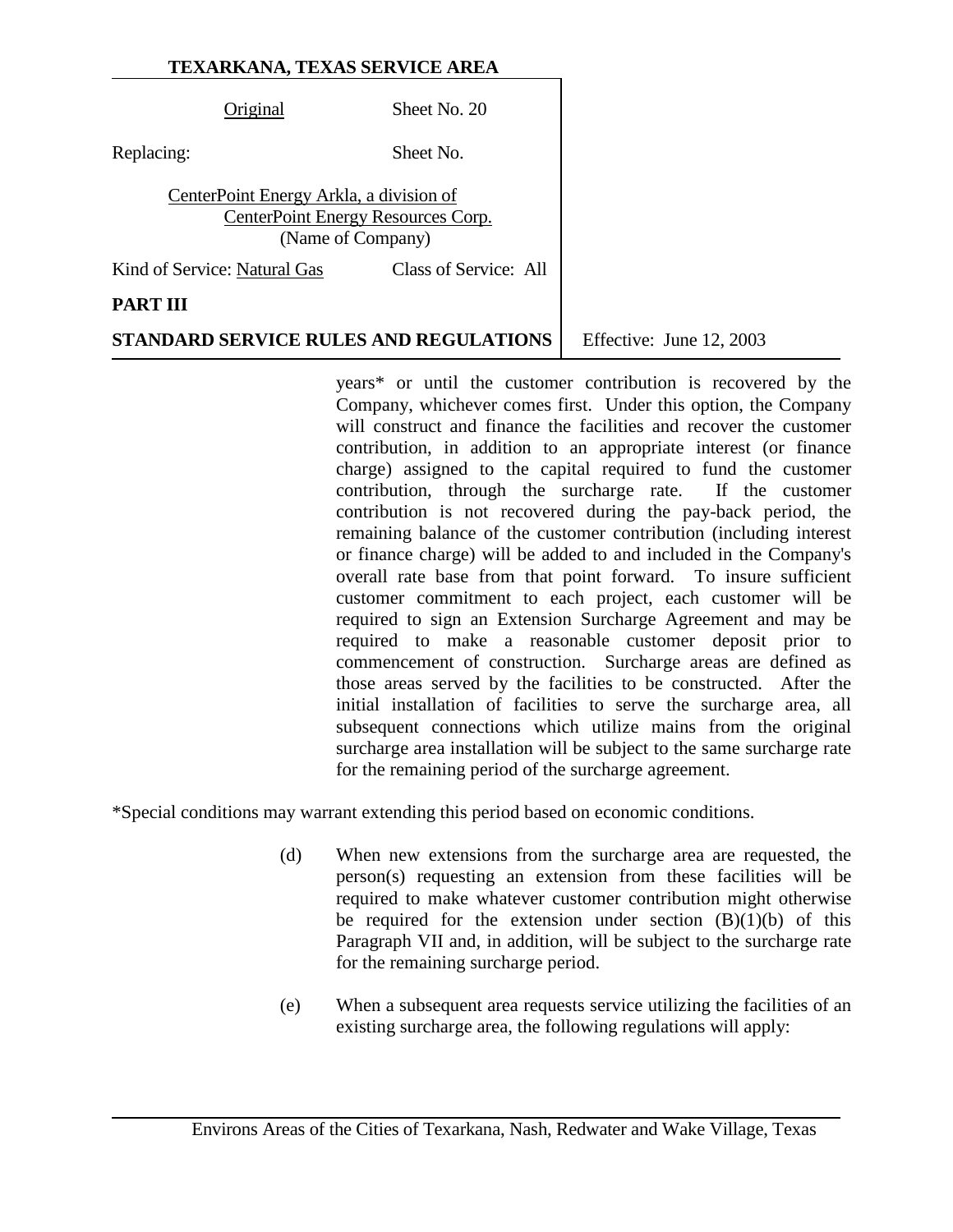|                                                                                                    | Original                     | Sheet No. 21          |  |
|----------------------------------------------------------------------------------------------------|------------------------------|-----------------------|--|
| Replacing:                                                                                         |                              | Sheet No.             |  |
| CenterPoint Energy Arkla, a division of<br>CenterPoint Energy Resources Corp.<br>(Name of Company) |                              |                       |  |
|                                                                                                    | Kind of Service: Natural Gas | Class of Service: All |  |
| PAR'I                                                                                              |                              |                       |  |

**STANDARD SERVICE RULES AND REGULATIONS** Feffective: June 12, 2003

- (1) When a subsequent surcharge area is established after the installation of an existing surcharge area and the subsequent surcharge area's surcharge rate would be in excess of the surcharge rate applicable to the established surcharge area, the subsequent surcharge area will bear only the cost of their new facilities.
- (2) When a subsequent surcharge area is established after the installation of an existing surcharge area and the subsequent surcharge rate is less than the surcharge rates applicable to the established surcharge area, the subsequent surcharge area will bear a portion of the remaining unpaid customer contribution of the established surcharge area in addition to its own surcharge allocation as follows:
	- (2)(a)The cost of the mainline established for the existing surcharge area shall be shared by the subsequent surcharge area up to an amount equal to the existing area surcharge rate if their computed surcharge is lower than the surcharge for the existing area. This shall be achieved by assigning an unamortized portion of the mainline investment which was required for the existing surcharge area to the subsequent surcharge area in order to fairly equate<br>the surcharges. The amount of investment cost The amount of investment cost assigned to the subsequent surcharge area will then be credited to the unamortized amount payable by the existing surcharge area customers.
- (2) The Company will not be required to enlarge its system of mains to meet the demand for gas of a prospective customer or to provide for an appreciable increase in the demands of a present customer, unless in the judgment of the Company, a reasonable rate of return is assured as a result of the expenditure required.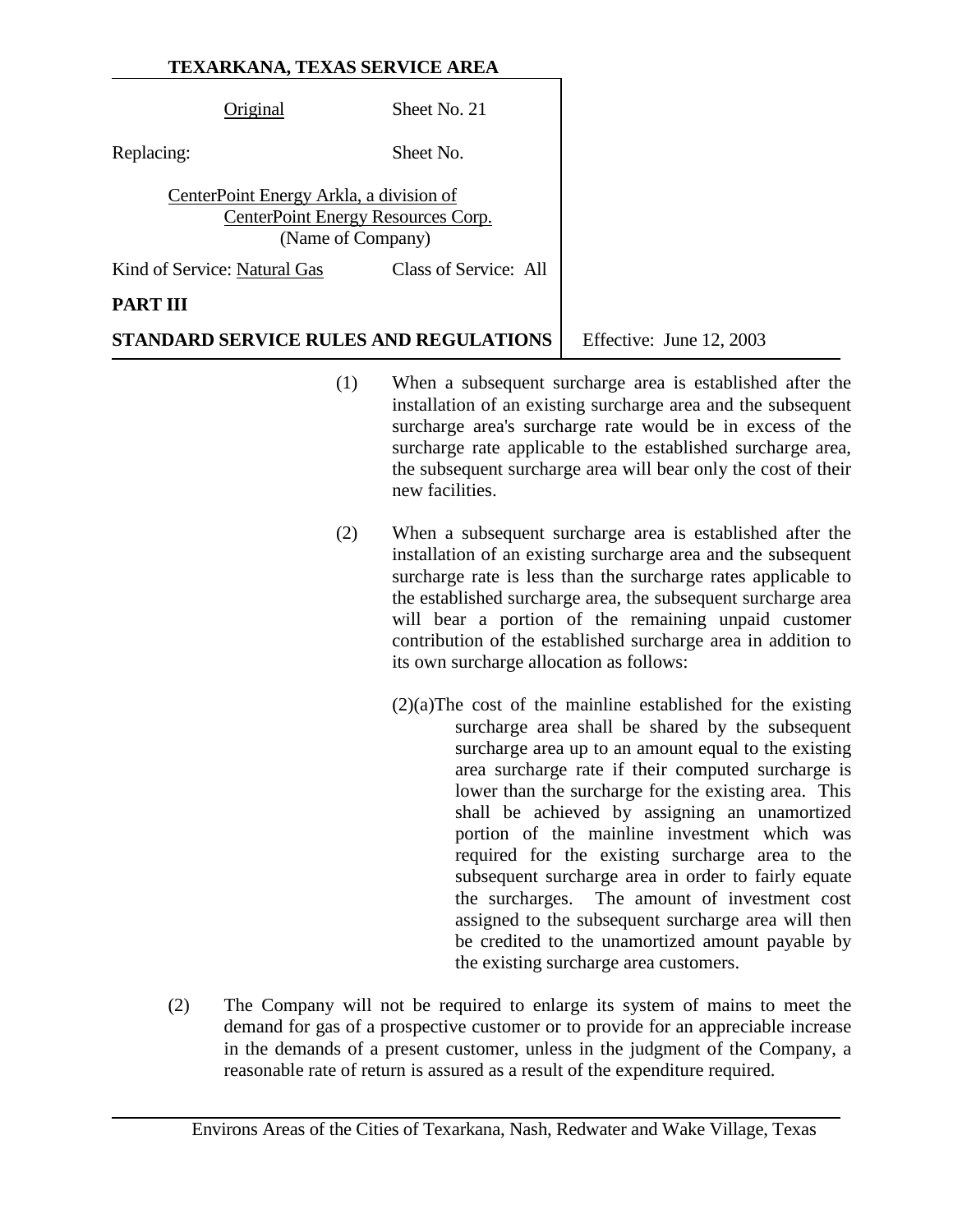| Original                     |                   | Sheet No. 22                                                                  |                          |
|------------------------------|-------------------|-------------------------------------------------------------------------------|--------------------------|
| Replacing:                   |                   | Sheet No.                                                                     |                          |
|                              | (Name of Company) | CenterPoint Energy Arkla, a division of<br>CenterPoint Energy Resources Corp. |                          |
| Kind of Service: Natural Gas |                   | Class of Service: All                                                         |                          |
| PART III                     |                   |                                                                               |                          |
|                              |                   | STANDARD SERVICE RULES AND REGULATIONS                                        | Effective: June 12, 2003 |

- (3) When the Company extends its main to serve new customers, the Company will extend its main, in a manner which, in its judgment, will be most advantageous for rendering service.
- (4) Where the customer requires that his meter be placed in a particular location, the customer will be required to pay any additional cost that may result from compliance with the customer's request.
- (5) A standard Rural Gas Contract must be executed by each customer requesting a pipeline tap. The Company will not make or serve a tap on any federally certificated transmission line, unless, in the judgment of the Company, a reasonable rate of return can be earned as a result of the expenditure required to construct the tap and serve the customer, without unreasonable consequences to other customers. In addition, the Company will not make or serve a tap on any other transmission line, field gathering pipeline, or lines to wells which in the Company's opinion, presently contain or may in the foreseeable future contain undehydrated gas, liquid hydrocarbons, sour gas, or gas that is otherwise not merchantable. The Company may discontinue service whenever it believes reliable service cannot continue to be provided for any reason, including, but not limited to, water content of the gas furnished.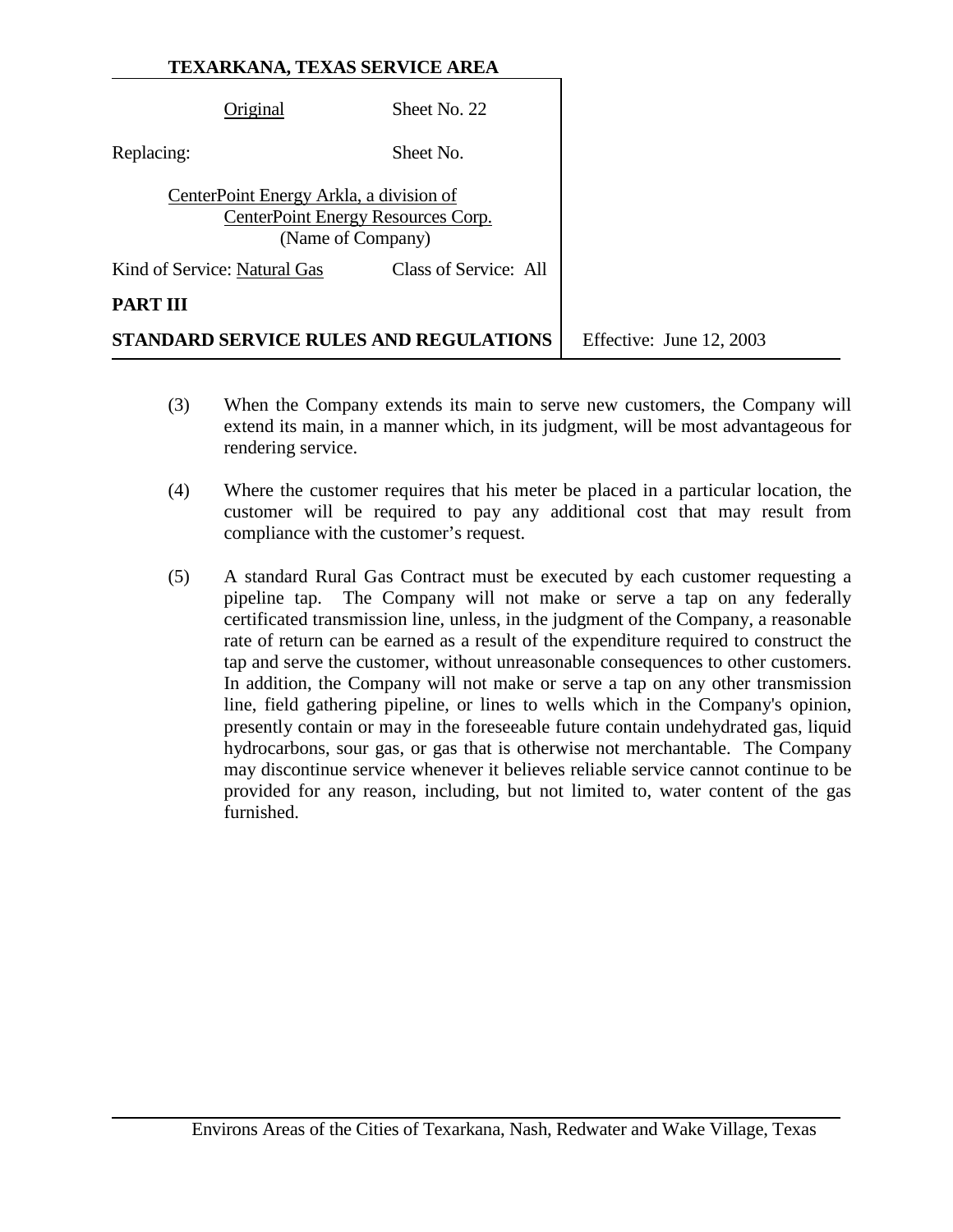| Original                                | Sheet No. 23                                            |                          |
|-----------------------------------------|---------------------------------------------------------|--------------------------|
| Replacing:                              | Sheet No.                                               |                          |
| CenterPoint Energy Arkla, a division of | CenterPoint Energy Resources Corp.<br>(Name of Company) |                          |
| Kind of Service: Natural Gas            | Class of Service: All                                   |                          |
| <b>PART III</b>                         |                                                         |                          |
| STANDARD SERVICE RULES AND REGULATIONS  |                                                         | Effective: June 12, 2003 |

#### EXTENSION SURCHARGE AGREEMENT

The undersigned promises to pay to CenterPoint Energy Arkla, a division of CenterPoint Energy Resources Corp. ("Company"), a surcharge on his/her/their/its monthly gas bill in consideration of the Company's extension of its facilities into the surcharge area in which the undersigned resides. The surcharge amount will be \$\_\_\_\_\_\_\_\_\_\_\_ per month. The surcharge will be applied to all monthly billings to the undersigned for a \_\_\_\_ year period or until the Company recovers the required customer contribution for the surcharge area, whichever comes first. The surcharge amount will appear as a separate line item on the undersigned's bill.

The terms of this Extension Surcharge Agreement shall be subject to the provisions of the Company's rates and policies.

\_\_\_\_\_\_\_\_\_\_\_\_\_\_\_\_\_\_\_\_\_\_\_\_\_\_\_\_\_\_\_\_\_\_\_\_\_\_\_\_\_

\_\_\_\_\_\_\_\_\_\_\_\_\_\_\_\_\_\_\_\_\_\_\_\_\_\_\_\_\_\_\_\_\_\_\_\_\_\_\_\_\_

Accepted this  $\_\_\_\_\_\_\$  day of  $\_\_\_\_\_\$ , 20 $\_\_\_\_\$ .

CENTERPOINT ENERGY ARKLA a division of CenterPoint Energy Resources Corp.

| т<br>- |  |
|--------|--|
|--------|--|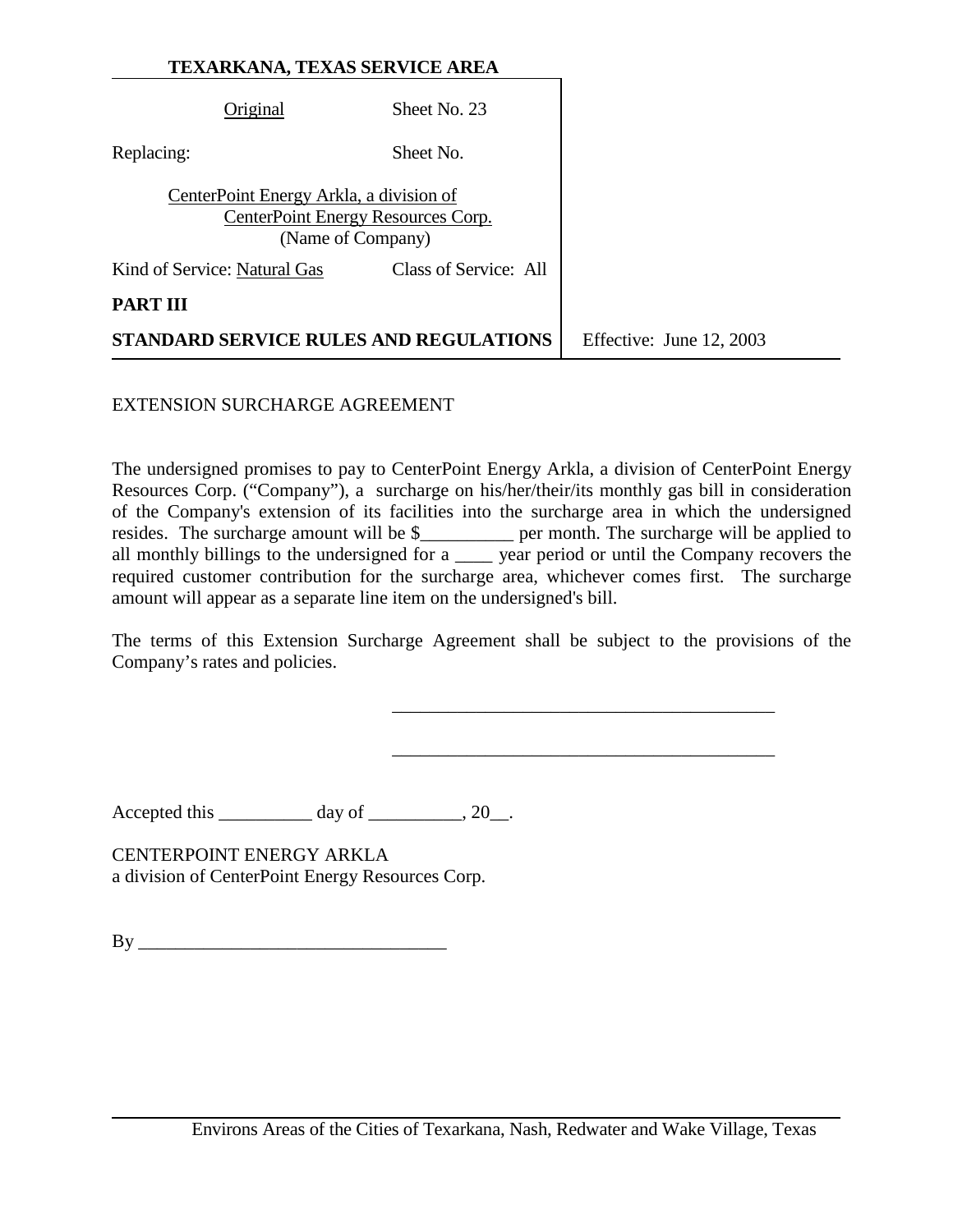| Original                     | Sheet No. 24                                                                                       |                          |
|------------------------------|----------------------------------------------------------------------------------------------------|--------------------------|
| Replacing:                   | Sheet No.                                                                                          |                          |
|                              | CenterPoint Energy Arkla, a division of<br>CenterPoint Energy Resources Corp.<br>(Name of Company) |                          |
| Kind of Service: Natural Gas | Class of Service: All                                                                              |                          |
| PART III                     |                                                                                                    |                          |
|                              | STANDARD SERVICE RULES AND REGULATIONS                                                             | Effective: June 12, 2003 |

#### VIII. GENERAL

The consumer shall use the gas delivered by the Company for his purposes only. The customer shall not, under any circumstances, resell or share with others any gas delivered by the Company. No changes**,** extensions, or replacement of service pipelines shall be made without the written consent of the Company. No extension whatsoever of customer owned piping shall be made for the purpose of supplying gas to adjacent property**,** or other person or concerns residing or operating on the premises of the customer.

The foregoing natural gas resale prohibition shall not apply to distributors selling compressed natural gas as a motor vehicle fuel.

The authorized agent of the Company shall have the right and permission to enter upon the premises of the customer to inspect or test lines, and appliances, to read, change or remove the meter, to turn on and shut off the gas, or to perform other related functions. This right shall not be construed as placing any responsibility on the Company to inspect and test the lines or equipment of the customer.

No structures shall be erected over the Company's gas lines. In the event any such structure is erected, the customer will be provided the option of either removing the structure or paying the Company the cost of relocating the gas line, including the cost of obtaining alternative easements, if required.

The place of delivery of all gas purchased shall be at the outside wall of the first structure being served if the Company has installed or replaced the service line to that point. In all other cases, the place of delivery of all gas purchased shall be at the point of connection to the consumer's service line from which point all gas delivered shall become the property of the consumer, who shall thereafter be responsible for its passage through the meter and for all damage caused by said gas.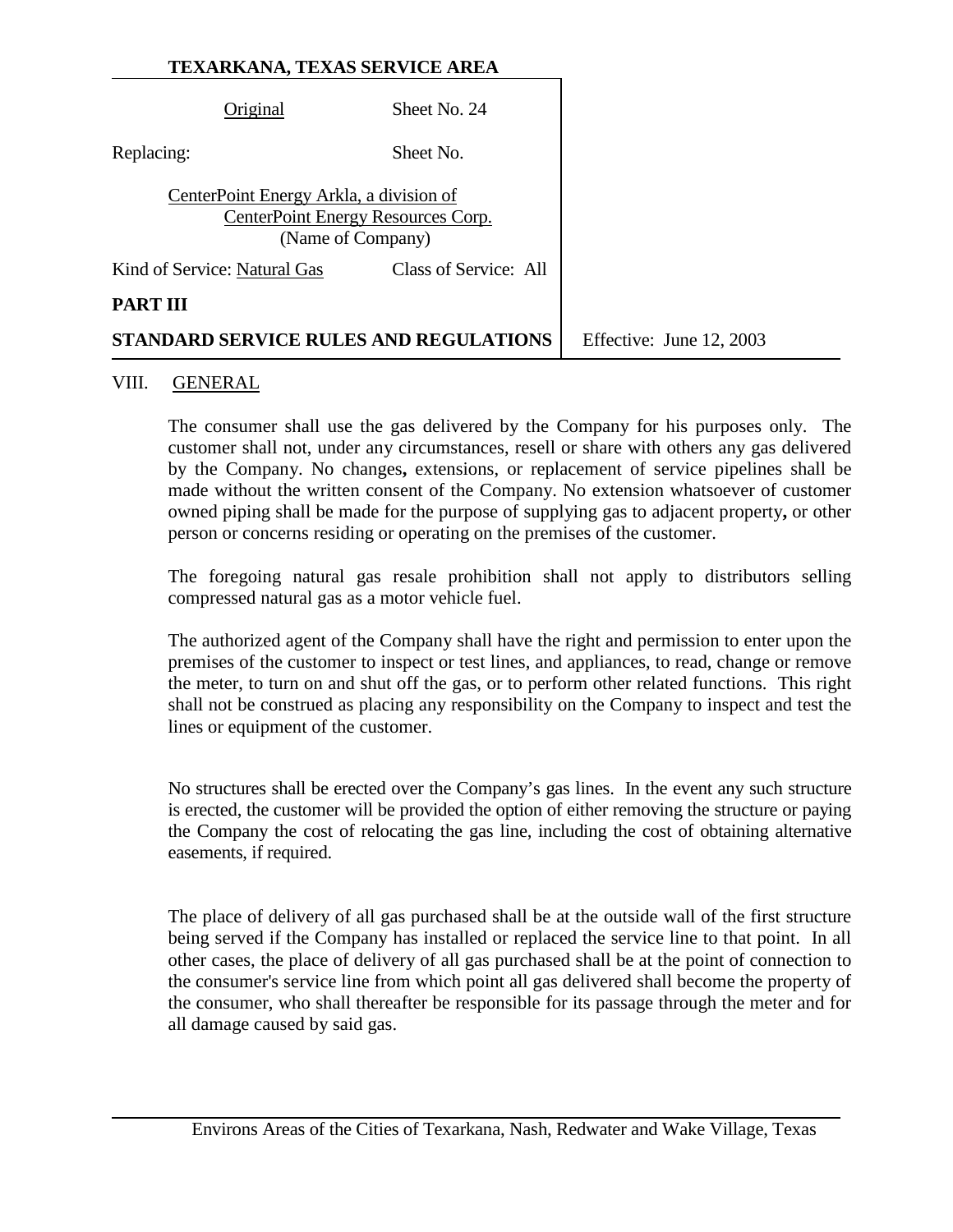| Original                                | Sheet No. 25                                            |
|-----------------------------------------|---------------------------------------------------------|
| Replacing:                              | Sheet No.                                               |
| CenterPoint Energy Arkla, a division of | CenterPoint Energy Resources Corp.<br>(Name of Company) |
| Kind of Service: Natural Gas            | Class of Service: All                                   |
| PAR'I                                   |                                                         |

# **P**

**STANDARD SERVICE RULES AND REGULATIONS** Feffective: June 12, 2003

The Company shall have no responsibility for any act or omission, and shall have no liability from any cause, downstream of delivery. In case the supply of gas should fail, whether from natural causes, bursting of pipes or accident in any way, the Company shall not be liable for damages, whether direct, special, continuing, exemplary, presumptive, incidental, indirect or consequential, including without limitation, loss of profits, loss of revenue, or loss of production capacity by reason of such failure. The Company shall not be liable in damages for any act or event that is beyond the Company's control and which could not be reasonably anticipated and prevented through the use of reasonable measures, including, but not limited to acts of God, strikes, lockouts or other industrial disturbances, acts of the public enemy, arrests, wars, blockades, insurrections, riots and epidemics, landslides, lightning, earthquakes, fires, storms, floods and washouts, priority limitation or restraining orders of any governmental authority and civil disturbances, explosions, breakage, accidents, tests, maintenance or repair to machinery, equipment, lines of pipe or other facilities; inability to obtain, or unavoidable delay in obtaining, material, equipment, rights-of-way or permits; and any other causes whether of the kind herein enumerated or otherwise.

Meters and pipes are likely to freeze in cold weather, and it shall be the duty of each consumer to protect the pipes and the meter or meters from the action of the elements.

These Rules and Regulations are made a part and condition of all rate schedules of the Company and all customers served under such schedules shall be subject to these Rules and Regulations.

These Rules and Regulations are in addition to Rules and Regulations now established by the Regulatory Body having jurisdiction over these matters.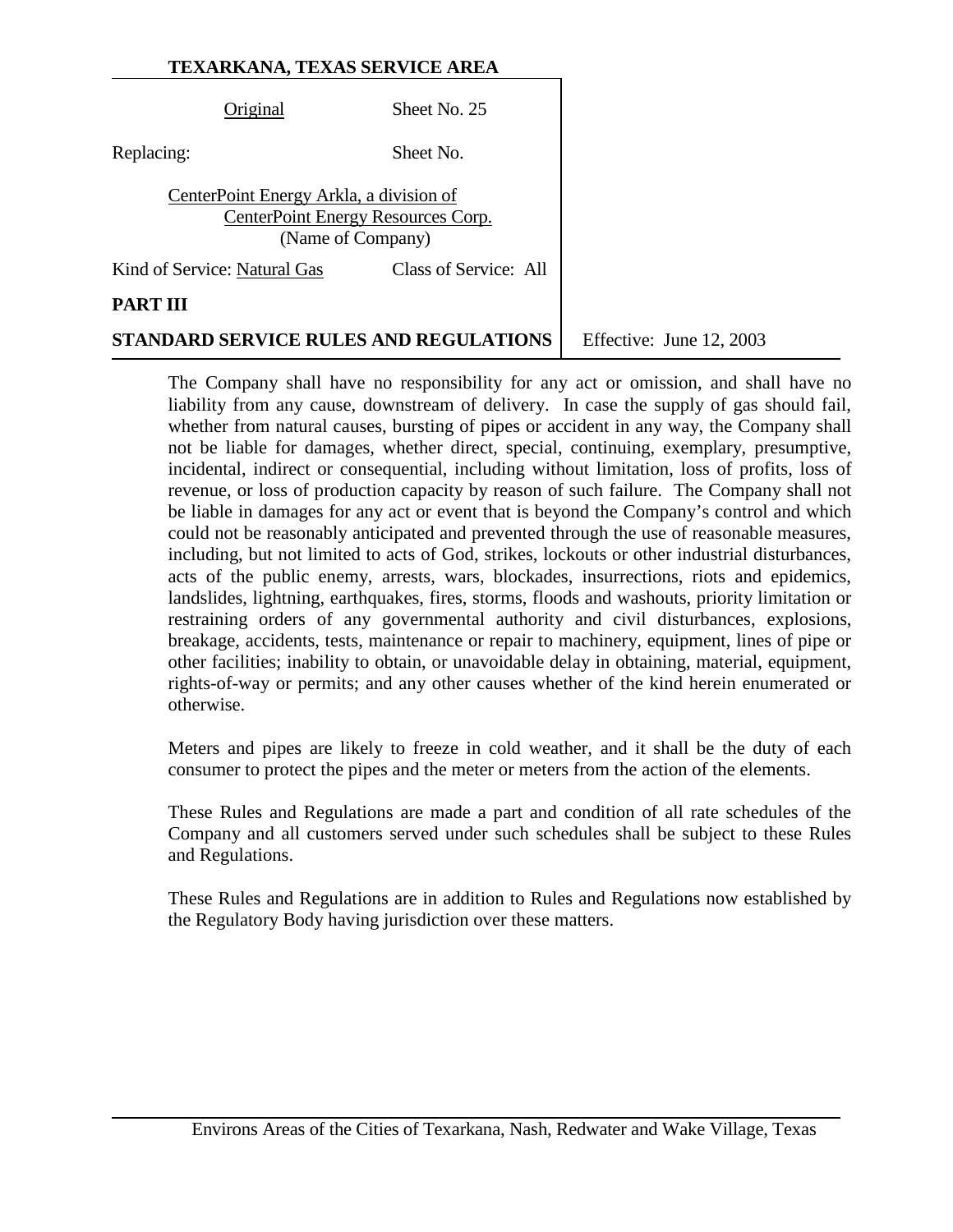|            | Original                                | Sheet No. 26                                            |                          |
|------------|-----------------------------------------|---------------------------------------------------------|--------------------------|
| Replacing: |                                         | Sheet No.                                               |                          |
|            | CenterPoint Energy Arkla, a division of | CenterPoint Energy Resources Corp.<br>(Name of Company) |                          |
|            | Kind of Service: Natural Gas            | Class of Service: All                                   |                          |
| PART III   |                                         |                                                         |                          |
|            |                                         | STANDARD SERVICE RULES AND REGULATIONS                  | Effective: June 12, 2003 |

### IX. STATE AND MUNICIPAL TAXES

Whenever the State or a municipality imposes upon the Company any sales privilege, occupation, meter, or other special tax, except ad valorem taxes, the Company shall pass the tax on to customers within the jurisdiction of the taxing authority in accordance with provisions set forth in such tax law or ordinance.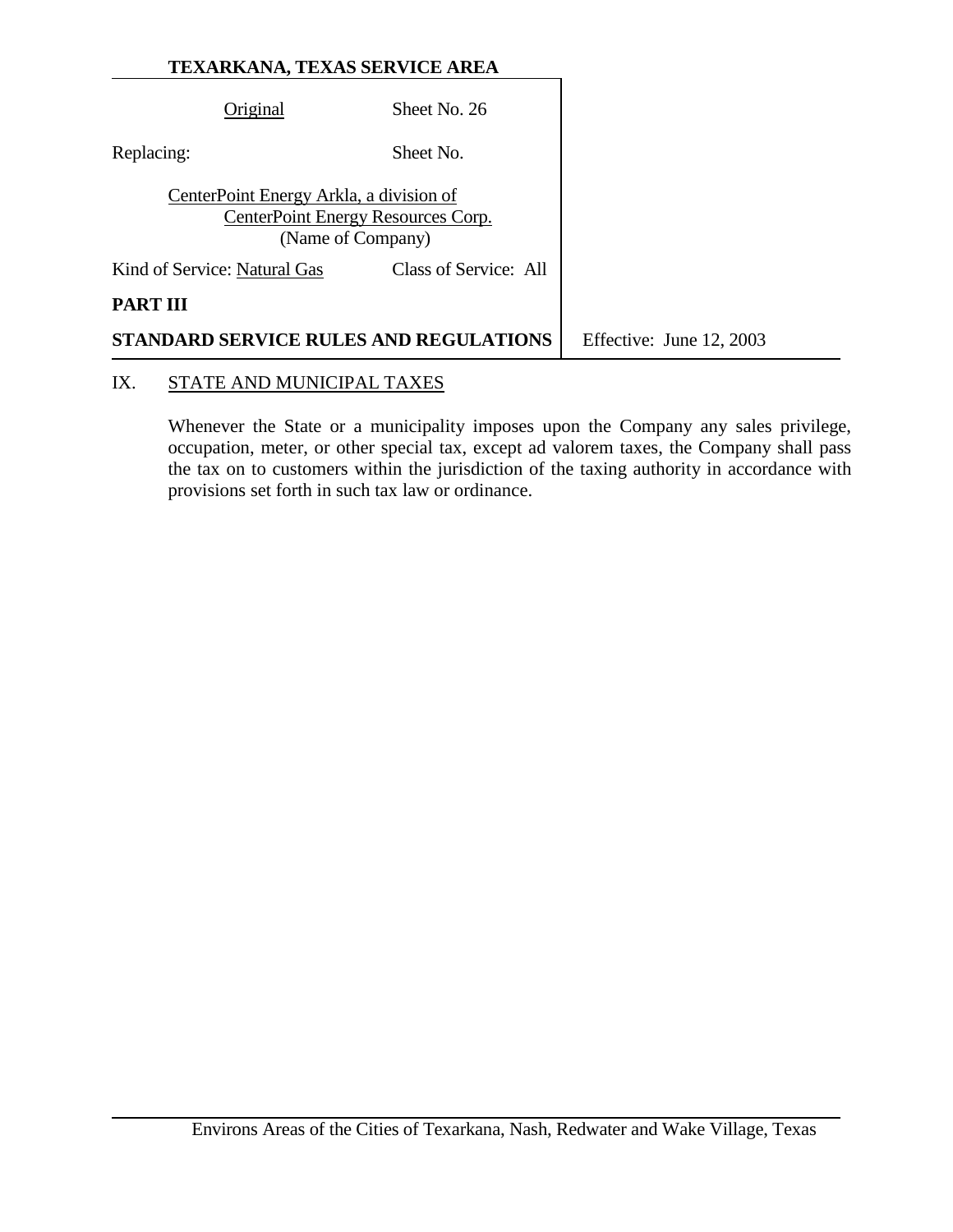|            | Original                                | Sheet No. 27                                            |                          |
|------------|-----------------------------------------|---------------------------------------------------------|--------------------------|
| Replacing: |                                         | Sheet No.                                               |                          |
|            | CenterPoint Energy Arkla, a division of | CenterPoint Energy Resources Corp.<br>(Name of Company) |                          |
|            | Kind of Service: Natural Gas            | Class of Service: All                                   |                          |
| PART III   |                                         |                                                         |                          |
|            |                                         | STANDARD SERVICE RULES AND REGULATIONS                  | Effective: June 12, 2003 |

#### X. LEVELIZED PAYMENT PLAN

A. Residential customers shall have the option (provided they meet certain qualifications) of adopting the "Levelized Payment Plan" (LPP) for billing purposes as opposed to the normal billing procedure.

### B. Operation of the Levelized Payment Plan

Under the LPP a customer's bill will be computed by summing the most recent twelve months historical volumes and dividing by twelve to arrive at a consumption level. This average consumption level is used to calculate an average bill by applying a pre-calculated factor and applicable tax factor and rounding to the nearest dollar. The average bill amount thus derived will be the monthly payment amount for each of the succeeding six months.

Actual billings will continue to be based upon the applicable rates and meter readings obtained to determine consumption. The amount due under the LPP will be identified as a separate item on the customer's bill so the customer will know the amount to pay. The actual bill amount will also be reflected on the bill as a memo item for the customer's information. At such time as an account on the LPP becomes delinquent, a late payment charge may be assessed against the delinquent amount due under the LPP.

The cumulative difference between actual billings and the levelized billings under the LPP will be carried in a deferred balance that will accumulate both debit and credit differences.

The monthly payment amount will be automatically reviewed and adjusted six months after the anniversary date. This adjustment will be made to assure that the difference between actual payments and average payments under the LPP will be minimal. The new LPP payment amount will be computed by averaging the sum of the most recent six months actual billings and a projected amount for the next six months. The projected amount will be derived by applying the current residential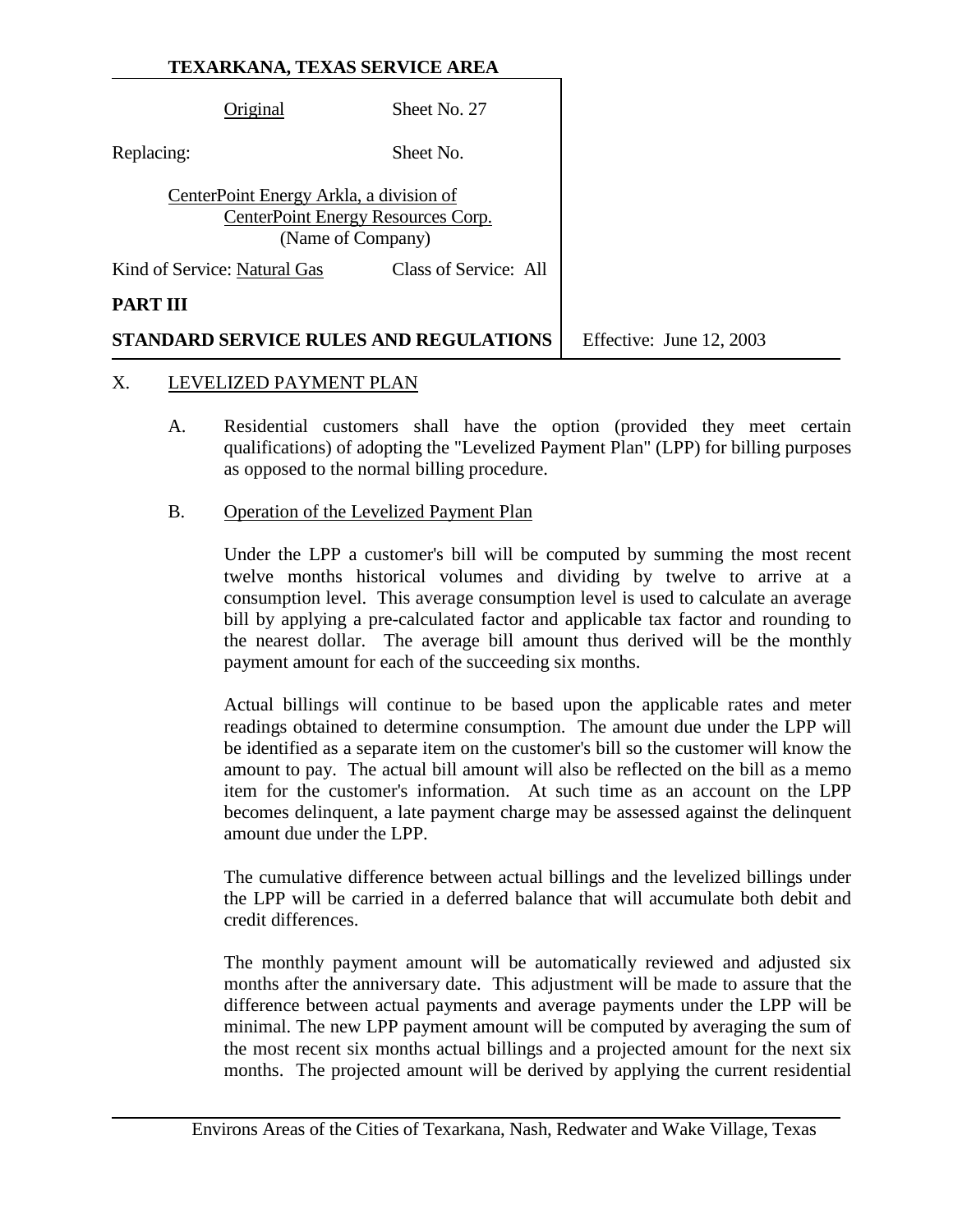|            | Original                                | Sheet No. 28                                            |                          |
|------------|-----------------------------------------|---------------------------------------------------------|--------------------------|
| Replacing: |                                         | Sheet No.                                               |                          |
|            | CenterPoint Energy Arkla, a division of | CenterPoint Energy Resources Corp.<br>(Name of Company) |                          |
|            | Kind of Service: Natural Gas            | Class of Service: All                                   |                          |
| PART III   |                                         |                                                         |                          |
|            |                                         | STANDARD SERVICE RULES AND REGULATIONS                  | Effective: June 12, 2003 |

rate, cost-of-gas adjustment, and applicable tax factor to each of the most recent year's historical volumes for the corresponding months. This amount will be rounded to the nearest dollar and will be the monthly LPP payment amount for the next six months.

On the initial and subsequent anniversary dates a new levelized payment amount is calculated by averaging the nearest dollar, the amount of the deferred balance and the amount derived by applying the current residential rate, cost-of-gas adjustment, and applicable tax factor to each of the most recent twelve months historical volumes. This new LPP amount will then be in effect until the time of the next sixmonths review. On each subsequent anniversary date a new levelized payment amount will be calculated in this manner.

In such instances where sufficient billing history is not available, a twelve-month billing history will be estimated by the local manager. The estimated history will be based on actual billings for those months in which actual billing data is available and estimated for those months in which no such actual billing is available.

Participation in the LPP will have no effect on the Company's approved rate schedules or other billing charges used to calculate the customer's actual monthly billing.

### C. Customer Qualification for "Levelized Payment Plan"

The LPP shall be made available to residential customers only. The LPP is optional and will be available only on customer request, after an appropriate application for the LPP is completed and submitted to the Company's local business office and subsequently approved.

At the time a customer elects to participate in the LPP, his account must be in current status. This means that the current billings must not be past due and no unpaid balance exists on his account.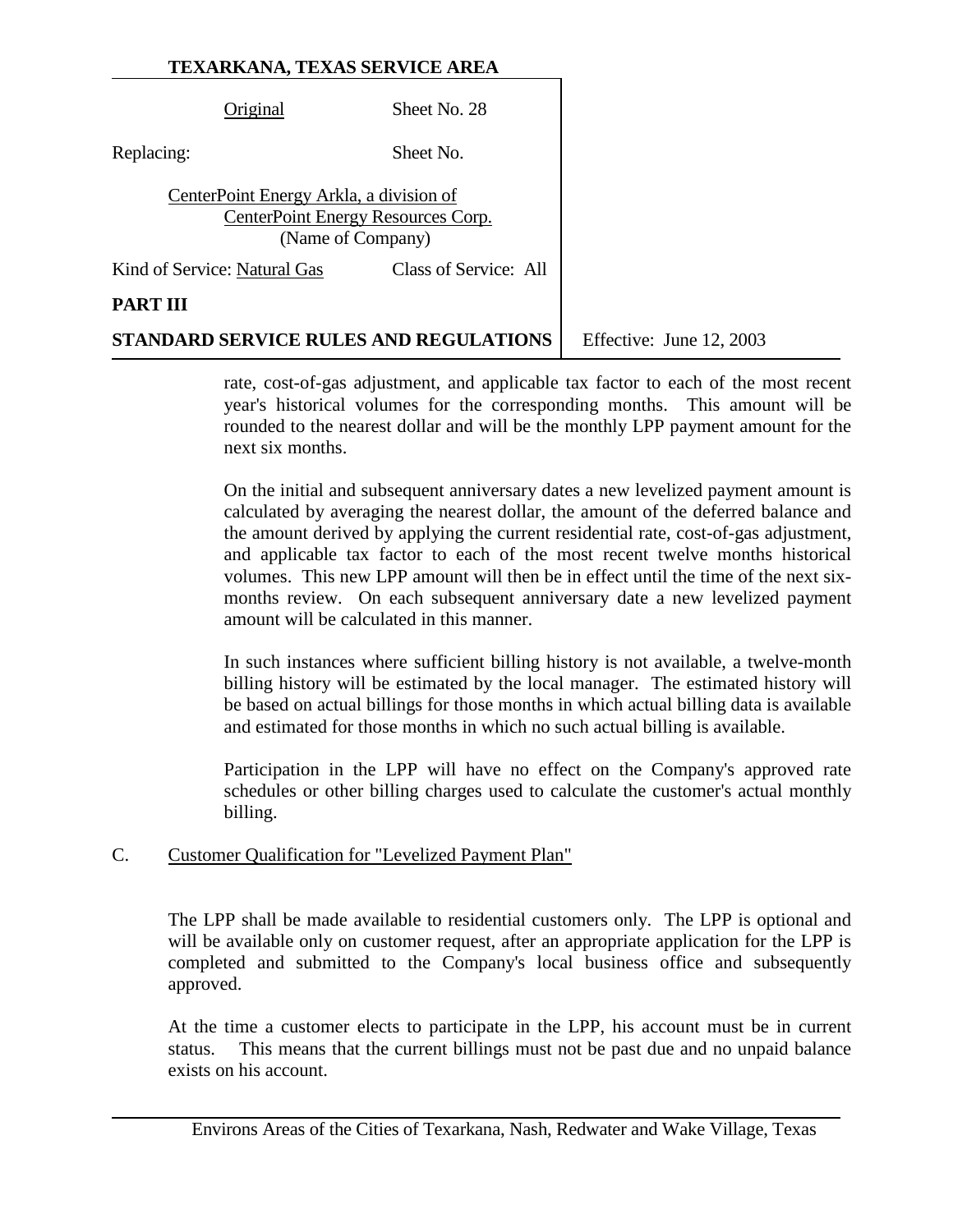|                 | Original                                | Sheet No. 29                                            |                          |
|-----------------|-----------------------------------------|---------------------------------------------------------|--------------------------|
| Replacing:      |                                         | Sheet No.                                               |                          |
|                 | CenterPoint Energy Arkla, a division of | CenterPoint Energy Resources Corp.<br>(Name of Company) |                          |
|                 | Kind of Service: Natural Gas            | Class of Service: All                                   |                          |
| <b>PART III</b> |                                         |                                                         |                          |
|                 |                                         | <b>STANDARD SERVICE RULES AND REGULATIONS</b>           | Effective: June 12, 2003 |

A customer who is unable to bring his account to current status may be placed on the LPP upon approval by the local manager by using the LPP average billing amount plus an additional amount over a specific period of time.

Customer may discontinue LPP at any time by notifying the Company. If a customer requests termination, if an account is final billed, or if the customer is terminated by the Company as a result of past due amounts on an account, any outstanding balance owed to the Company at the time, including any differences between billings under the LPP and billings which would have been rendered under normal billing procedures shall be immediately due and payable. Likewise, any credit due customer shall be applied to the next bill.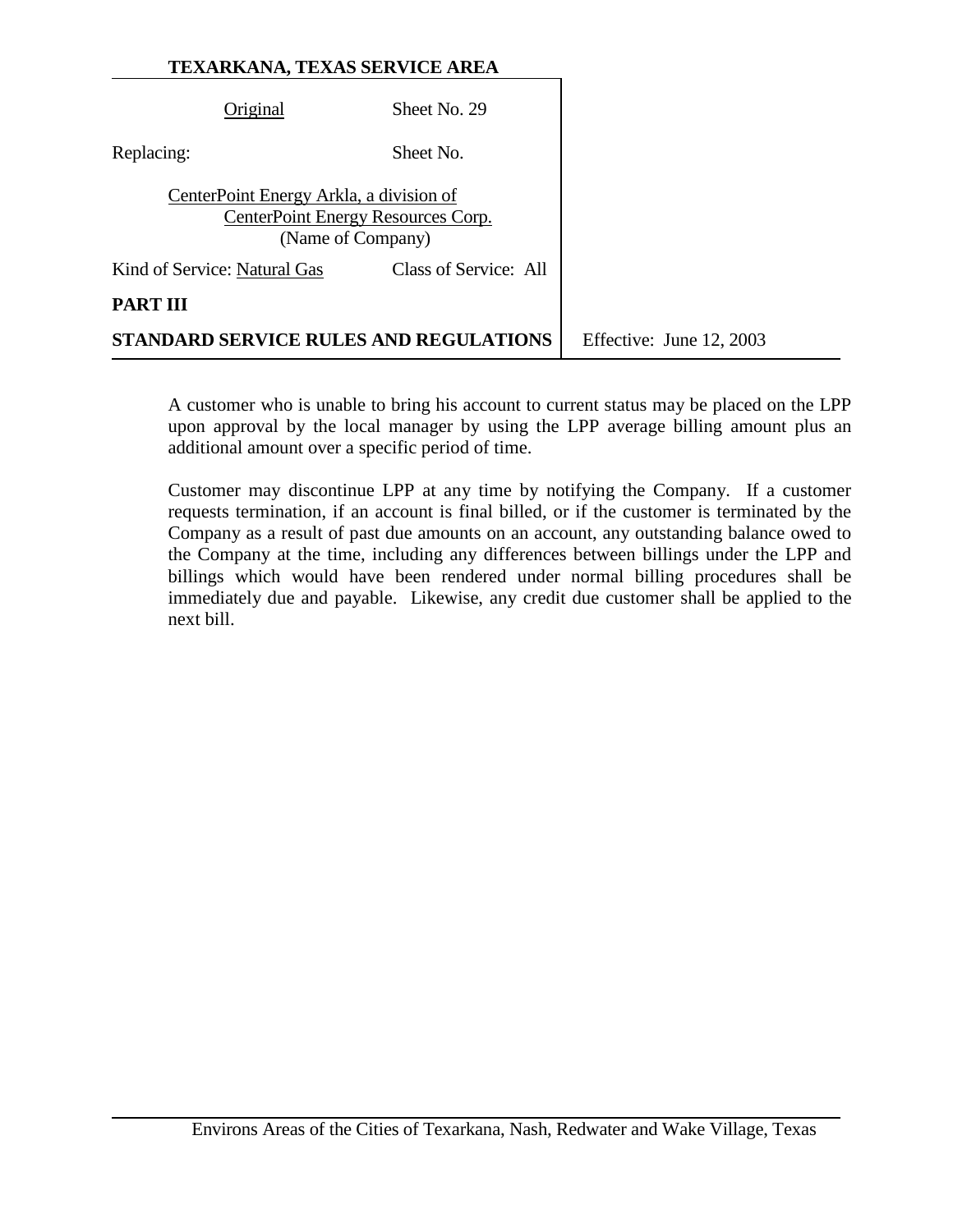| Original                                      | Sheet No. 30                       |                          |
|-----------------------------------------------|------------------------------------|--------------------------|
|                                               |                                    |                          |
| Replacing:                                    | Sheet No.                          |                          |
| CenterPoint Energy Arkla, a division of       |                                    |                          |
|                                               | CenterPoint Energy Resources Corp. |                          |
|                                               | (Name of Company)                  |                          |
| Kind of Service: Natural Gas                  | Class of Service: All              |                          |
| PART III                                      |                                    |                          |
| <b>STANDARD SERVICE RULES AND REGULATIONS</b> |                                    | Effective: June 12, 2003 |

#### XI. EXTENDED ABSENCE PAYMENT PLAN

- (A) The following options are available to residential customers to avoid suspension of service during any extended absence over one (1) month:
	- (1) Bills due during the customer's absence may be paid in advance. The amount of the payment will be based on the prior year's corresponding usage based on current rates. Any over or under payment by the customer will be applied to the customer's next bill when he returns. A delayed payment agreement will be available for underpayments.
	- (2) The customer will be given the opportunity to enroll in the Company's automatic bank draft program. The monthly bill will be paid automatically through the customer's checking or savings account.
		- (a) This option may be utilized by the customer in conjunction with the Company's Average Monthly Billing (AMB), which establishes the monthly bill amount for customer's budgeting purposes during the absence.
	- (3) The customer can arrange to have bills coming due mailed to an alternate address, or to a third party during the absence.
		- (a) Third-party notification does not imply the third party will be responsible for the bill. Normal suspension of service rules will apply in the event bills are not paid.
- (B) The customer must notify the Company in order to take advantage of any of these extended absence payment plans.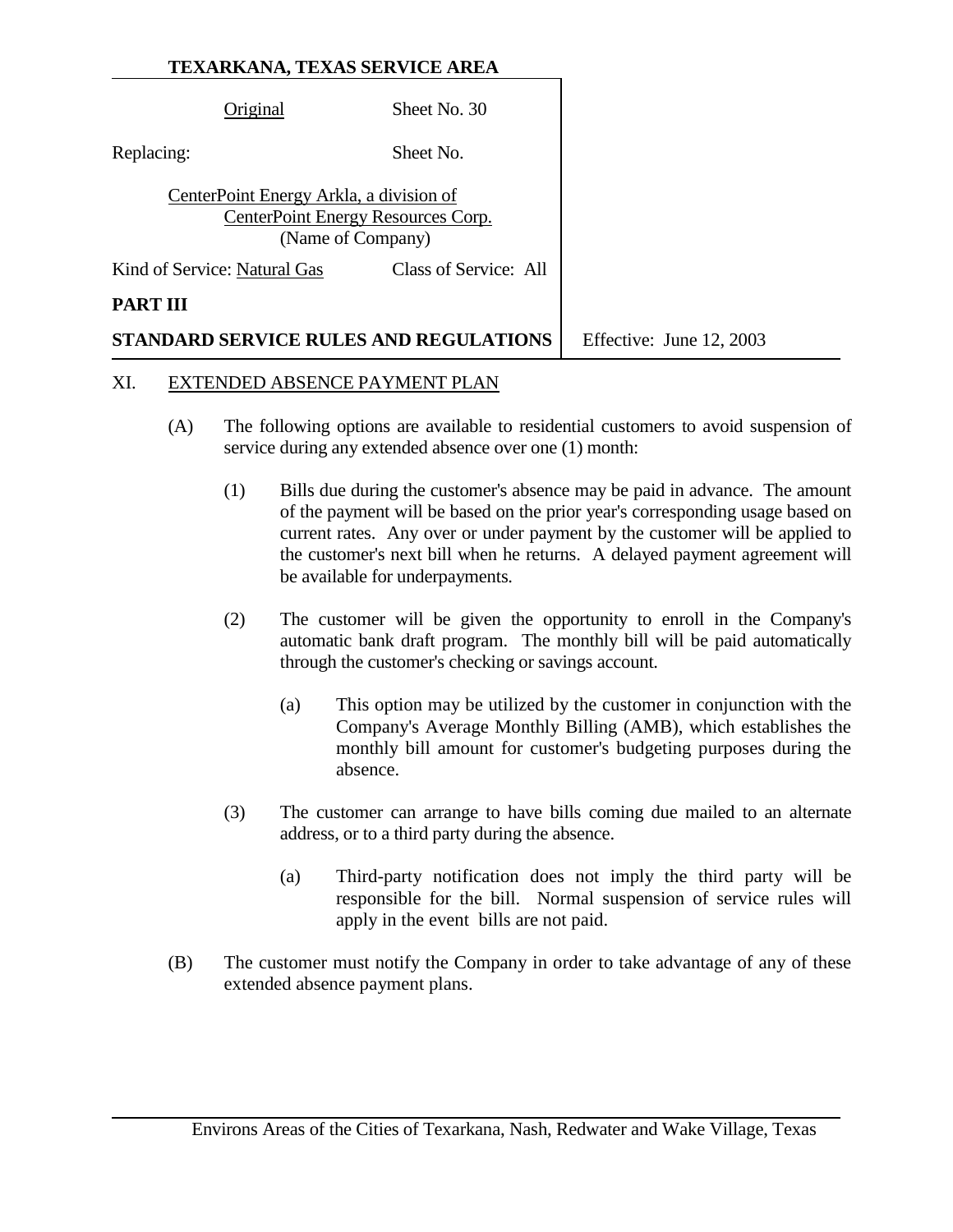|            | Original                                                     | Sheet No. 31                           |                          |
|------------|--------------------------------------------------------------|----------------------------------------|--------------------------|
| Replacing: |                                                              | Sheet No.                              |                          |
|            | CenterPoint Energy Arkla, a division of<br>(Name of Company) | CenterPoint Energy Resources Corp.     |                          |
|            | Kind of Service: Natural Gas                                 | Class of Service: All                  |                          |
| PART III   |                                                              |                                        |                          |
|            |                                                              | STANDARD SERVICE RULES AND REGULATIONS | Effective: June 12, 2003 |

#### XII. AVERAGE MONTHLY BILLING

- (A) Residential customers have the option of adopting the "Average Monthly Billing" plan ("AMB") for billing purposes as opposed to the normal billing procedure.
- (B) OPERATION OF THE "AVERAGE MONTHLY BILLING"
	- (1) Each month, under the AMB a customer's bill will be computed by averaging to the nearest dollar, the amount billed to the customer's account during the last 12 months, plus or minus one-twelfth of the deferred budget balance. The average bill amount thus derived will be the payment amount for the month.
	- (2) Actual billings will continue to be based upon the appropriate rate schedules, riders, tax factors, and meter readings used to determine consumption. The AMB amount will be identified as a separate item on the customer's bill so the customer will know the amount to pay. The actual bill amount will also be shown on the bill as a memo item for the customer's information.
	- (3) The cumulative difference between actual billings and the AMB billings will be carried in a deferred budget balance that will accumulate both debits and credits and will adjust monthly.
	- (4) The monthly payment amount will be automatically reviewed and adjusted each month.
	- (5) In such instances where sufficient billing history is not available, a twelvemonth billing history may be estimated.
	- (6) Participation in the AMB will have no effect on the Company's approved rate schedules or other billing charges used to calculate the customer's actual monthly billing.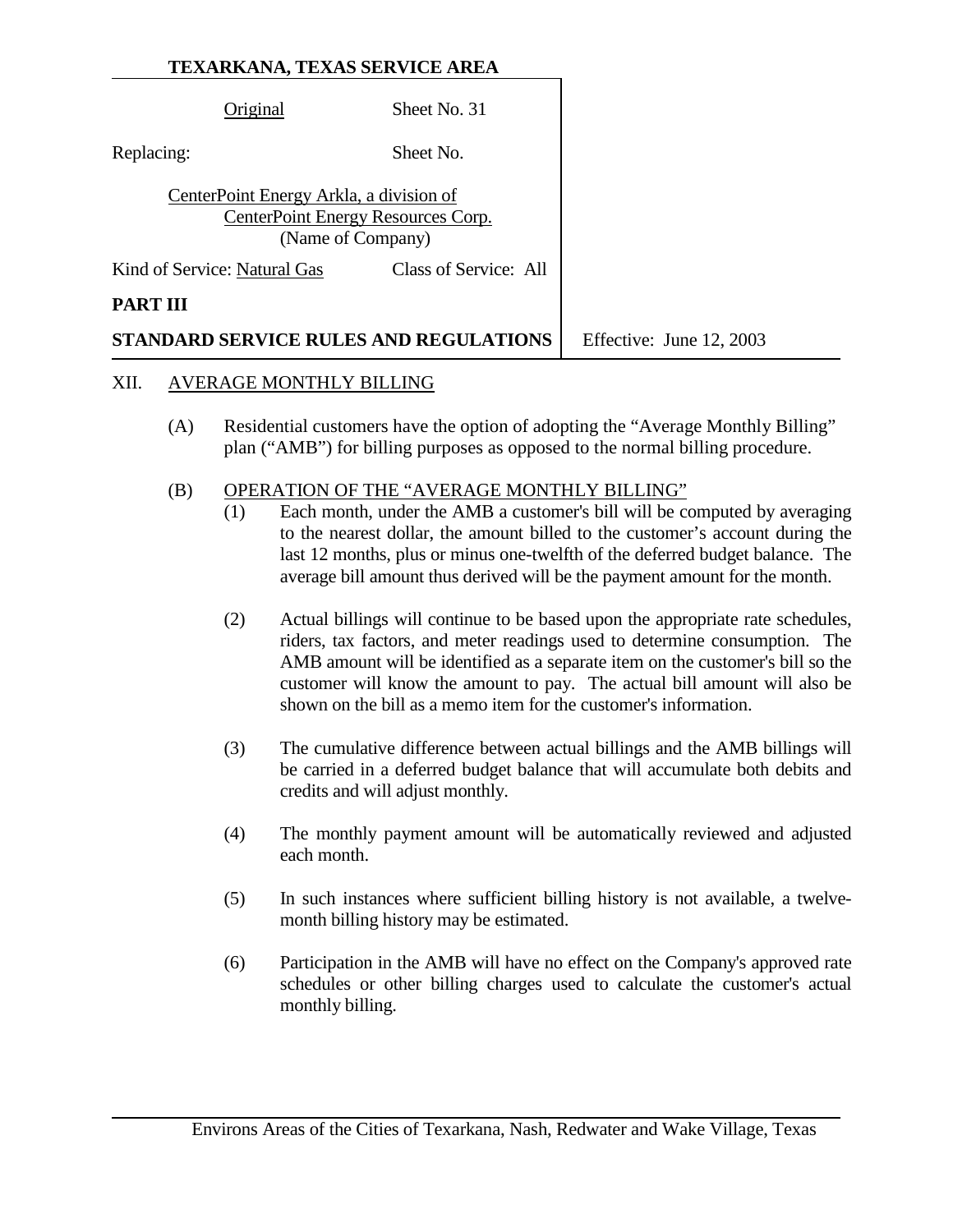| Original                     | Sheet No. 32                                                                                       |
|------------------------------|----------------------------------------------------------------------------------------------------|
| Replacing:                   | Sheet No.                                                                                          |
|                              | CenterPoint Energy Arkla, a division of<br>CenterPoint Energy Resources Corp.<br>(Name of Company) |
| Kind of Service: Natural Gas | Class of Service: All                                                                              |
| PART III                     |                                                                                                    |

**STANDARD SERVICE RULES AND REGULATIONS** Feffective: June 12, 2003

- (C) CUSTOMER QUALIFICATION FOR "AVERAGE MONTHLY BILLING" PLAN (1) The AMB shall be made available to residential customers. The AMB is optional and will be available only on customer request, after an appropriate application for the AMB is completed, submitted and approved by the Company.
	- (2) At the time a customer chooses to participate in the AMB, his account must be current. This means that the current billings must not be past due and no unpaid balance exists. Also, the customer must not have received more than two (2) late fees from the Company within the past twelve (12) months.
	- (3) The customer may discontinue the AMB at any time by notifying the Company. The AMB will be discontinued if the customer requests a disconnect, if an account is final billed, or if the customer is turned off for non-payment as a result of past due amounts. Any outstanding balance owed to the Company at the time, including the deferred balance, will be due immediately. A delayed payment plan may be available to qualifying customers. Likewise, any credit due customer shall be applied to the next bill or refunded, as appropriate.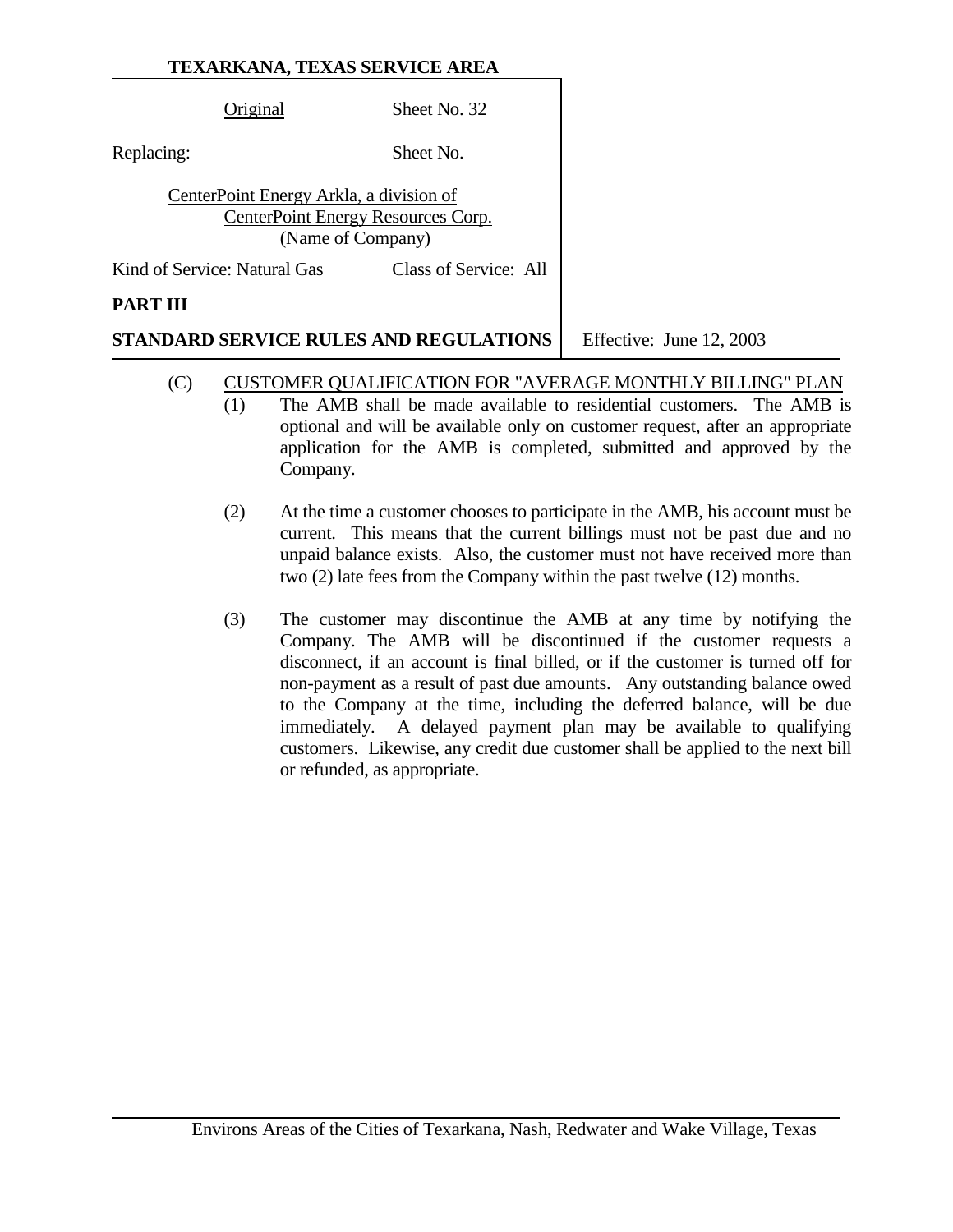|            | Original                                | Sheet No. 33                                            |                          |
|------------|-----------------------------------------|---------------------------------------------------------|--------------------------|
| Replacing: |                                         | Sheet No.                                               |                          |
|            | CenterPoint Energy Arkla, a division of | CenterPoint Energy Resources Corp.<br>(Name of Company) |                          |
|            | Kind of Service: Natural Gas            | Class of Service: All                                   |                          |
| PART III   |                                         |                                                         |                          |
|            |                                         | STANDARD SERVICE RULES AND REGULATIONS                  | Effective: June 12, 2003 |

### XIII. PROVISIONS FOR LANDLORDS AND TENANTS

#### (A) LANDLORD/TENANT ACCOUNT IDENTIFICATION

- (1) The following procedure is used by the Company to identify landlord/tenant accounts:
	- (a) New service applicants are questioned during the initial application to determine if a landlord/tenant relationship exists.
	- (b) If Company personnel determine a landlord/tenant relationship exists, then the account will be coded accordingly.
		- (1) The landlord may be contacted to confirm tenant information.
	- (c) Company personnel may review landlord/tenant accounts periodically to verify landlord/tenant status.
	- (d) The Company will not be liable for any damage to persons or property resulting from the failure to properly identify a landlord/tenant account.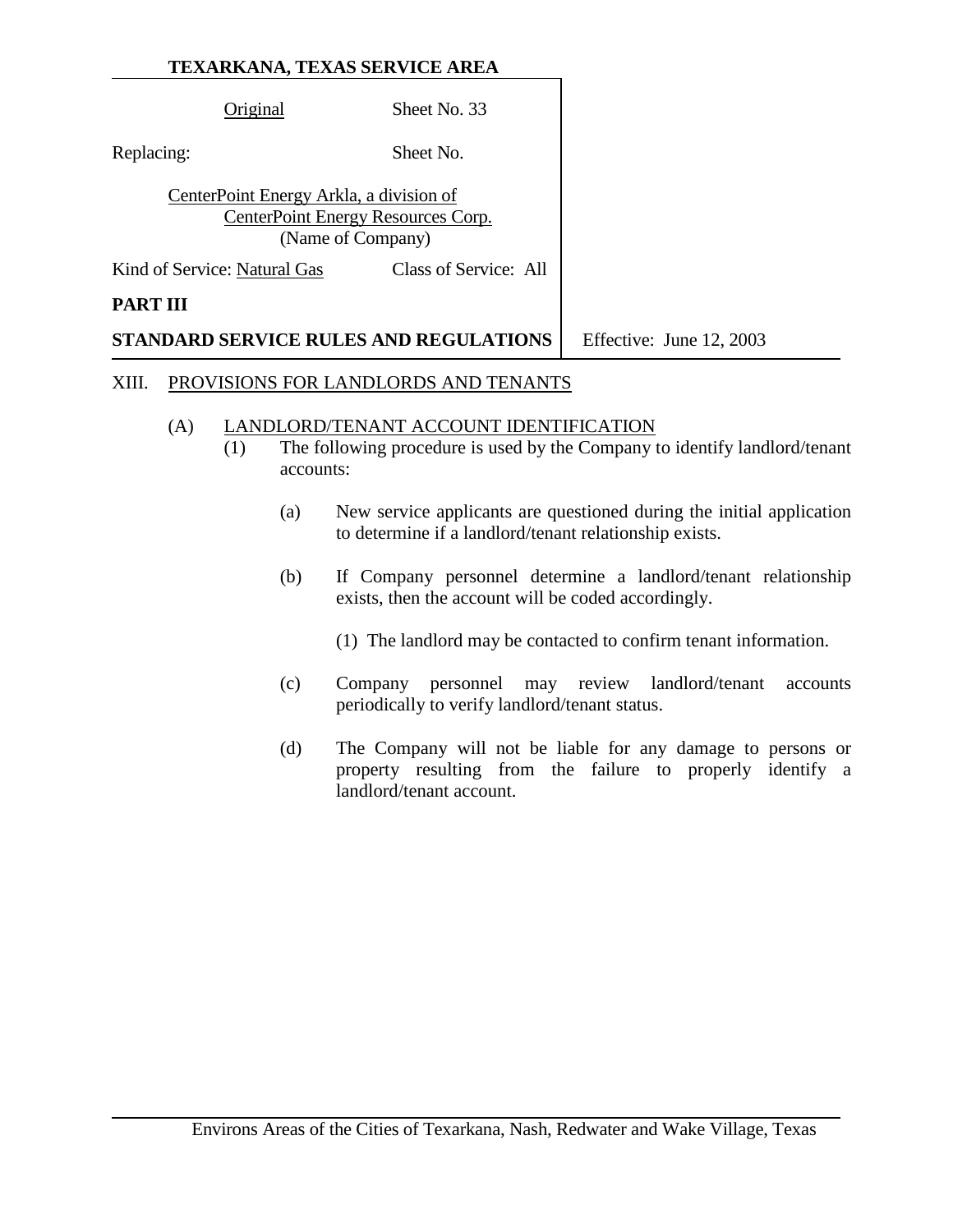| TEXARKANA, TEXAS SERVICE AREA                                                                      |                       |                          |
|----------------------------------------------------------------------------------------------------|-----------------------|--------------------------|
| Original                                                                                           | Sheet No. 34          |                          |
| Replacing:                                                                                         | Sheet No.             |                          |
| CenterPoint Energy Arkla, a division of<br>CenterPoint Energy Resources Corp.<br>(Name of Company) |                       |                          |
| Kind of Service: Natural Gas                                                                       | Class of Service: All |                          |
| PART III                                                                                           |                       |                          |
| STANDARD SERVICE RULES AND REGULATIONS                                                             |                       | Effective: June 12, 2003 |

# XIV. MINIMUM HEATING VALUE FOR GAS

(A) The average heating value for gas delivered to customers shall not be less than 975 Btu per cubic foot at 14.73 psia and 60° Fahrenheit.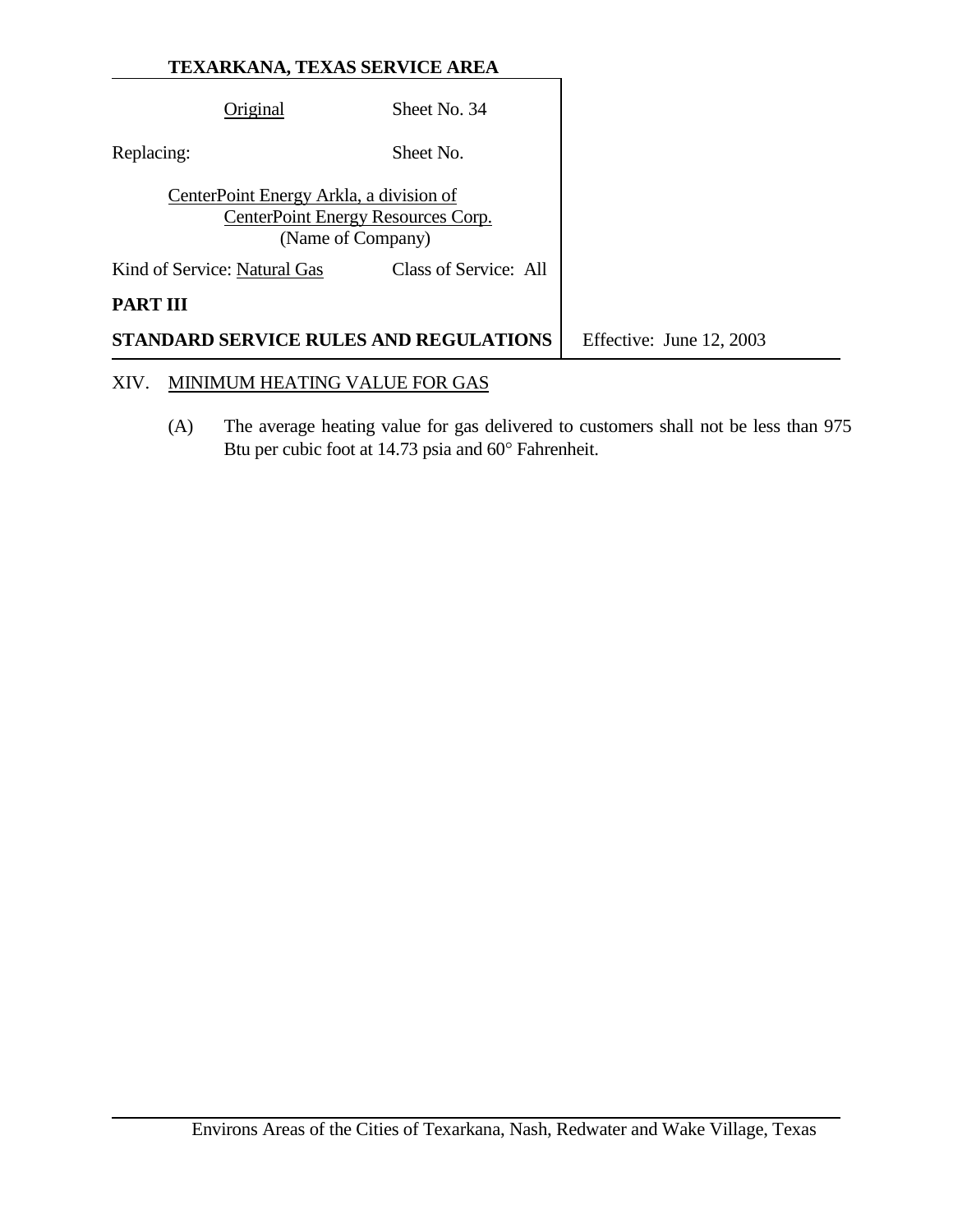|                                                                                                    | Original                     | Sheet No. 35                                  |                          |
|----------------------------------------------------------------------------------------------------|------------------------------|-----------------------------------------------|--------------------------|
| Replacing:                                                                                         |                              | Sheet No.                                     |                          |
| CenterPoint Energy Arkla, a division of<br>CenterPoint Energy Resources Corp.<br>(Name of Company) |                              |                                               |                          |
|                                                                                                    | Kind of Service: Natural Gas | Class of Service: All                         |                          |
| PART III                                                                                           |                              |                                               |                          |
|                                                                                                    |                              | <b>STANDARD SERVICE RULES AND REGULATIONS</b> | Effective: June 12, 2003 |

# XV. BASE OR ABSOLUTE GAS PRESSURE

(A) The established absolute pressure base for all deliveries shall be 14.73 psia.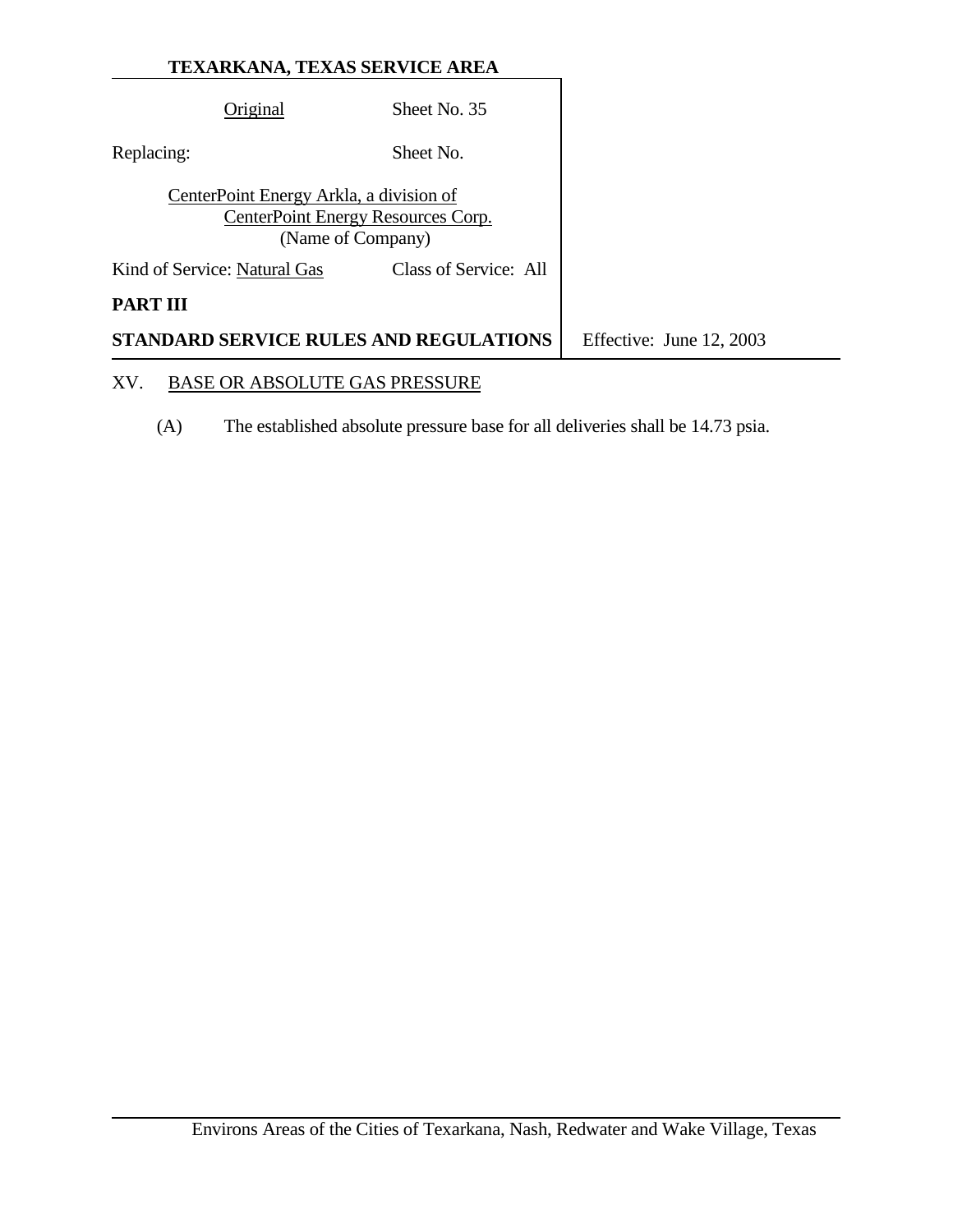| TEXARKANA, TEXAS SERVICE AREA           |                                                         |                          |
|-----------------------------------------|---------------------------------------------------------|--------------------------|
| Original                                | Sheet No. 36                                            |                          |
| Replacing:                              | Sheet No.                                               |                          |
| CenterPoint Energy Arkla, a division of | CenterPoint Energy Resources Corp.<br>(Name of Company) |                          |
| Kind of Service: Natural Gas            | Class of Service: All                                   |                          |
| PART III                                |                                                         |                          |
| STANDARD SERVICE RULES AND REGULATIONS  |                                                         | Effective: June 12, 2003 |

# XVI. NORMAL GAUGE PRESSURE FOR GAS

(A) The normal gauge pressure for all deliveries shall be .33 pounds gauge pressure per square inch above 14.4 assumed atmospheric pressure.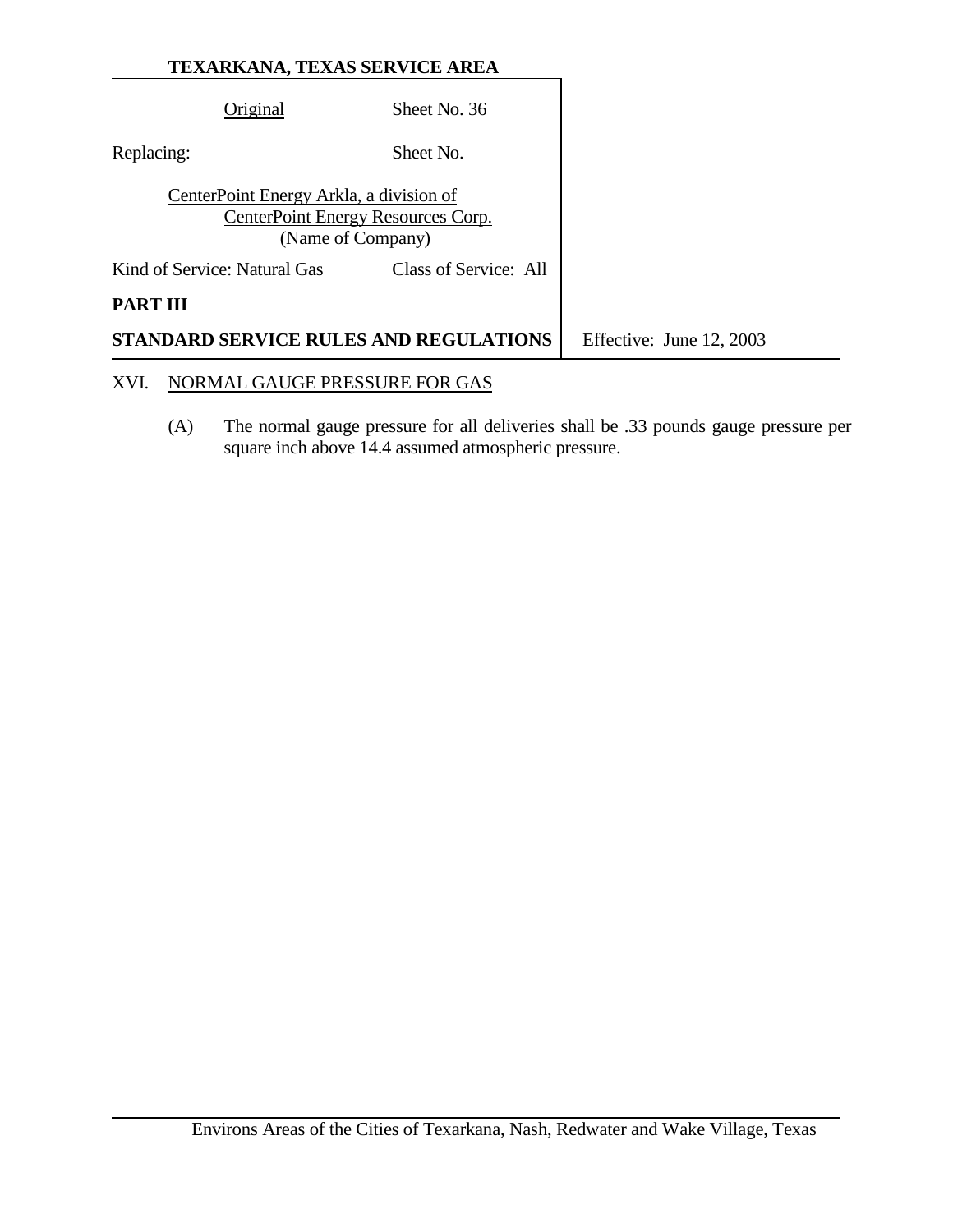| Original                     | Sheet No. 37                                                                                       |                          |
|------------------------------|----------------------------------------------------------------------------------------------------|--------------------------|
| Replacing:                   | Sheet No.                                                                                          |                          |
|                              | CenterPoint Energy Arkla, a division of<br>CenterPoint Energy Resources Corp.<br>(Name of Company) |                          |
| Kind of Service: Natural Gas | Class of Service: All                                                                              |                          |
| PART III                     |                                                                                                    |                          |
|                              | STANDARD SERVICE RULES AND REGULATIONS                                                             | Effective: June 12, 2003 |

#### XVII. LEAVE ON AGREEMENT

(A) Pursuant to owner/manager's request and upon completion and approval of a Leave on Agreement as provided on sheet numbers 38 through 41 herein, the Company agrees to continue to sell and deliver natural gas service to owner/manager's rental units identified in the Agreement and the owner/manager agrees to pay Company for all gas service and charges provided for in the Agreement, subject to the terms and conditions of the Agreement.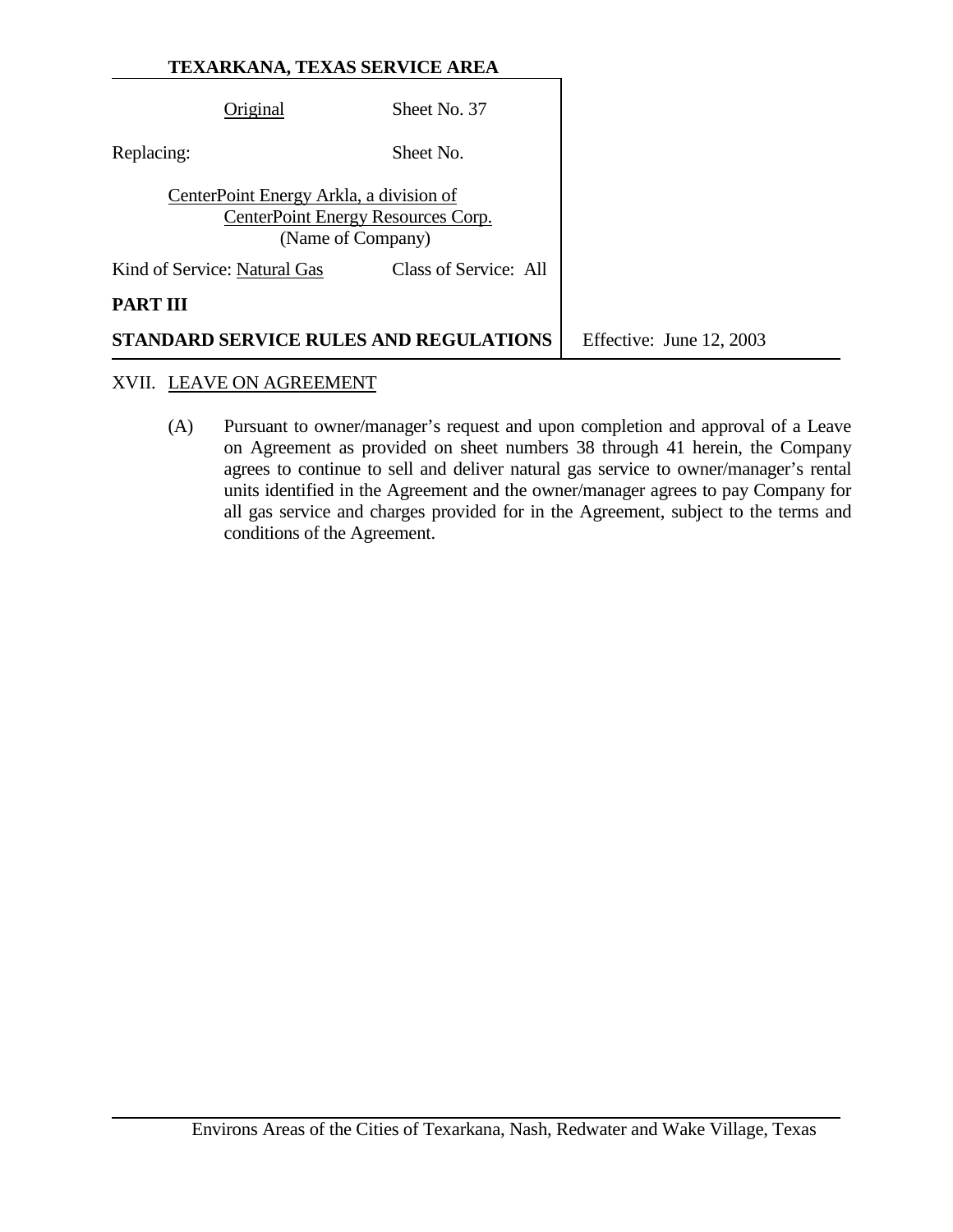Original Sheet No. 38

Replacing: Sheet No.

CenterPoint Energy Arkla, a division of CenterPoint Energy Resources Corp. (Name of Company)

Kind of Service: Natural Gas Class of Service: All

### **PART III**

**STANDARD SERVICE RULES AND REGULATIONS** Feffective: June 12, 2003

# **LEAVE ON AGREEMENT FOR NATURAL GAS SERVICE**

This contract and agreement (hereinafter called the "Agreement") is made and entered into this day of  $\qquad \qquad$ , 20  $\qquad$ , by and between CenterPoint Energy Arkla, a division of CenterPoint Energy Resources Corp., (hereinafter called "Company") its successors and assigns, and \_\_\_\_\_\_\_\_\_\_\_\_\_\_\_\_\_\_\_\_\_\_\_\_\_\_\_\_, (hereinafter called "Customer").

Customer represents that it is the owner/manager of the residential or commercial property identified on Attachment A hereto (said property being hereinafter referred to as the "rental property"), and that the terms and provisions of this Agreement are intended to cover and pertain to said rental property, consisting of a total of <u>equal unit</u> consisting of a total of  $\Box$ 

### Article I

Customer hereby requests that Company continue to sell and deliver natural gas service to each of the rental units identified above during any period of time subsequent to the closing of an account for service to a tenant or occupant of any of such rental units, or to the discontinuance or termination of service to any such rental units for any reason whatsoever except the nonpayment of utility bills by either the tenant or customer, and prior to the opening of an account for service to a new tenant or occupant of such rental unit. Customer agrees to be responsible for payment of all charges for gas service provided to any and all rental units covered by this Agreement during the aforesaid period of time.

### Article II

A. Company agrees to waive the connection charge on all units identified on Attachment A, provided the gas service is transferred directly to the Customer without interruption. It is understood and agreed to by the Customer that the normal connection fee as approved by the appropriate regulatory authority will apply on units where a service interruption has occurred.

B. Customer agrees to pay Company for all gas service and charges provided for in this Agreement in accordance with all rates, tariffs, schedules and charges which have been approved by the prevailing regulatory authority. Both parties understand that the charges provided and set forth in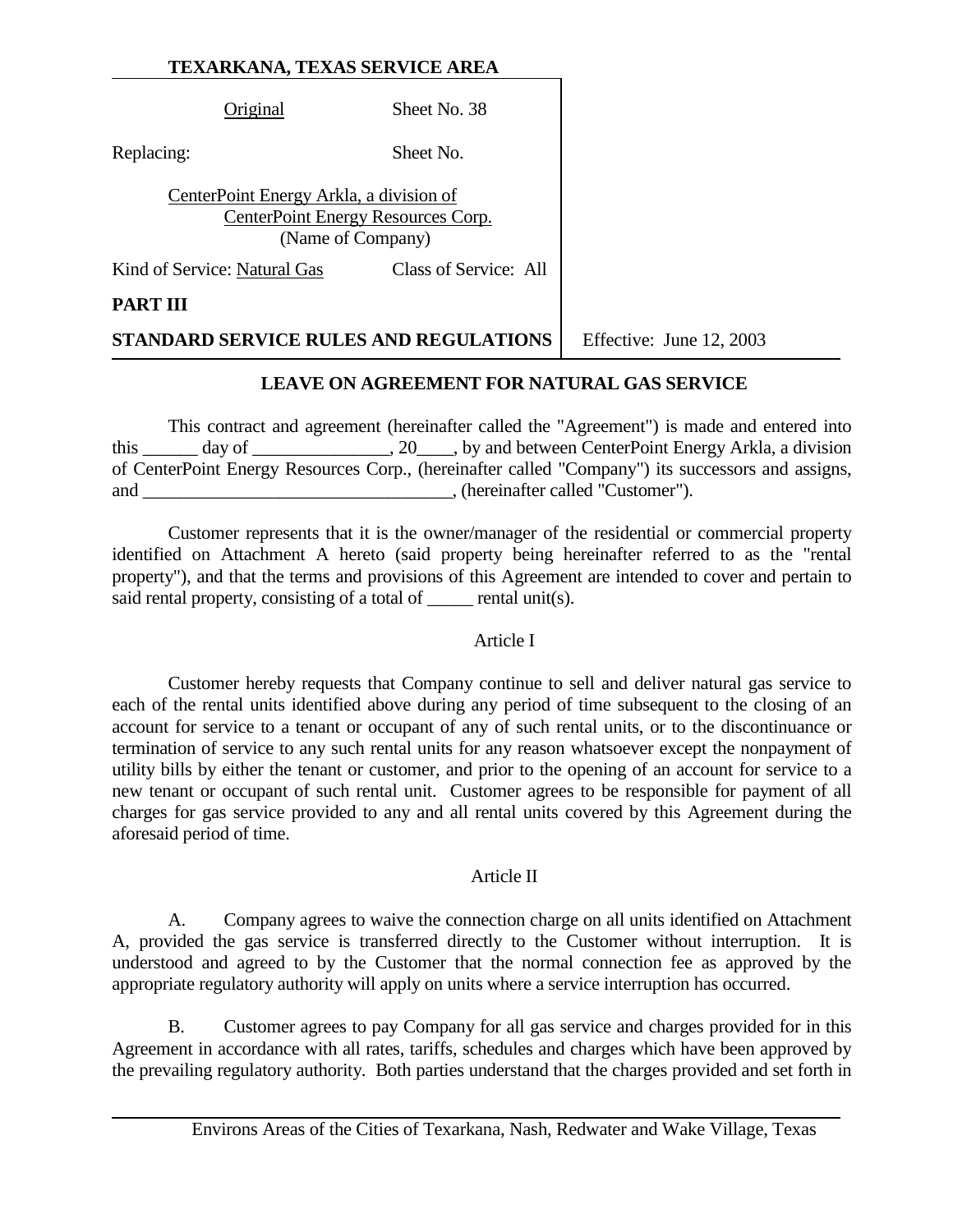|                                                                                                    | Original                     | Sheet No. 39                                  |                          |
|----------------------------------------------------------------------------------------------------|------------------------------|-----------------------------------------------|--------------------------|
| Replacing:                                                                                         |                              | Sheet No.                                     |                          |
| CenterPoint Energy Arkla, a division of<br>CenterPoint Energy Resources Corp.<br>(Name of Company) |                              |                                               |                          |
|                                                                                                    | Kind of Service: Natural Gas | Class of Service: All                         |                          |
| <b>PART III</b>                                                                                    |                              |                                               |                          |
|                                                                                                    |                              | <b>STANDARD SERVICE RULES AND REGULATIONS</b> | Effective: June 12, 2003 |

this Agreement may, from time to time, be revised pursuant to order of prevailing regulatory authorities. The parties agree that in the event any charge provided and set forth in this Agreement is so revised, the provisions of this Agreement will automatically be revised in accordance therewith without further action by either party.

#### Article III

A. This Agreement shall continue in full force and effect as to all rental units identified herein until terminated by either party by written notice mailed or delivered to the other party at least thirty (30) days prior to the date on which termination of this Agreement is desired.

B. In the event the Customer desires additional rental units to be covered by this Agreement or to delete rental units covered by this Agreement from such coverage, Customer agrees to provide notice of such changes to Company in writing. It is agreed that changes in the coverage of this Agreement requested by Customer shall become effective no more than one (1) business day after Customer's written request for such changes is received by Company.

### Article IV

It is understood and agreed that this Agreement and the gas service to be provided by Company hereunder shall be subject to all applicable rules of the prevailing regulatory authorities, and the Company's rates and policies as presently on file with those authorities, as the same may be changed in accordance with the law.

### Article V

This Agreement supersedes any previous Leave On Agreements entered into between Company and Customer with respect to the rental property or units identified herein.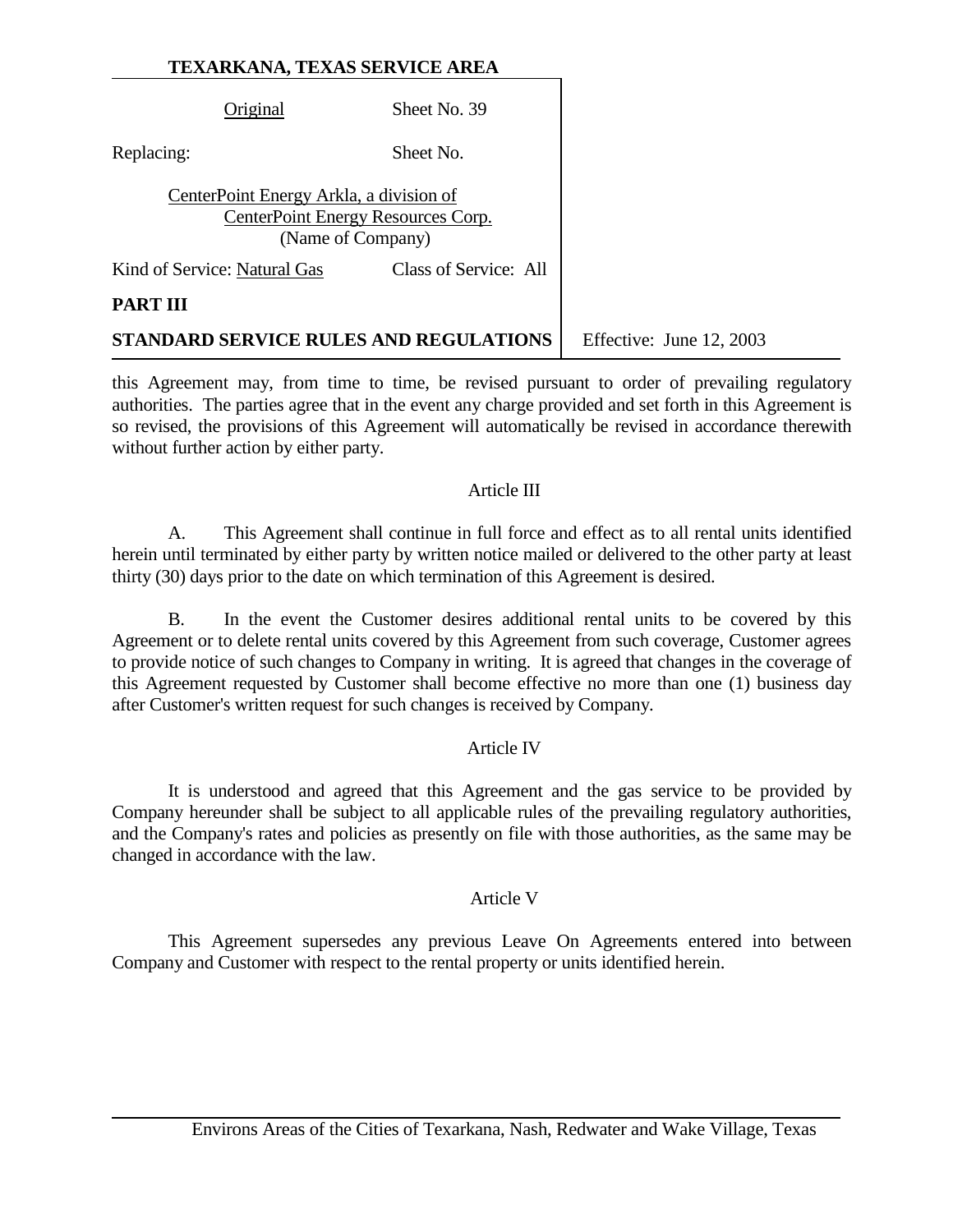| TEXARKANA, TEXAS SERVICE AREA |                                         |                                                         |                          |
|-------------------------------|-----------------------------------------|---------------------------------------------------------|--------------------------|
|                               | Original                                | Sheet No. 40                                            |                          |
| Replacing:                    |                                         | Sheet No.                                               |                          |
|                               | CenterPoint Energy Arkla, a division of | CenterPoint Energy Resources Corp.<br>(Name of Company) |                          |
|                               | Kind of Service: Natural Gas            | Class of Service: All                                   |                          |
| <b>PART III</b>               |                                         |                                                         |                          |
|                               |                                         | <b>STANDARD SERVICE RULES AND REGULATIONS</b>           | Effective: June 12, 2003 |

# Article VI

This Agreement shall bind and benefit the successors and assigns of Company and may be assigned by Customer upon written consent of Company.

|                                                 | CENTERPOINT ENERGY ARKLA, A DIVISION<br>OF CENTERPOINT ENERGY RESOURCES<br>CORP. |
|-------------------------------------------------|----------------------------------------------------------------------------------|
|                                                 |                                                                                  |
| Mailing Address for Notices Required<br>Herein: | Mailing Address for Notices Required<br>Herein:                                  |
|                                                 |                                                                                  |
|                                                 |                                                                                  |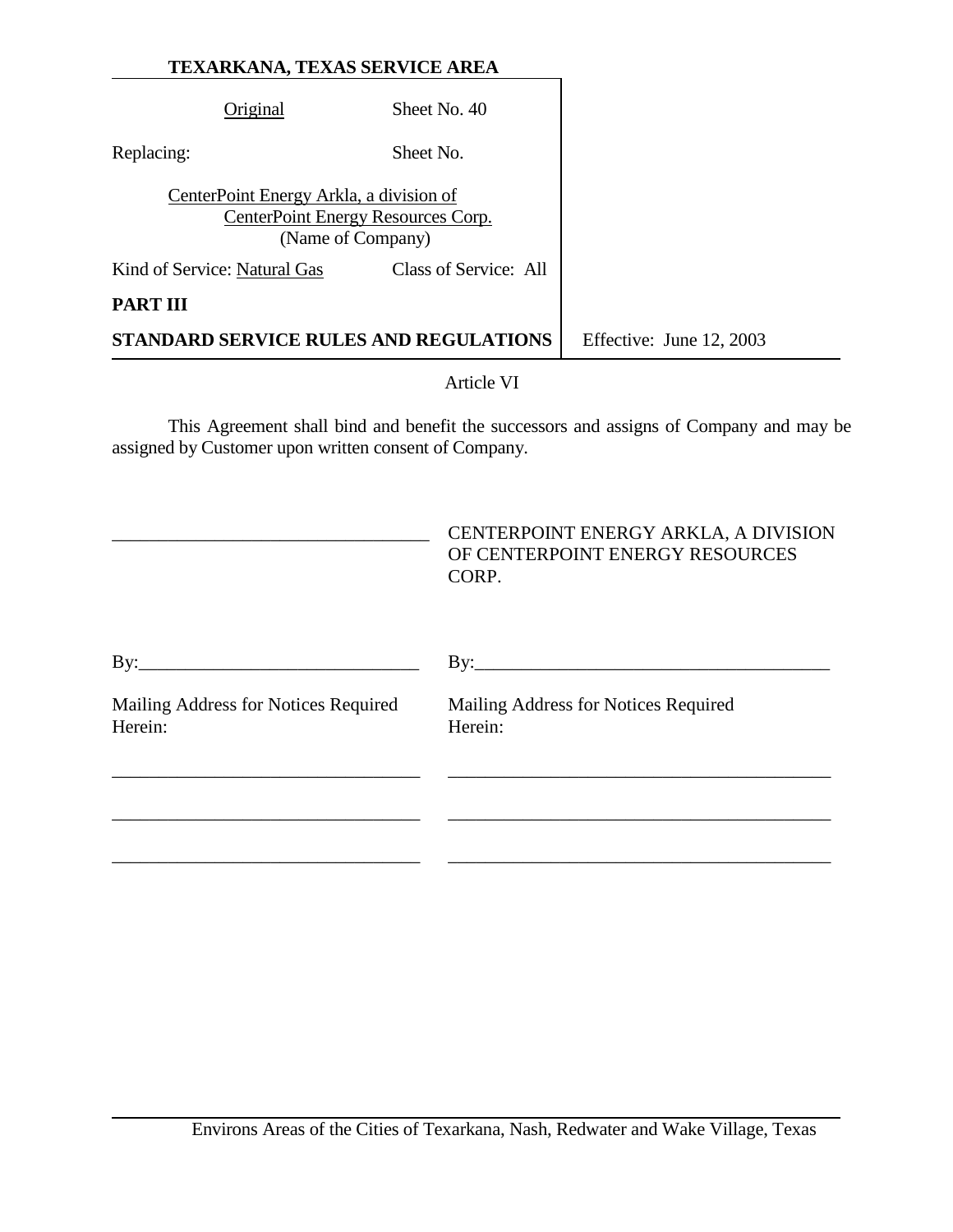|                              | Original                                                                                           | Sheet No. 41                           |                          |
|------------------------------|----------------------------------------------------------------------------------------------------|----------------------------------------|--------------------------|
| Replacing:                   |                                                                                                    | Sheet No.                              |                          |
|                              | CenterPoint Energy Arkla, a division of<br>CenterPoint Energy Resources Corp.<br>(Name of Company) |                                        |                          |
| Kind of Service: Natural Gas |                                                                                                    | Class of Service: All                  |                          |
| PART III                     |                                                                                                    |                                        |                          |
|                              |                                                                                                    | STANDARD SERVICE RULES AND REGULATIONS | Effective: June 12, 2003 |

# ATTACHMENT A

# CENTERPOINT ENERGY ARKLA LEAVE ON AGREEMENT PROPERTY LISTING

| Customer    |                                       |                |           |              |
|-------------|---------------------------------------|----------------|-----------|--------------|
| <b>UNIT</b> | <b>PROPERTY</b><br>NUMBER DESCRIPTION | <b>ADDRESS</b> | CITY/TOWN | <b>STATE</b> |
|             |                                       |                |           |              |
|             |                                       |                |           |              |
|             |                                       |                |           |              |
|             |                                       |                |           |              |
|             |                                       |                |           |              |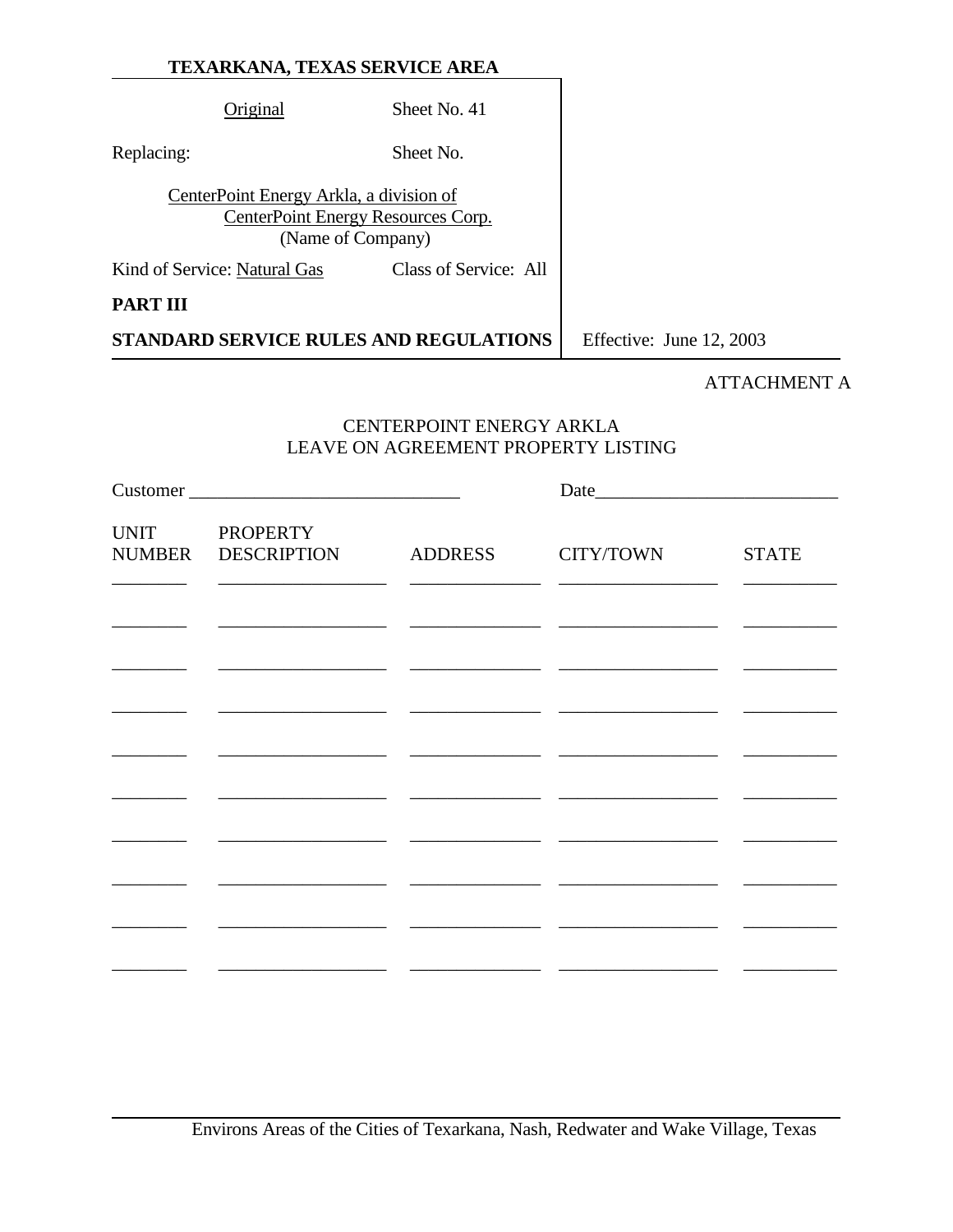|                                                                                                    | Original                     | Sheet No. 42                           |                          |
|----------------------------------------------------------------------------------------------------|------------------------------|----------------------------------------|--------------------------|
| Replacing:                                                                                         |                              | Sheet No.                              |                          |
| CenterPoint Energy Arkla, a division of<br>CenterPoint Energy Resources Corp.<br>(Name of Company) |                              |                                        |                          |
|                                                                                                    | Kind of Service: Natural Gas | Class of Service: All                  |                          |
| PART III                                                                                           |                              |                                        |                          |
|                                                                                                    |                              | STANDARD SERVICE RULES AND REGULATIONS | Effective: June 12, 2003 |

#### XVIII. ORDER OF CURTAILMENT (OC)

- (A) In order to take steps necessary for the protection of the reliable and adequate service that present supplies, capacities and facilities will permit, the Company will adhere to the following curtailment program:
	- (1) Deliveries of gas will be curtailed to whatever extent and for whatever periods Company may find necessary from time to time in the operation of its system for the primary benefit of human needs customers.
	- (2) In case of curtailments for whatever reason, the following order of priorities will be observed insofar as practicable, with the first noted category having the highest priority, and so on:
- Priority 1.1 Residential; all commercial requirements of less than 500 Ccf per peak day.
- Priority 1.2 All other commercial requirements (including schools, hospitals, and similar institutions unless they have provided an affidavit of waiver as set forth in Affidavit B of the LCS-1 Appendix), plant protection, small industrial and essential agricultural users with total requirements of up to 3,000 Ccf per day, and other uses the curtailment of which the Secretary of Energy or FERC determines would endanger life, health, or maintenance of physical property.
- Priority 2.1\* All other firm requirements for essential agricultural uses as defined in Section 401 of the Natural Gas Policy Act of 1978 which cannot use an alternate fuel within the meaning of applicable rules and regulations promulgated by the FERC under Section 401(b) of that Act.
- Priority 2.2\* Firm requirements for essential commercial process and feedstock uses as defined in Section 402 of the Natural Gas Policy Act of 1978 which cannot use an alternate fuel.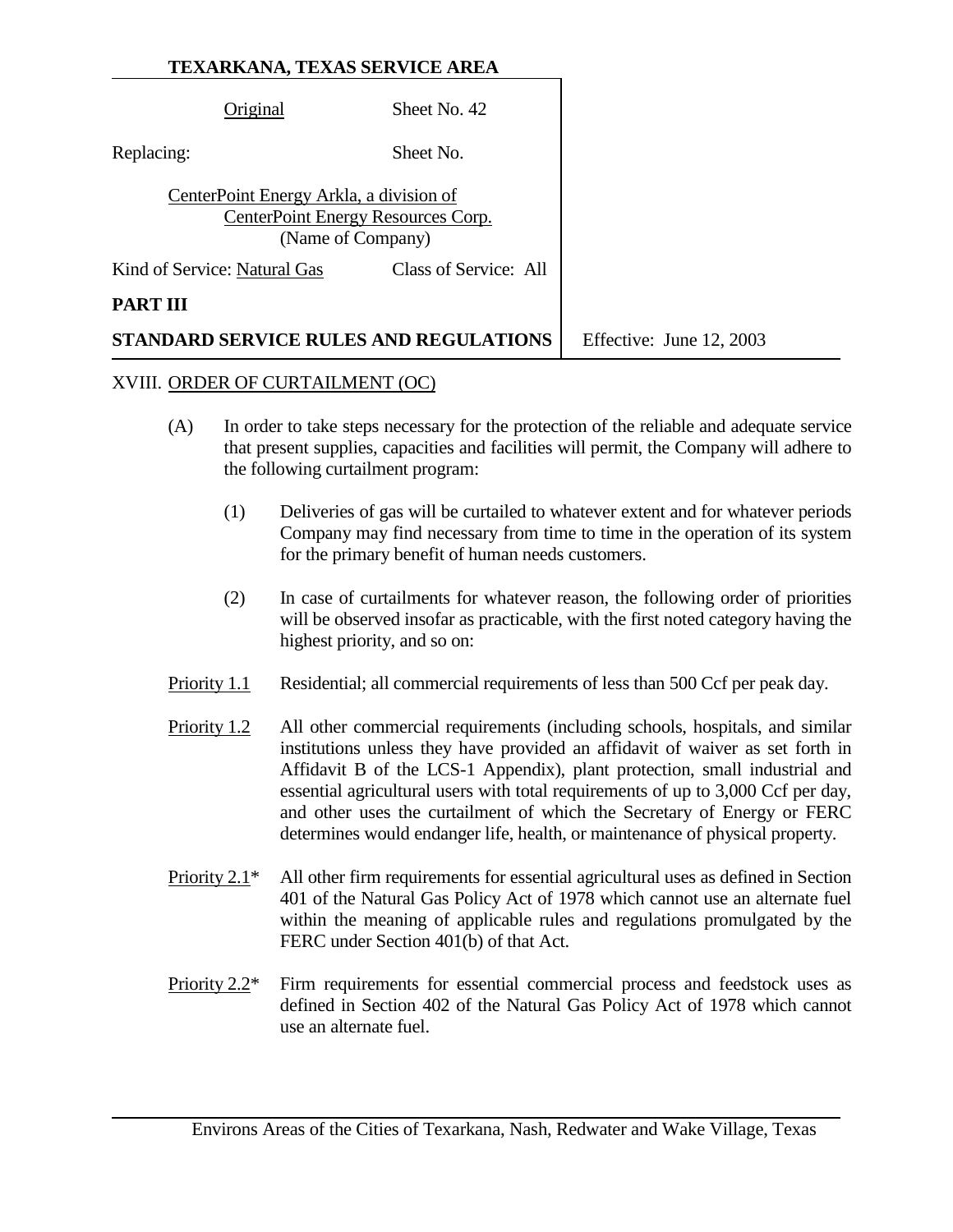| Original                                                                                           | Sheet No. 43          |      |  |
|----------------------------------------------------------------------------------------------------|-----------------------|------|--|
| Replacing:                                                                                         | Sheet No.             |      |  |
| CenterPoint Energy Arkla, a division of<br>CenterPoint Energy Resources Corp.<br>(Name of Company) |                       |      |  |
| Kind of Service: Natural Gas                                                                       | Class of Service: All |      |  |
| PART III                                                                                           |                       |      |  |
| $CFT$ $\lambda$                                                                                    |                       | r cc |  |

**STANDARD SERVICE RULES AND REGULATIONS** Feffective: June 12, 2003

- Priority 2.3<sup>\*</sup> Firm requirements for other feedstock and process needs and pipeline customer storage injection requirements.
- Priority 3 Firm requirements for commercial needs not covered elsewhere.
- Priority 4 Firm requirements for commercial needs for boiler fuel use of more than 3,000 Ccf per day but not more than 15,000 Ccf per day.
- Priority 5 Firm requirements for commercial needs for boiler fuel use of more than 15,000 Ccf per day but not more than 30,000 Ccf per day.
- Priority 6 Firm requirements for commercial needs for boiler fuel use of more than 30,000 Ccf per day.
- Priority 7 Commercial transportation requirements for customers contracting directly with an upstream pipeline where gas supply deliveries have been interrupted or curtailed by the pipeline.

### **\*** *When it is necessary to curtail loads in each of these priorities, the large requirements that normally use more than 3,000 Mcf per day will be curtailed before the smaller loads.*

- (3) Each higher priority of use will be fully protected from curtailment until all lower priorities have been ordered curtailed 100 percent; that is, no curtailments of Priority 5 uses will be ordered until all Priority 6 uses have been ordered curtailed, and so forth.
- (4) If system deliverability permits only partial delivery of gas to a given category of use, curtailment will occur, on the basis of a pro rata sharing based on historical deliveries to customers for that category. On days when curtailment is required, total deliveries to individual customers may not exceed contract volumes.
- (5) Before service commences, when the character of gas usage materially changes, and from time to time upon request, each customer shall furnish Company with all information reasonably required by Company with regard to gas usage at the facility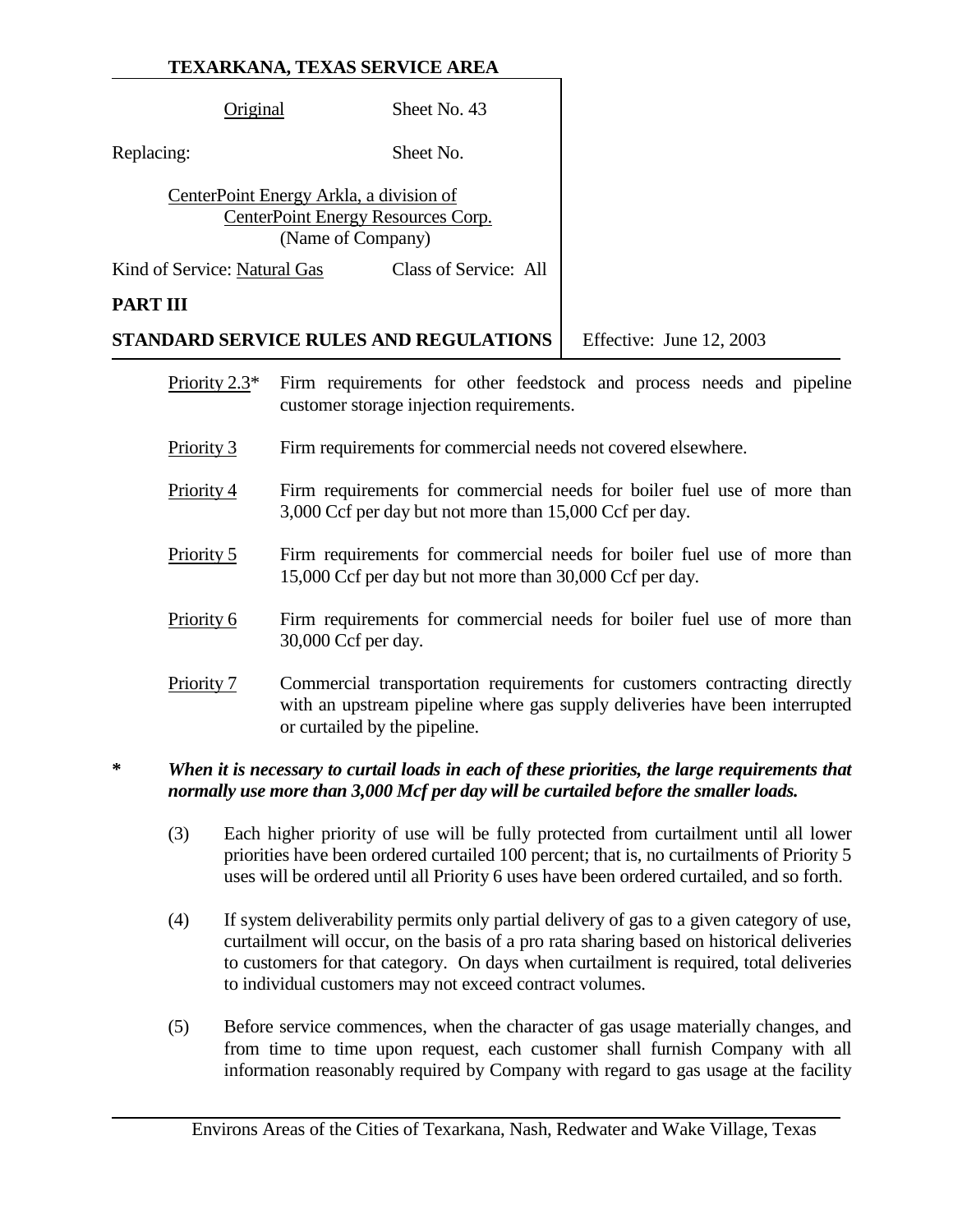| Original                                                                                           | Sheet No. 44          |                  |
|----------------------------------------------------------------------------------------------------|-----------------------|------------------|
| Replacing:                                                                                         | Sheet No.             |                  |
| CenterPoint Energy Arkla, a division of<br>CenterPoint Energy Resources Corp.<br>(Name of Company) |                       |                  |
| Kind of Service: Natural Gas                                                                       | Class of Service: All |                  |
| PART III                                                                                           |                       |                  |
| STANDARD SERVICE RULES AND REGULATIONS                                                             |                       | <b>Effective</b> |

**STANDE:** June 12, 2003

served to assist Company in its determination of the proportionate parts, if any, of that usage falling in different priority categories. In determining the appropriate priority category for gas sold, no distinction will be made between gas sold to direct customers and to resale customers.

- (6) Company will implement this curtailment plan throughout each of Company's systems to the extent possible consistent with the practical operation of the system, giving due regard to such factors as system capacity and where curtailable customers are located in relation to where the gas is needed.
- (7) An emergency exemption from curtailment will be provided for all firm electric utility customers to the extent required to avoid the curtailment of firm electric load upon an attestation by a utility to Company that: (1) the utility faces an emergency situation wherein it will be required to shed firm electric load necessary to serve human needs customers unless an exemption from curtailment is granted in an amount which will avoid the curtailment of firm electric load necessary to serve human needs customers; (2) the utility has no alternate fuel capability; (3) the utility has exhausted all purchased power opportunities; (4) the utility has utilized all alternative sources of power; and (5) the utility will accept reduced deliveries during the emergency exemption from curtailment. Electric utilities served at more than one location are permitted to divert their entitlements between plants so long as they stay within their total entitlements, where Company determines that this can be done consistently with prudent operation of its system.
- (8) Any firm customer claiming an emergency need for supplemental deliveries during curtailment to forestall irreparable injury to life or property shall furnish Company with full details of the nature, cause, unavoidability and estimated duration of the emergency. This information is to be given by telephone followed by immediate written notice to Company signed by an officer or responsible employee under oath. Upon receipt of the initial notice Company will make such investigation as is reasonably possible under the circumstances and if gas is available, Company will deliver such supplemental volumes as Company determines the situation to require. The customer must promptly take all reasonable steps to eliminate the cause of the